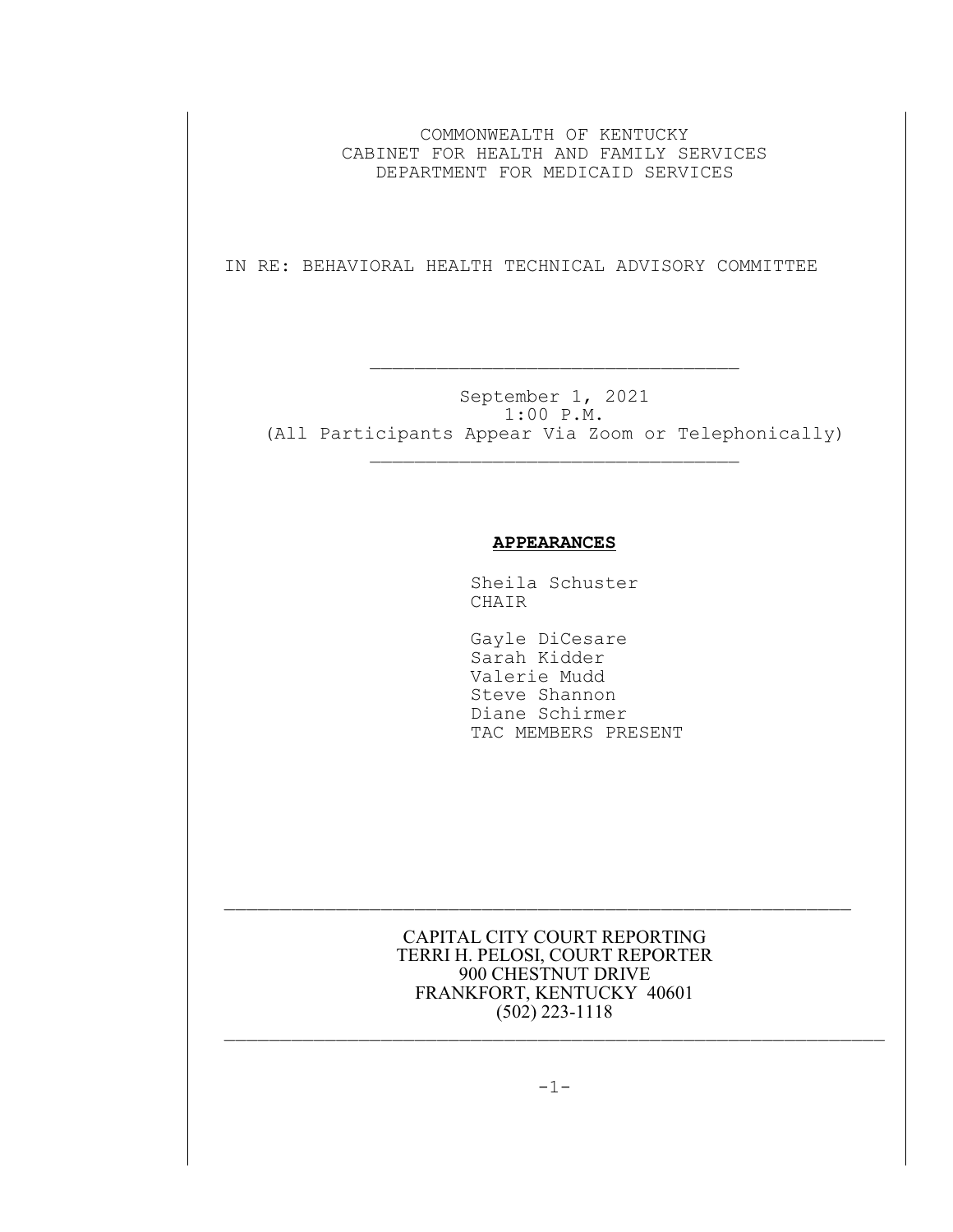APPEARANCES (Continued)

 Veronica Cecil Judy Theriot Fatima Ali Angela Parker Lee Guice Sharley Hughes Leslie Hoffman Justin Dearinger MEDICAID SERVICES

Court Reporter's Note: At the request of DMS, all other participants appearing via Zoom or telephonically will not be listed under Appearances.)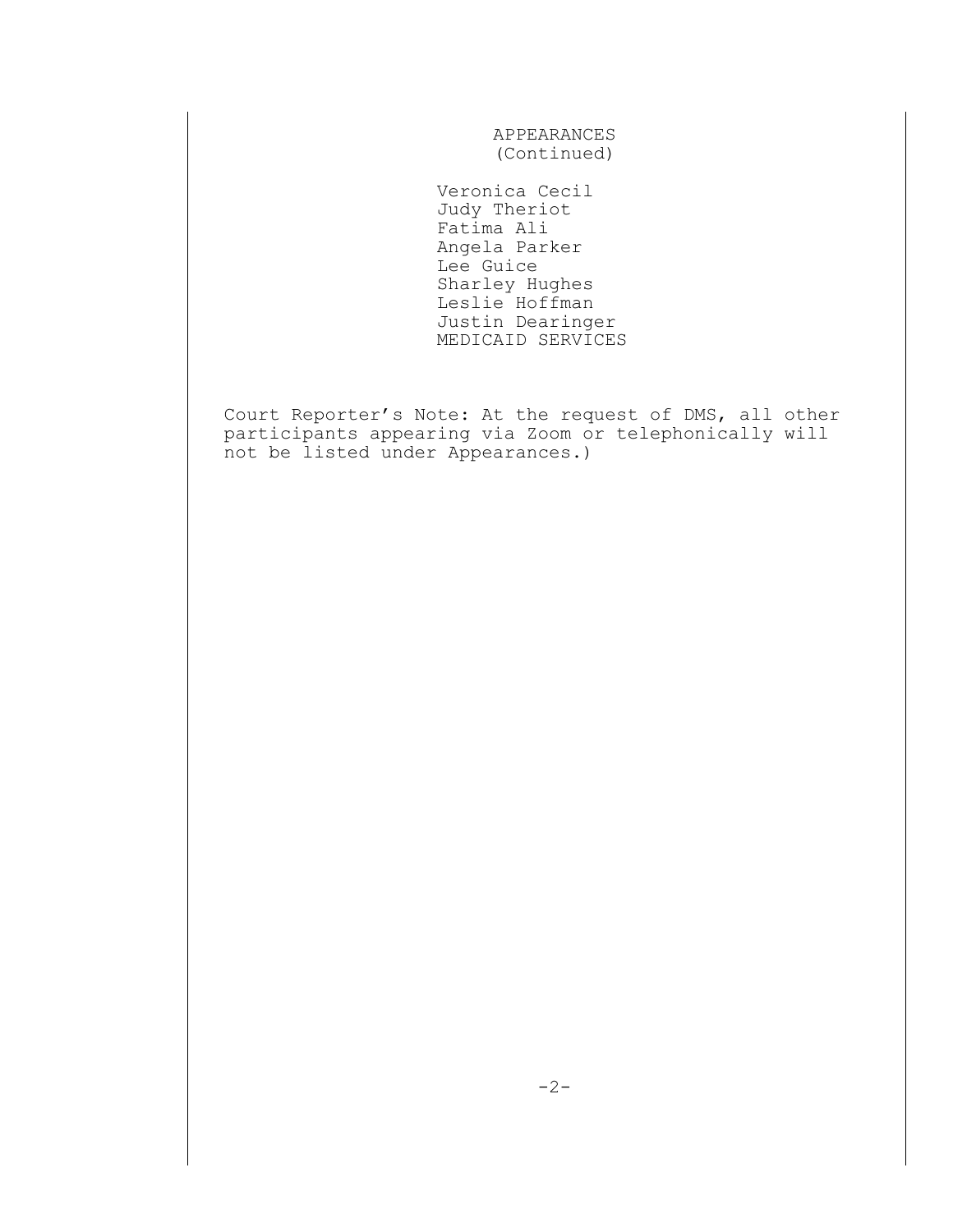## AGENDA

| 5<br>1. Welcome & Introductions                                                                                                                                                |
|--------------------------------------------------------------------------------------------------------------------------------------------------------------------------------|
| 2. Approval of Minutes of July 7, 2021<br>Behavioral Health TAC meeting  5 - 6                                                                                                 |
| 3. Update on Data Request from Medicaid on<br>Targeted Case Management Issues  6 - 8                                                                                           |
| 4. Update on Claims Payments for Services to<br>Dual Eligibles $9 - 27$                                                                                                        |
| 5. Medical Respite for the Homeless -<br>Adrienne Bush (HHCK) & Other Presenters  27 - 47                                                                                      |
| 6. Revisiting the Issue of EMS Transportation<br>of Individuals with BH Issues  47 - 50                                                                                        |
| 7. Update on the No Show Data-Gathering Panel<br>and How the Data Will Be Used  50 - 62                                                                                        |
| 8. Update on "Lock-In" for Pharmacies and<br>Providers; Update on Any Changes in<br>Medicaid's Single Medicaid Formulary;<br>Resolution of Prior Authorization Issues  62 - 68 |
| 9. Status Update from DMS on Waiver for SUD<br>Services to Incarcerated Persons  68 - 70                                                                                       |
| 10. Limitations on the Use of 99214 and 99215 69 - 70<br>Billing Codes                                                                                                         |
| 11.2021 KY General Assembly Interim Session<br>Task Forces  70 - 73                                                                                                            |
| 73<br>12. Updated Prior Authorization Guidance                                                                                                                                 |
| 13. New Recommendations to the MAC for<br>$9/23/21$ Meeting  73 - 76                                                                                                           |
| 14. Recommended Agenda Items for November<br>BH TAC Meeting  76 - 77                                                                                                           |
| 15. Next MAC Meeting: 9/23/21 - 10 a.m. -<br>$12:30$ pm. (EST) via Zoom<br>77                                                                                                  |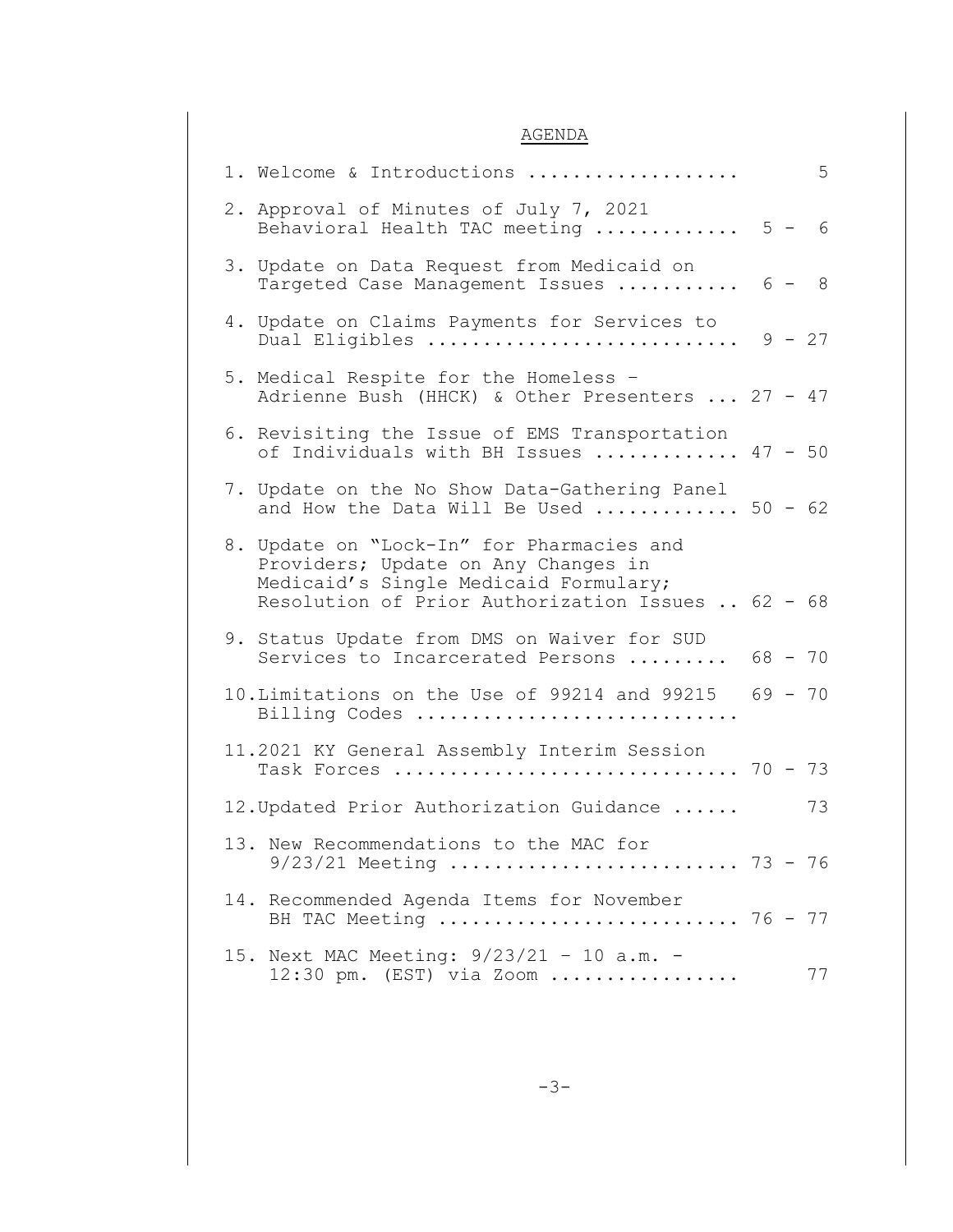## AGENDA (Continued)

|  | 16. Next BH TAC Meeting - November 3, 2021         |    |
|--|----------------------------------------------------|----|
|  | $1:00 - 3:00 \text{ p.m.}$ (EST) via Zoom  77 - 79 |    |
|  |                                                    |    |
|  | 17. Adjournment                                    | 79 |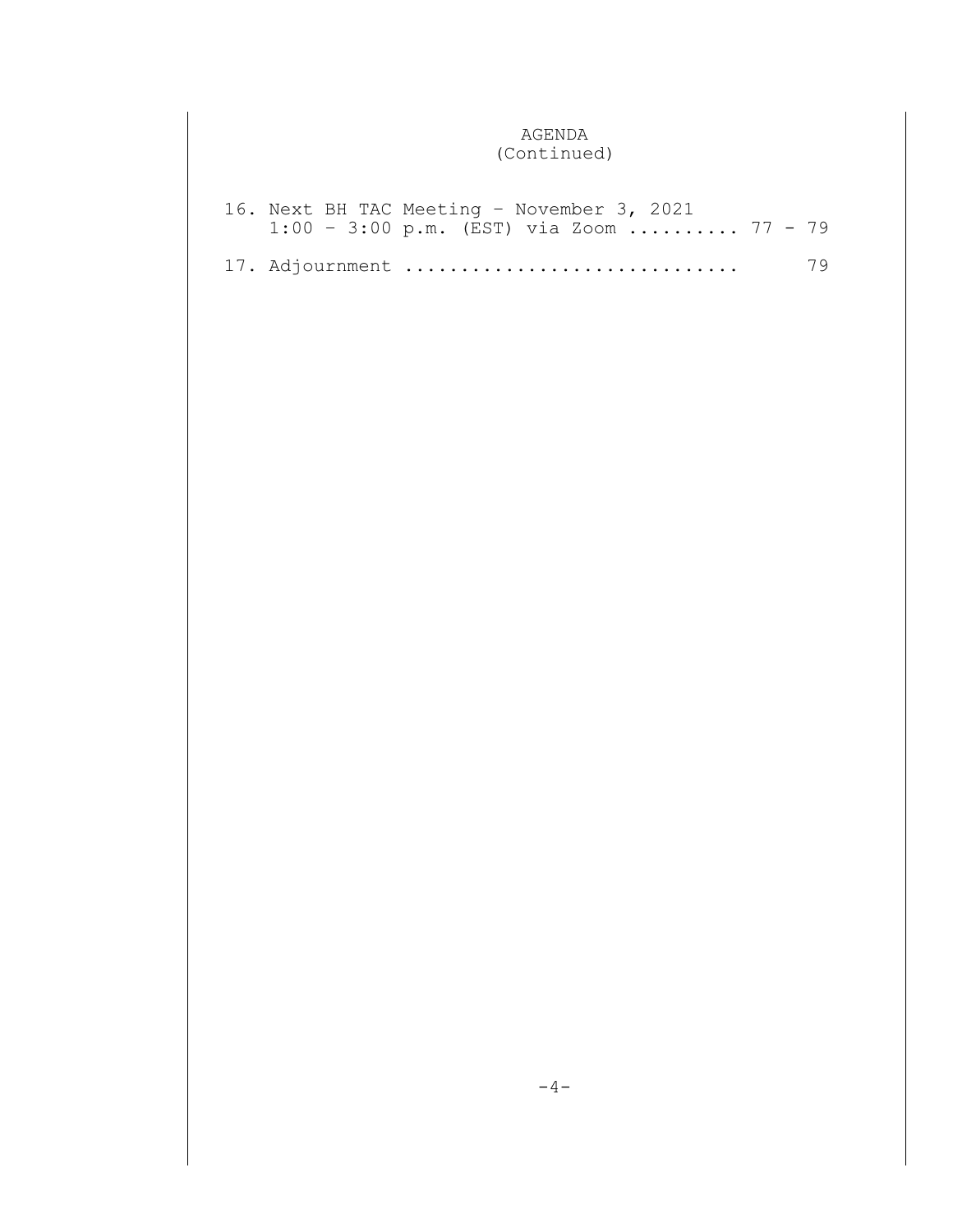| $\mathbf 1$ | DR. SCHUSTER: We have a quorum.                                 |
|-------------|-----------------------------------------------------------------|
| 2           | So, I think we will go on and call the meeting to               |
| 3           | order. I think it's 1:03 or something like that on              |
| 4           | the 1 <sup>st</sup> day of September, 2021. Welcome to you all. |
| 5           | We have with us voting members                                  |
| 6           | of the TAC - Valerie Mudd representing Consumers of             |
| 7           | Mental Health Services, Diane Schirmer representing             |
| 8           | the Brain Injury Association of America - Kentucky              |
| 9           | Chapter, Sarah Kidder representing NAMI Kentucky,               |
| 10          | Steve Shannon representing the community mental                 |
| 11          | health centers through KARP, and I'm Sheila Schuster            |
| 12          | representing the Kentucky Mental Health Coalition.              |
| 13          | And, Gayle, if you have joined                                  |
| 14          | us, speak up and we'll introduce you. So, we have a             |
| 15          | quorum.                                                         |
| 16          | I distributed the minutes to                                    |
| 17          | you all, the draft minutes. So, I would entertain a             |
| 18          | motion from a voting member.                                    |
| 19          | MR. SHANNON: I motion.                                          |
| 20          | MS. HUGHES: Gayle is in.                                        |
| 21          | Sorry.                                                          |
| 22          | DR. SCHUSTER: What did you say,                                 |
| 23          | Sharley?                                                        |
| 24          | MS. HUGHES: Gayle just joined.                                  |
| 25          | DR. SCHUSTER: Okay.<br>Great.                                   |
|             |                                                                 |
|             | $-5-$                                                           |
|             |                                                                 |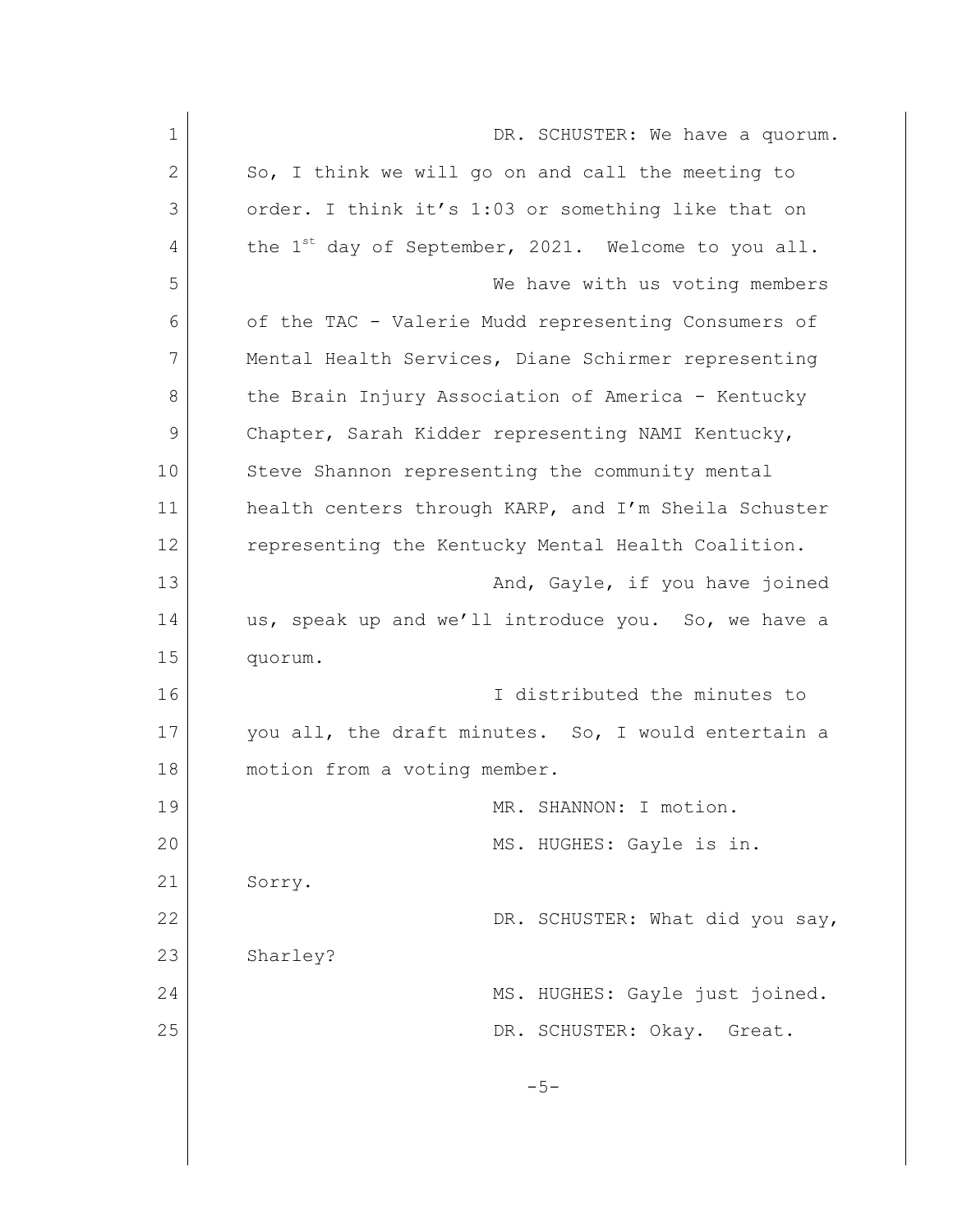1 Hi, Gayle. 2 So, Steve made the motion to 3 approve the minutes. Is there a second? 4 MS. KIDDER: Second. 5 DR. SCHUSTER: And who was that, 6 please? 7 MS. KIDDER: Sarah Kidder. 8 DR. SCHUSTER: Sarah. Thank you 9 very much. Any additions, corrections, omissions? 10 All in favor of approving the minutes, signify by 11 saying aye. And opposed and abstaining? Thank you. 12 **I'm not sure who all we have on** 13 from DMS - Leslie Hoffmann, I think. Dr. Theriot, 14 the Medical Director, is with us. Who is going to do 15 the update on our data request from Medicaid on 16 targeted case management? 17 MS. HUGHES: I think Leslie 18 Hoffmann has that. 19 MS. HOFFMANN: This is Leslie. 20 So, I talked to Barbara. She has the data, and, 21 then, I've emailed you, of course. We're going to 22 schedule probably a 90-minute meeting sometime next 23 week, if that works for you, Dr. Schuster. 24 DR. SCHUSTER: Yeah. I've sent 25 it out to our little workgroup.  $-6-$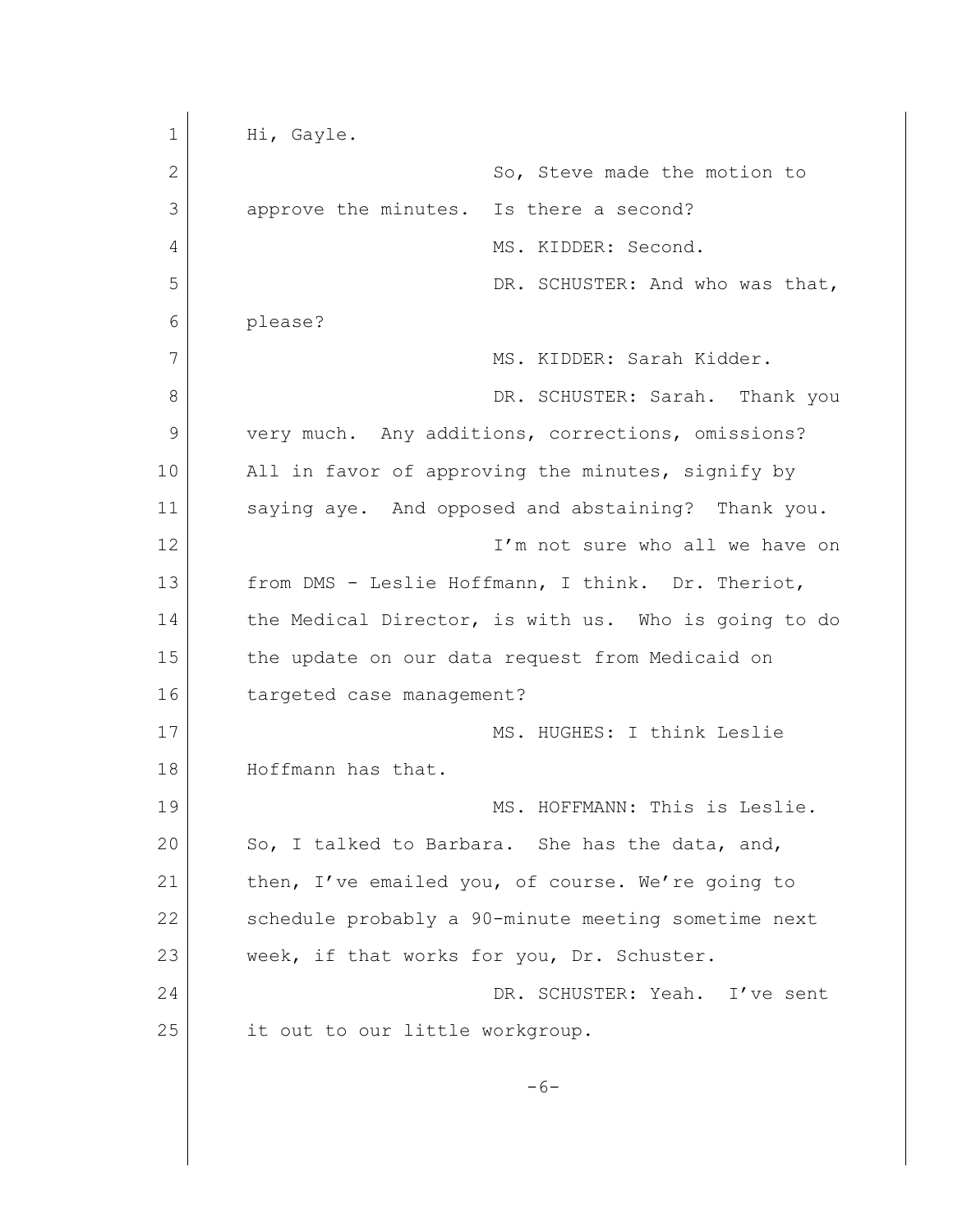| $\mathbf 1$  | MS. HOFFMANN: Okay. And as                            |
|--------------|-------------------------------------------------------|
| $\mathbf{2}$ | soon as you can get me some dates, then, I will help  |
| 3            | coordinate that and get it scheduled for you, okay?   |
| 4            | DR. SCHUSTER: Yeah. So, that                          |
| 5            | makes it sound like we should be able to present some |
| 6            | data at our November meeting, then.                   |
| 7            | MS. HOFFMANN: Yes, ma'am.<br>$\perp$                  |
| 8            | haven't seen the data but Barbara felt pretty         |
| 9            | confident that she had enough to give you that would  |
| 10           | answer some questions that you all had.               |
| 11           | DR. SCHUSTER: Wonderful.<br>Thank                     |
| 12           | you very much.                                        |
| 13           | So, for those of you who are                          |
| 14           | new or may not remember, Commissioner Lee, Medicaid   |
| 15           | Commissioner Lee a year ago at this point when we     |
| 16           | were talking about targeted case management and the   |
| 17           | importance of it as a covered service for people with |
| 18           | severe mental illness really urged us to dig into the |
| 19           | data, of which Medicaid has a lot - tons, in fact.    |
| 20           | And, so, Dr. Brenzel from the                         |
| 21           | Department for Behavioral Health, Developmental and   |
| 22           | Intellectual Disabilities volunteered and we pulled   |
| 23           | in a couple of other folks who have been particularly |
| 24           | up on this issue of targeted case management to join  |
| 25           | on this little workgroup.                             |
|              |                                                       |

-7-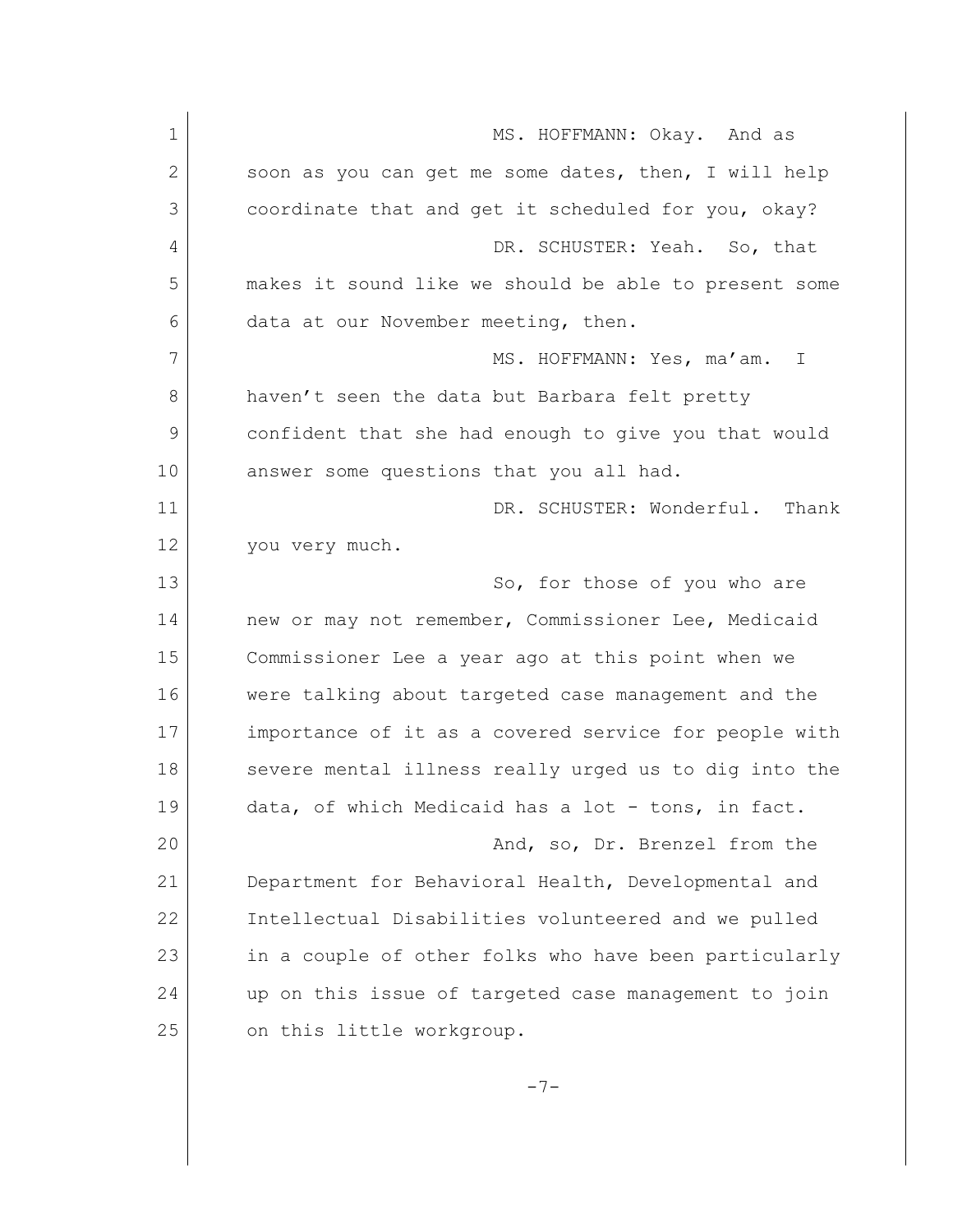| $\mathbf 1$ | So, what we're looking at is                          |
|-------------|-------------------------------------------------------|
| 2           | the Medicaid data and we're trying to look at people  |
| 3           | with severe mental illness before they got targeted   |
| 4           | case management and, then, after they got targeted    |
| 5           | case management to see what the utilization of        |
| 6           | services was and also to see what kinds of hospital   |
| 7           | or ER visits, whether people filled their             |
| 8           | prescriptions, some of those things that we know      |
| 9           | really make a difference.                             |
| 10          | So, that's exciting. I'm very                         |
| 11          | happy about that, and thank you for coordinating      |
| 12          | that, Leslie.                                         |
| 13          | MS. HOFFMANN: You're welcome.                         |
| 14          | DR. SCHUSTER: Sharley, I think                        |
| 15          | when we get to the medical respite, which we're going |
| 16          | to get to here in just a minute, I think that Tom     |
| 17          | Walton, we have to make him a co-host so that he can  |
| 18          | share his screen.                                     |
| 19          | MS. HUGHES: Yes. What was his                         |
| 20          | name?<br>Tom?                                         |
| 21          | DR. SCHUSTER: Tom Walton.<br>He                       |
| 22          | sent you an email with it earlier this morning.       |
| 23          | MS. HUGHES: I don't think I got                       |
| 24          | it but I've made him co-host. So, he will be able to  |
| 25          | share.                                                |
|             |                                                       |
|             | $-8-$                                                 |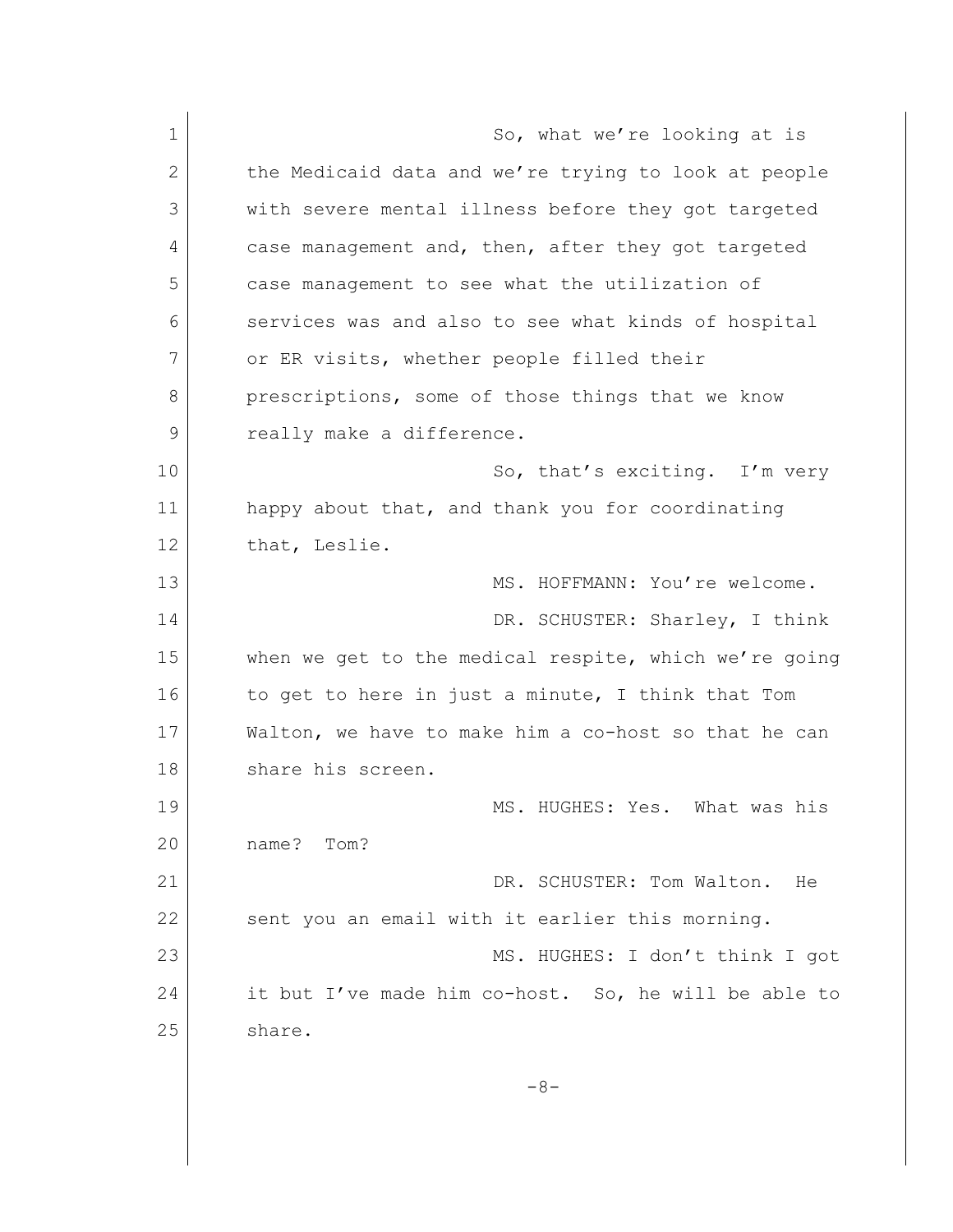1 DR. SCHUSTER: Yeah. It's 2 [tom.walton@louisville.edu.](mailto:tom.walton@louisville.edu.) 3 MS. HUGHES: I didn't get 4 anything from him. 5 DR. SCHUSTER: Huh. Okay, but 6 as long as he can when we get to it. 7 MS. HUGHES: Yes. 8 DR. SCHUSTER: Thank you. I 9 think Lee Guice was going to pick up on this next 10 item, the update on claims payments for services for 11 people who are dual eligibles. 12 MS. GUICE: Yes, ma'am, and good 13 morning. 14 DR. SCHUSTER: Good morning. 15 Good afternoon even. 16 MS. GUICE: I can't show you my 17 face today. I'm sorry. Once I open the Zoom 18 meeting, I can't get it moved off of the screen it's 19 on. 20 The claims payments, what we're 21 looking for is the bypass list, right? 22 DR. SCHUSTER: Right. 23 MS. GUICE: Certainly, it is in 24 process right now. On Friday, I have another meeting 25 on Friday that is a meeting where we prioritize the  $-9-$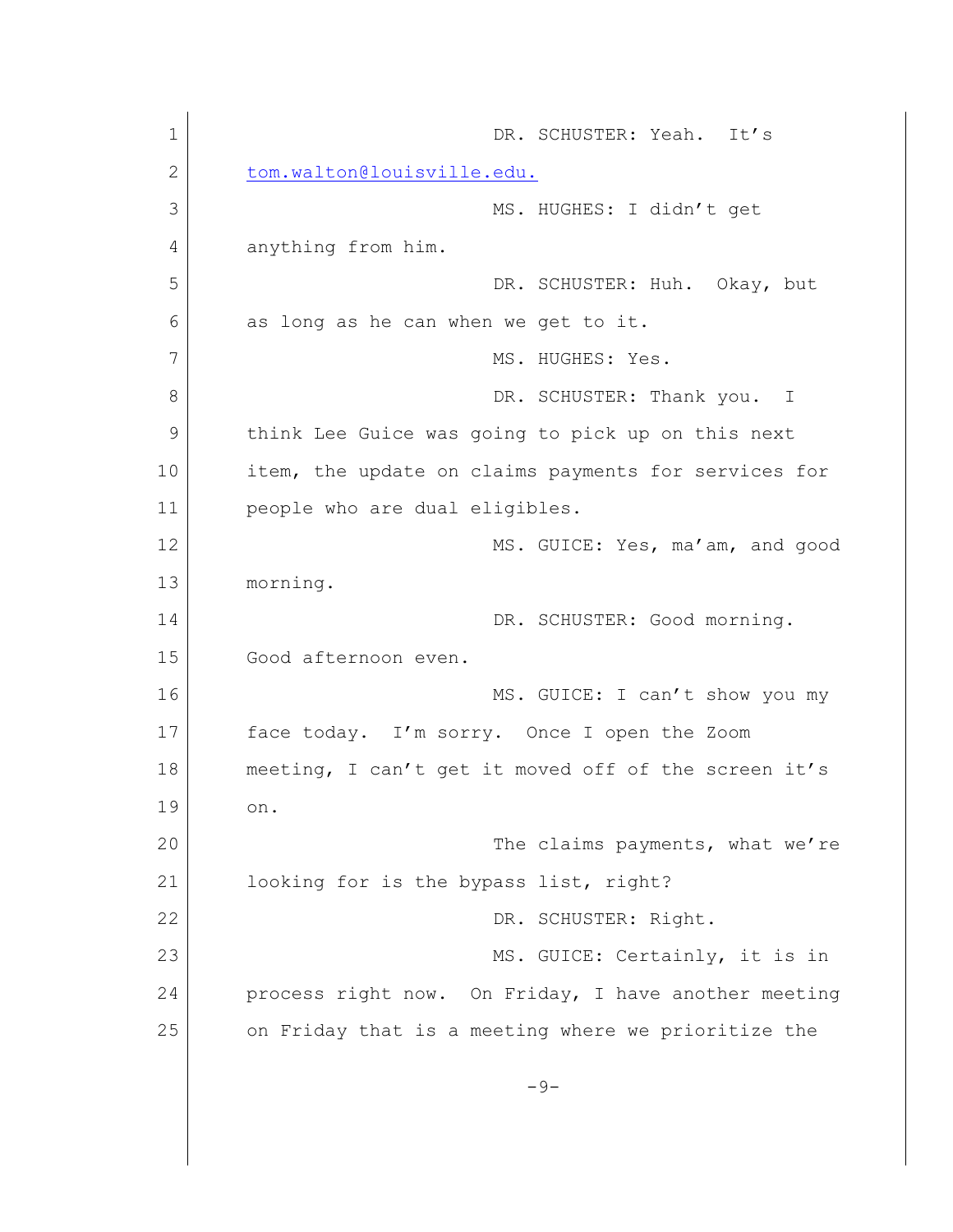1 **c** release dates for all of our change requests, and 2 that change request will be on the list, but I do not 3 know what the - I can send an email to you, Dr. 4 Schuster, on Monday about when we anticipate it to be 5 implemented, okay? 6 So, we're looking right now -7 it's September - so, it would probably be no sooner 8 than October for it to be implemented. 9 DR. SCHUSTER: Okay. And let me 10 just be sure that I understand, Lee. This is the 11 list that would tell people how to code so that they 12 could bypass that requirement to have a denial from 13 another insurer. 14 MS. GUICE: It's not necessarily 15 how they could code but it's something that we put 16 into our system so that the claims won't deny 17 payment. 18 DR. SCHUSTER: That's even 19 better. 20 MS. GUICE: Right. Right. 21 MR. SHANNON: Sheila, this is 22 Steve Shannon. And, Lee, the MCOs will get that as 23 well? 24 MS. GUICE: Yes. 25 | Constant MR. SHANNON: Okay. Is this the  $-10-$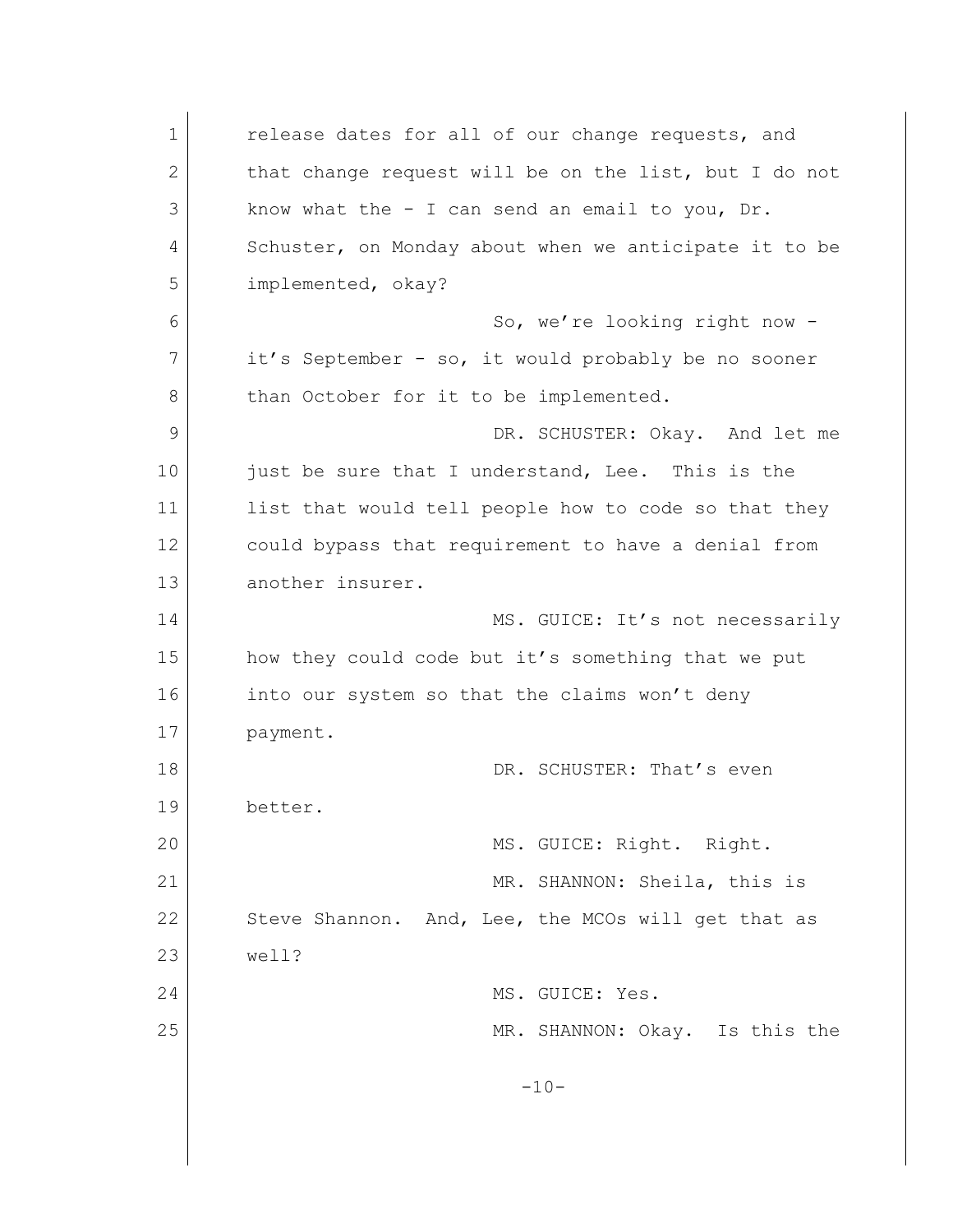| 1            | Medicare bypass list but this is the bypass list,    |
|--------------|------------------------------------------------------|
| $\mathbf{2}$ | right?                                               |
| 3            | MS. GUICE: It's the Medicare                         |
| 4            | bypass list.                                         |
| 5            | MR. SHANNON: Medicare. So, we                        |
| 6            | still struggle with commercial insurance.            |
| 7            | MS. GUICE: You're going to                           |
| 8            | struggle with commercial insurance. It's my          |
| 9            | understanding that Medicaid members have hundreds of |
| 10           | different commercial insurance plans, and we just do |
| 11           | not have the ability to give a listing and code that |
| 12           | listing into our system on the commercial side.      |
| 13           | So, when I said something about                      |
| 14           | commercial I think it was to this group, you should  |
| 15           | have - now, go back in your mind and picture me      |
| 16           | opening my mouth and sticking my entire left leg in  |
| 17           | there because that was an inappropriate use of the   |
| 18           | word commercial.                                     |
| 19           | MR. SHANNON: We still struggle                       |
| 20           | with that issue. I don't know what the resolution    |
| 21           | is. I quess we'll keep at it, but targeted case      |
| 22           | management is not a covered service with anyone but  |
| 23           | Medicaid.                                            |
| 24           | I don't know if Kathy Adams is                       |
| 25           | on but it's a kids' issue as well. Kids have         |
|              | $-11-$                                               |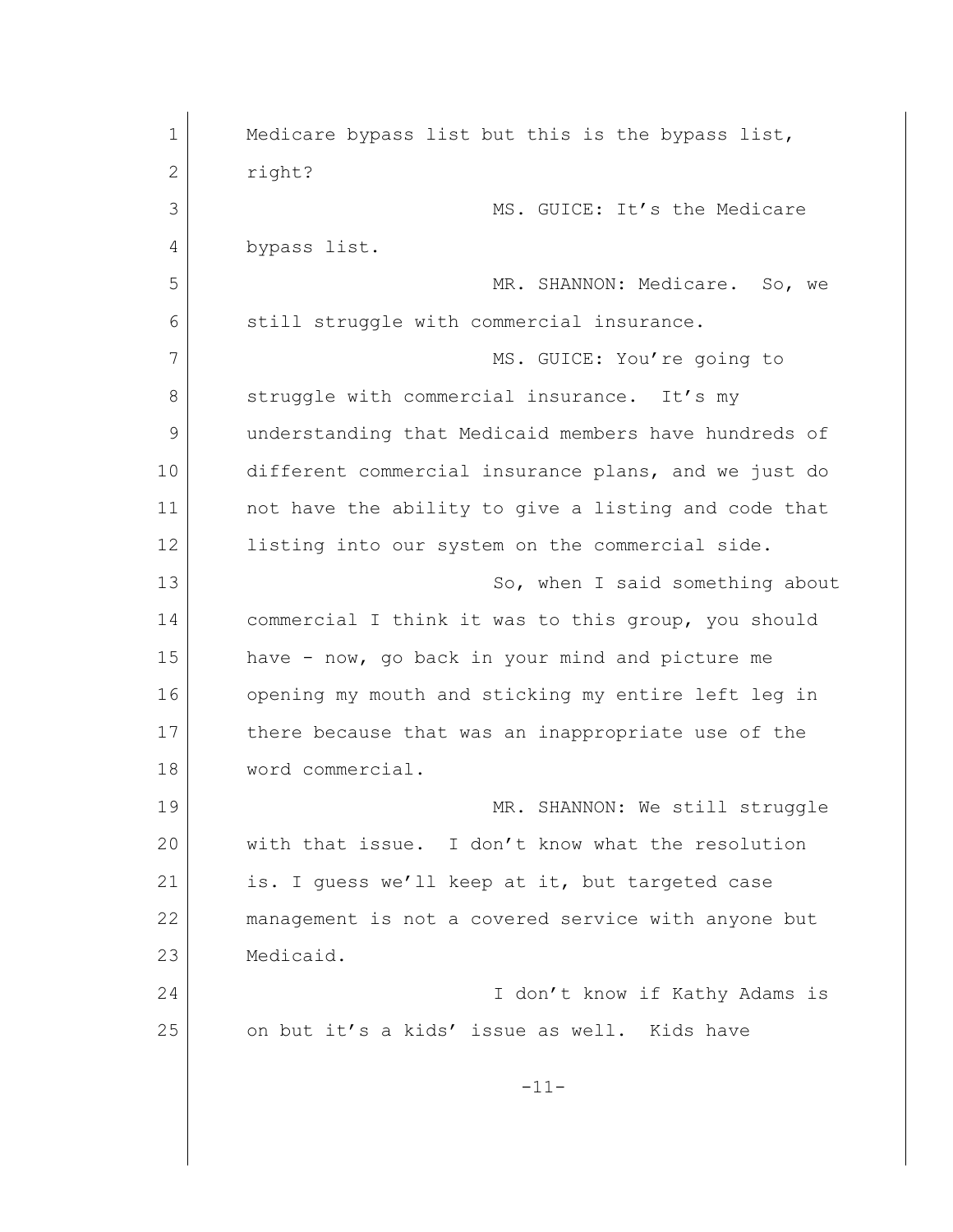1 commercial insurance that pays for some things and 2 Medicaid that pays for other stuff and this has been 3 a decade. I don't know what to do when they expect 4 us to have an EOB and we're never going to get an EOB 5 for services that the commercial carrier doesn't 6 cover. So, I don't know. Keep at it, I guess. 7 MS. ADAMS: Steve, I'm on. This 8 is Kathy Adams. And, yes, it's a continuing issue. 9 We do have a few members that are making some 10 progress, so, you and I can talk. 11 But I think one clarification 12 I'd like from Lee is I followed up with all of the 13 MCOs following our last meeting because about two 14 years ago, a year and a half ago, we had gathered 15 bypass lists from each of the MCOs; and before I 16 shared any of that information, I wanted to go back 17 to the current MCOs and see if they had one and 18 compare their current one to their old one. 19 Several MCOs, when I asked for 20 their recent bypass list, provided me two lists and 21 | they said this is the Medicaid bypass - this is DMS' 22 Medicare bypass list. 23 So, what you're telling me is 24 the two lists they provided saying that those were 25 DMS' Medicare bypass lists, those are the currently  $-12-$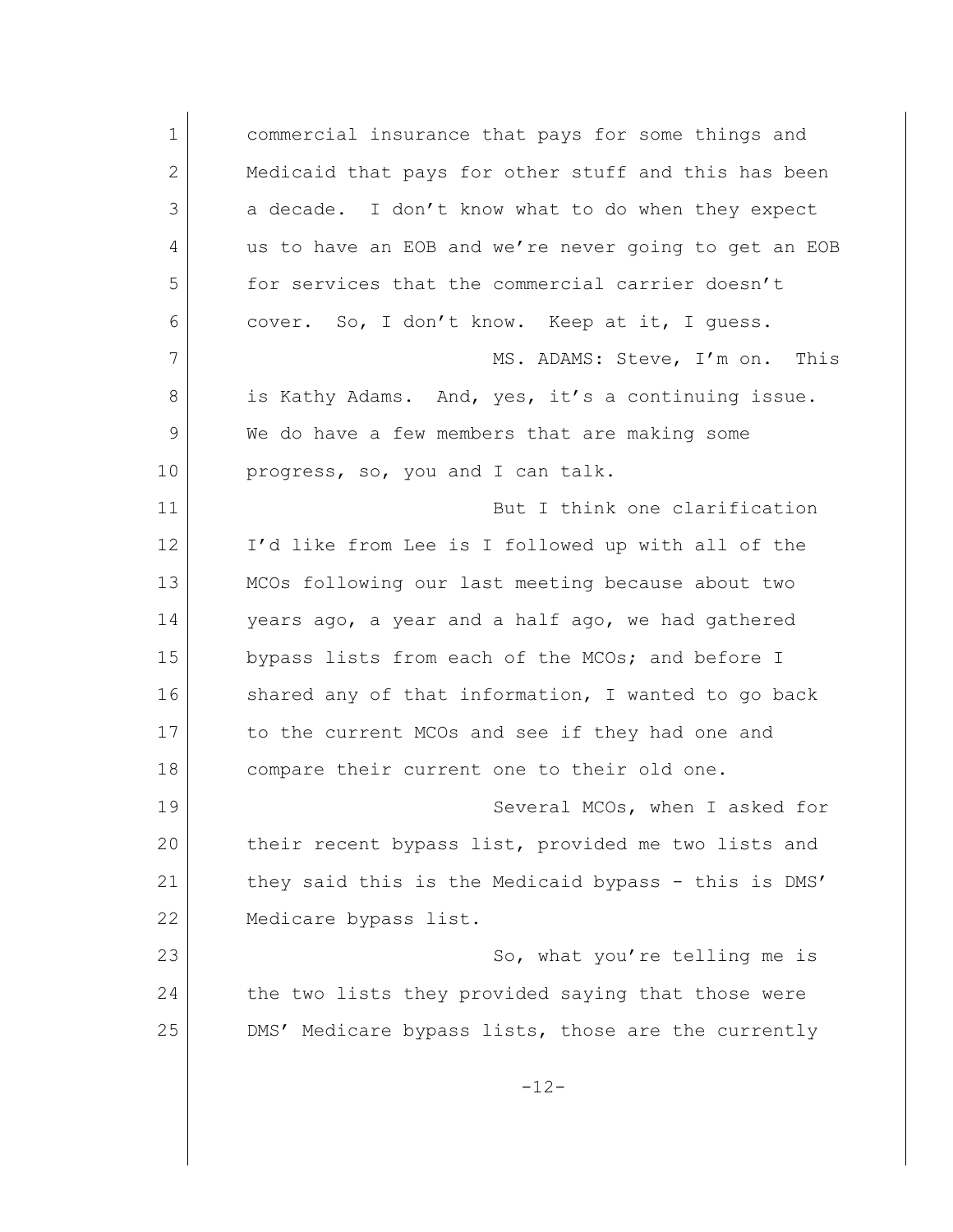1 existing. They are not the new ones because the new 2 ones haven't been implemented yet. Is that correct? 3 MS. GUICE: I don't know what 4 they gave you, Kathy. So, I can't comment on that. 5 MS. ADAMS: I forwarded it to 6 you all a couple of times. 7 MS. GUICE: Okay. I just 8 haven't had the opportunity to take a look at them to 9 compare them. 10 MS. ADAMS: Have the new lists 11 been shared with the MCOs yet? 12 MS. GUICE: Angie, do you happen 13 to be on this call? 14 MS. PARKER: Yes, ma'am, I am. 15 There is a Medicare bypass list on our SharePoint 16 site that the MCOs have access to. I can't verify 17 your list and the new list; but if the new list is  $18$  out there, then, yes, they have that. 19 MS. ADAMS: And that's what we 20 don't know. We don't know if it's the new list or 21 the old list, if you all have shared the new list 22 with them yet because, again, our members are taking 23 those lists and, then, having their third-party 24 biller implement the bypass code list for that. 25 So, we don't want our members -13-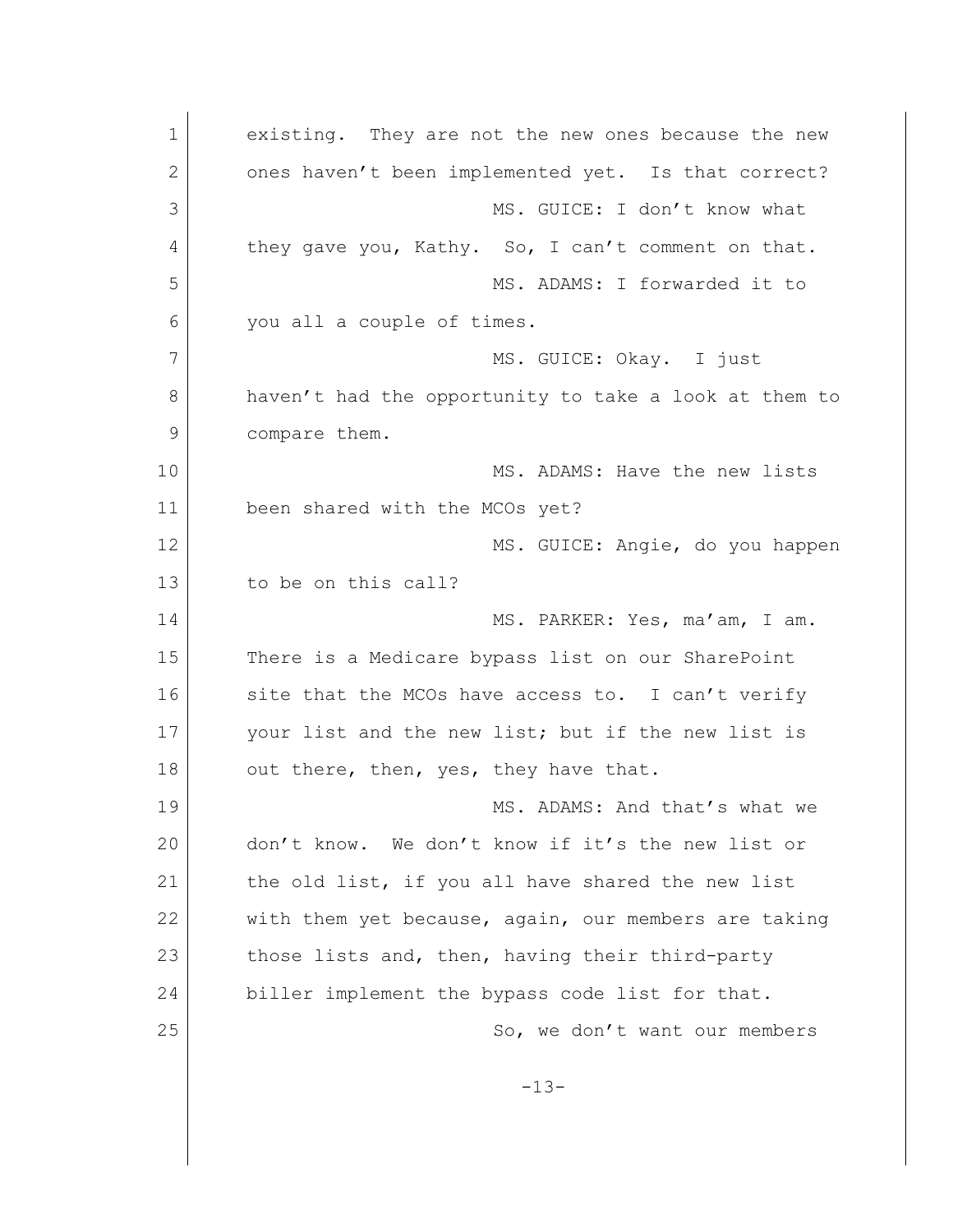1 spending money to have the old list done if the new 2 list is coming out in October. Does that make sense? 3 MS. GUICE: Okay. I'm not 4 talking about the list, Kathy. I'm talking about 5 implementation in the system. Okay? 6 MS. ADAMS: Okay. So, is there 7 a list available, a new list? So, the new list 8 exists but it hasn't been implemented in the system. 9 Is that what you're telling me? 10 MS. GUICE: I'm not the person 11 who puts that list together. So, Leslie, are you the 12 - I'm sorry. I'm sorry. 13 MS. HOFFMANN: I'm on and I'm 14 trying to figure out how to answer the question. I 15 know Ann said - Ann had worked on a list for system 16 changes. I don't believe that was implemented yet 17 because, even as of last week, I think she was still 18 getting questions about additional things that needed 19 to be added. 20 So, as far as I know, it has 21 | not "been released" in the system yet. So, I can 22 follow up with Ann, 23 MS. GUICE: I know it's not 24 released in the system. Okay? 25 MS. HOFFMANN: That was my -14-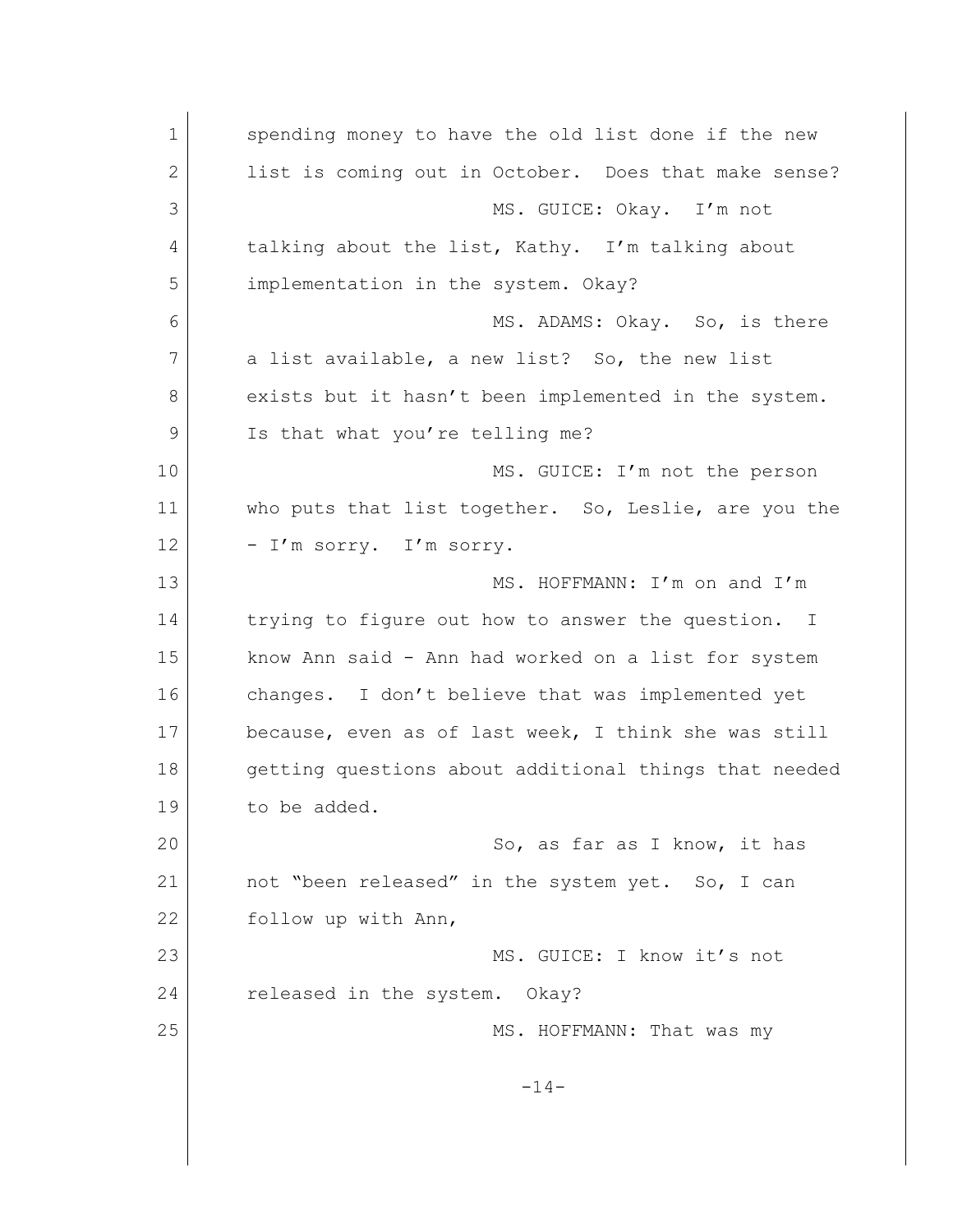1 understanding. And as of last week, she was still 2 getting emails and questions about certain things 3 that we were having to follow up on to ensure that 4 they were included or weren't included or a modifier 5 maybe that needed to be included. 6 MS. GUICE: So, I think, then, 7 we can say, Kathy, that the list that is posted is 8 not the new list. We've had a Medicare bypass list 9 for a while but it's not the new list. Is that fair, 10 Leslie? 11 MS. HOFFMANN: Yes, ma'am, I 12 think that's fair. And I know that's not what 13 everybody wants to hear, but I can tell you that at 14 least it is being worked on, which it's a big 15 endeavor for her to have taken that on and she has 16 been diligently trying to get it completed. 17 MR. SHANNON: This is Steve 18 Shannon. I'm trying to understand because I'll get 19 the same questions Kathy will get, I'm sure, from our 20 members. 21 So, on Friday, there's a 22 meeting to do the system changes that will probably 23 happen in September and will go live for Medicaid in 24 October. What is that information? 25 MS. GUICE: Okay. What I was  $-15-$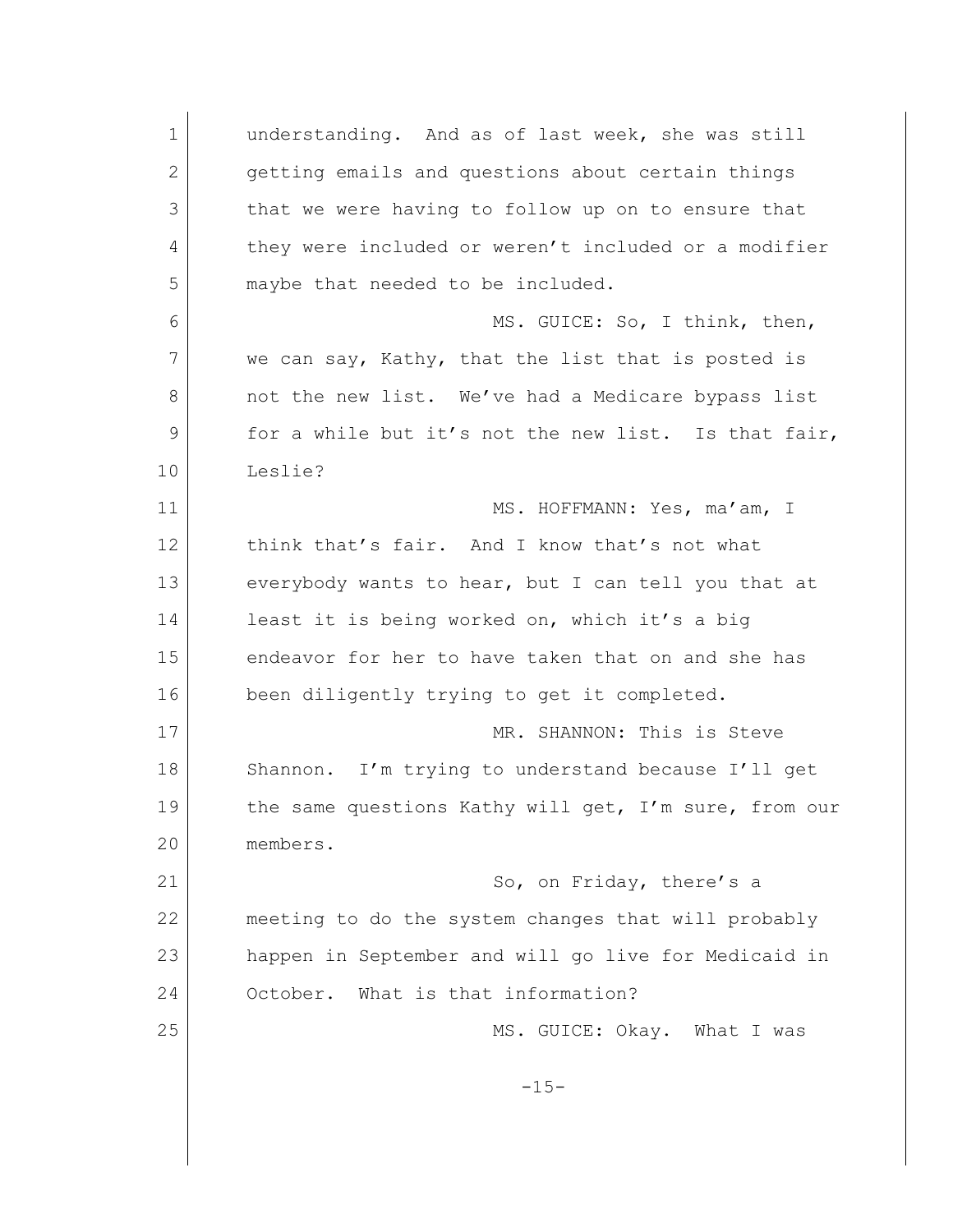1 trying to tell you is that I can't give you a time 2 line for when the system changes will be made. 3 There is a change order already 4 in process which is how we make our system changes. 5 Okay? I have checked all of the relevant material I 6 have, and I can tell you that the group that sets the 7 release dates, which is what we call implementation, 8 meets on Friday morning, this Friday morning as it 9 happens, and we will set a release date for that - I 10 will make sure that a release date is set for that 11 change order this Friday and then I will know. 12 It's too late for it to be 13 September, particularly if Ann is still working on 14 additional changes. So, the earliest I believe that 15 the system change will be made could be October, the 16 end of October. That'S for the system change. 17 MR. SHANNON: Right. 18 MS. GUICE: We'll have to get 19 back with you on when we believe the list itself can 20 be posted. 21 MR. SHANNON: But the system 22 change is driven - the change is the list. Is that 23 true or not? 24 MS. GUICE: Yes. 25 MR. SHANNON: So, when Ann  $-16-$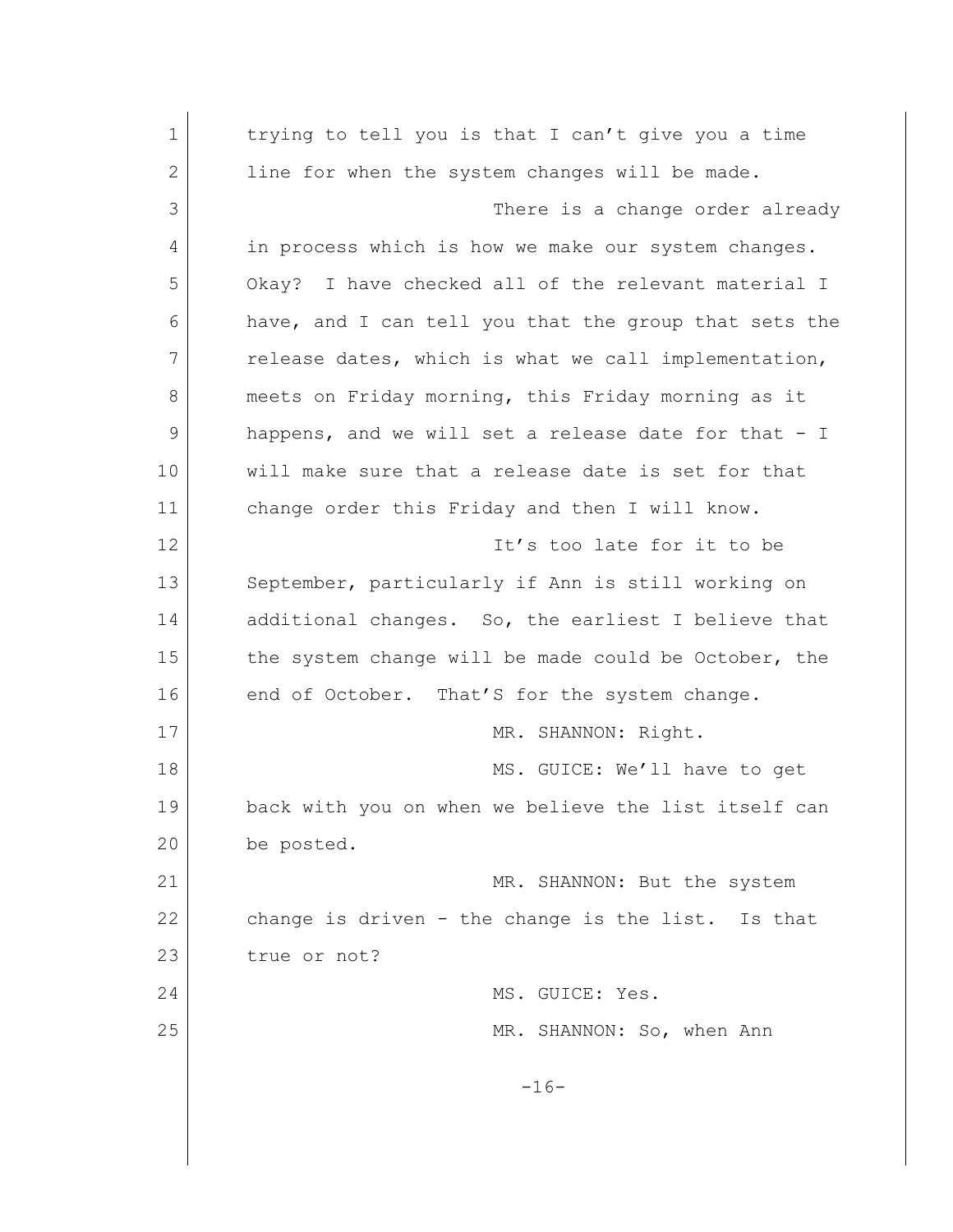1 finishes her work, right, Leslie - and it is a huge 2 iob - that will be the change made to the system is 3 that list? 4 MS. GUICE: Yes. 5 MR. SHANNON: Okay. 6 MS. HOFFMANN: Yes, that's 7 correct, Steve. 8 MR. SHANNON: So, there's two 9 pieces. There's the change order time line and, 10 then, there's the work by Ann to really - the change 11 will be driven off of Ann's work. Is that correct? 12 So, those are the two things that need to happen? 13 MS. GUICE: Yes. 14 MR. SHANNON: Okay. So, Ann 15 finishes her work and, then, the system gets 16 whatever, and we're hoping maybe that's October. 17 Okay. 18 DR. SCHUSTER: And, Lee, you 19 would notify me after you have your Friday morning 20 meeting? 21 MS. GUICE: Yes. I'll send you 22 an email. 23 DR. SCHUSTER: About a date. 24 Okay. Thank you very much. Somebody else had a 25 question. -17-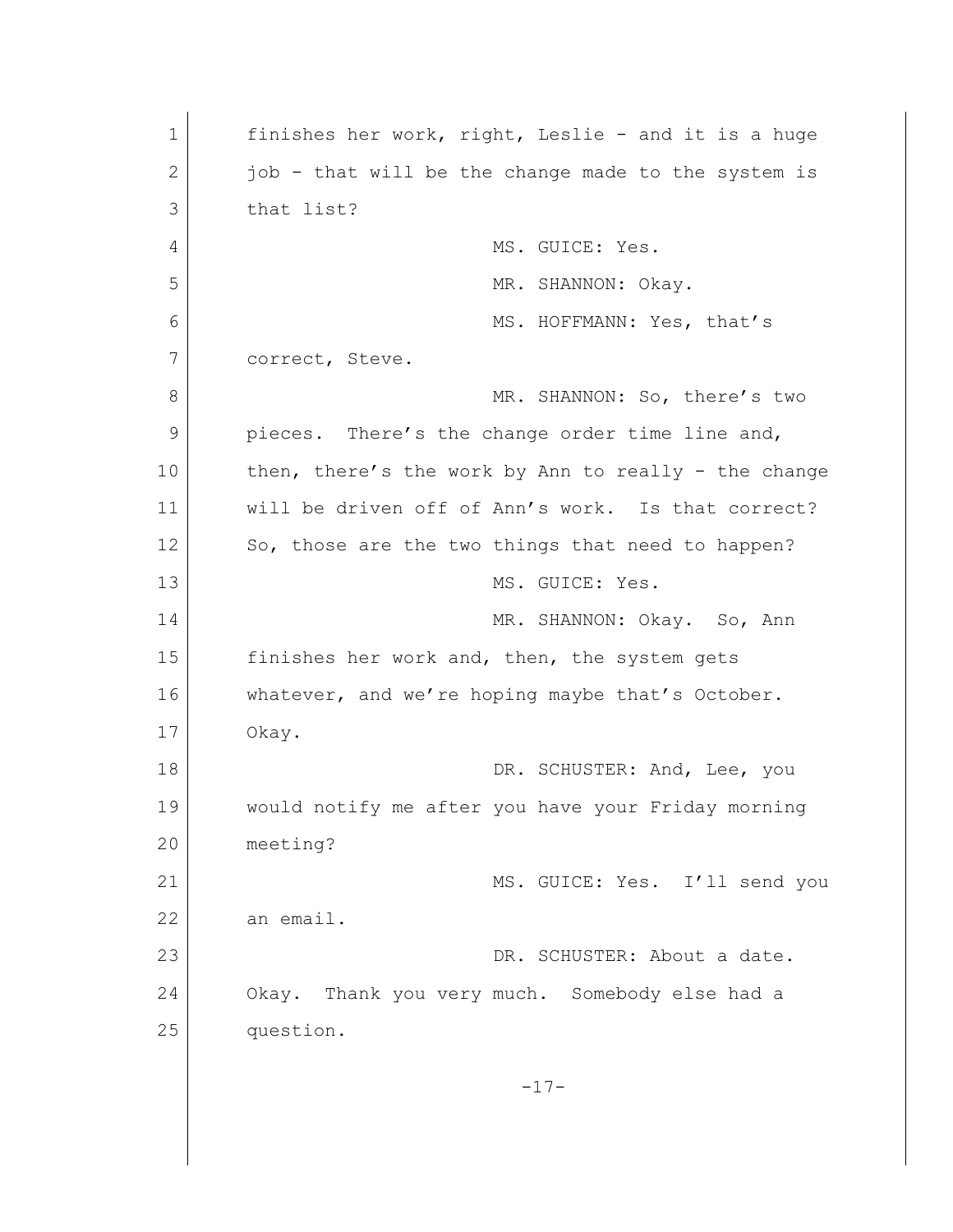| $\mathbf 1$  | MS. ADAMS: Yes. This is Kathy                        |
|--------------|------------------------------------------------------|
| $\mathbf{2}$ | again. I'm sorry. I just was curious if you all had  |
| 3            | any idea the differences between the lists? Are we   |
| 4            | talking just a few tweaks? Are we talking major      |
| 5            | changes?                                             |
| 6            | Again, I assume we can go ahead                      |
| 7            | and implement the list that's posted on your         |
| 8            | SharePoint website. That's what is in the system     |
| 9            | now, correct?                                        |
| 10           | MS. HOFFMANN: This is Leslie.                        |
| 11           | Whatever is posted right now would be your best bet. |
| 12           | I can't tell you myself today what the changes were  |
| 13           | between the two lists or two system changes.         |
| 14           | MS. GUICE: If you all would                          |
| 15           | like to see that, if you could put it on your next   |
| 16           | agenda so that we could have some time to prepare    |
| 17           | that, we would be happy to do that for you.          |
| 18           | MS. ADAMS: That would be                             |
| 19           | awesome                                              |
| 20           | MR. SHANNON: I agree.                                |
| 21           | MS. ADAMS: Thank you, ladies,                        |
| 22           | so very much. We know it's a lot of hard work but,   |
| 23           | again, working off the old list, I think, and being  |
| 24           | able to get those codes to bypass when you provide   |
| 25           | those services is helpful.                           |
|              |                                                      |
|              | $-18-$                                               |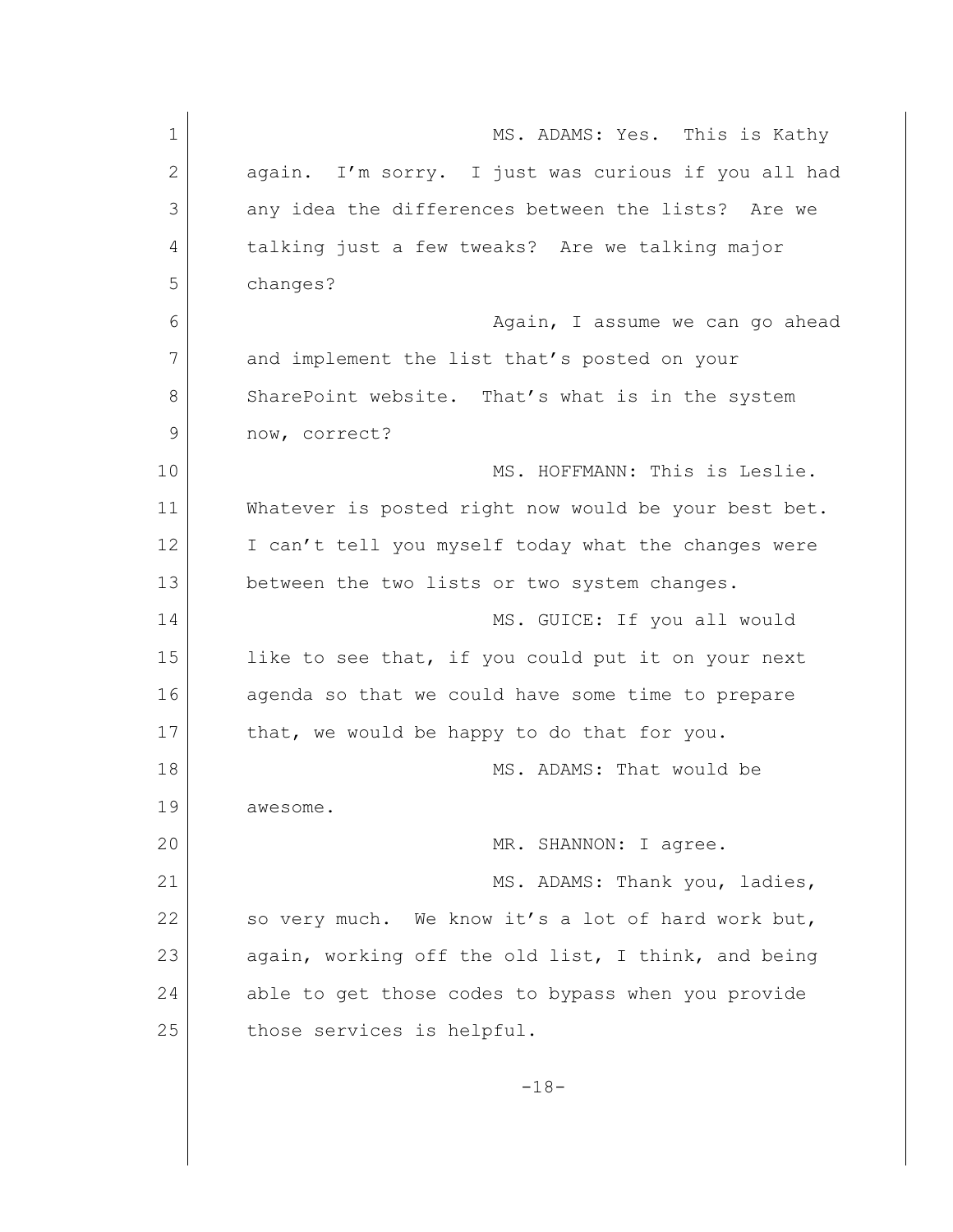| $\mathbf 1$  | And, then, maybe once we figure                       |
|--------------|-------------------------------------------------------|
| $\mathbf{2}$ | out what the new changes are, it won't be as drastic  |
| 3            | for our members to implement the new things if        |
| 4            | they're identified.                                   |
| 5            | MR. SHANNON: Right. And Lori                          |
| 6            | Gordon asked in the Chat - go ahead, Lori. Sorry.     |
| 7            | MS. GORDON: I was going to ask                        |
| 8            | it out loud. Hi, everyone.                            |
| 9            | So, I have two clarifying                             |
| 10           | questions, I think. One, are we calling what you all  |
| 11           | are referring to as the old list the 12-17-20 list or |
| 12           | are you referring to the 2016 as the old list? Like,  |
| 13           | how old are we talking for the old list?              |
| 14           | MS. HOFFMANN: This is Leslie.                         |
| 15           | I'm not sure which one is posted right now. And,      |
| 16           | again, I can ask Ann and we can follow up on that.    |
| 17           | MS. GORDON: Okay.                                     |
| 18           | MS. HOFFMANN: Or, Angela, if                          |
| 19           | you're able to tell us which one is posted.           |
| 20           | MS. GORDON: Okay. And, then,                          |
| 21           | the second part of that question is, so, if the new   |
| 22           | list is coming out, which I'm assuming is like what   |
| 23           | you all are working on now, then, if the change order |
| 24           | is entered in October, is that when the MCOs will be  |
| 25           | notified?                                             |
|              | $-19-$                                                |
|              |                                                       |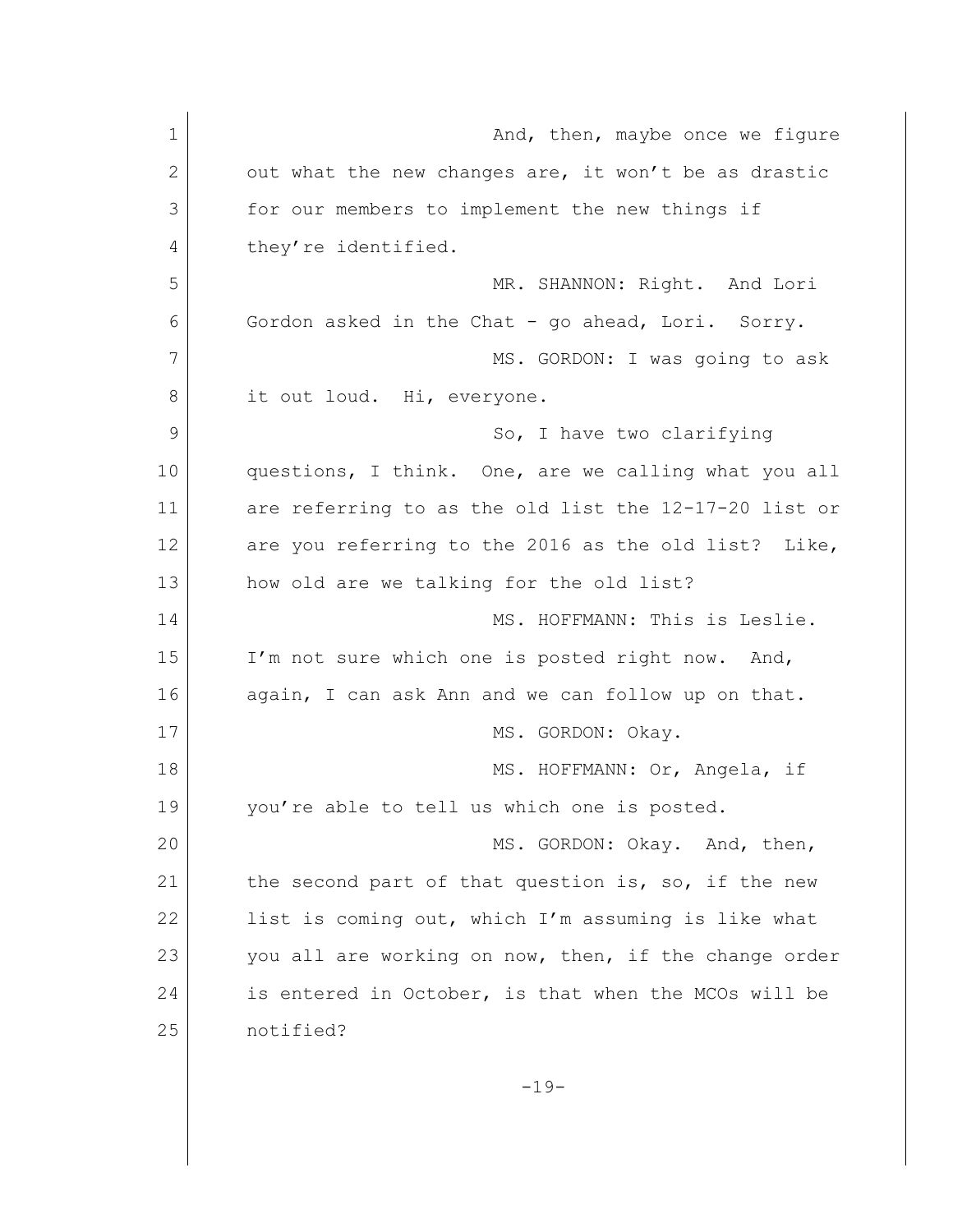| $\mathbf 1$ | And, then, just as a reminder,                        |
|-------------|-------------------------------------------------------|
| 2           | if that is when the MCOs will be notified, then, they |
| 3           | will also take some time to implement, just as a      |
| 4           | reminder.                                             |
| 5           | MS. GUICE: I believe that we                          |
| 6           | are required to give you thirty days' notice, aren't  |
| 7           | we, Angie? So, we wouldn't wait until it's            |
| 8           | implemented in our system to give you notification on |
| 9           | that.                                                 |
| 10          | MS. PARKER: Right.                                    |
| 11          | DR. SCHUSTER: I would hope that                       |
| 12          | if you all set a change order date on Friday and it's |
| 13          | Halloween - that seems to fit this topic - then, as   |
| 14          | soon as you knew that, you would give the MCOs a      |
| 15          | heads up. Does that constitute the notice that they   |
| 16          | need?                                                 |
| 17          | MS. GUICE: We have to be able                         |
| 18          | to give them the list, Dr. Schuster. We have to be    |
| 19          | able to give them the list. So, we have to have the   |
| 20          | list finalized.                                       |
| 21          | DR. SCHUSTER: Okay.                                   |
| 22          | MS. GUICE: At that point, then,                       |
| 23          | I believe we would give them notice.                  |
| 24          | DR. SCHUSTER: Okay. All right.                        |
| 25          | So, it's not like a full thirty days after the point  |
|             | $-20-$                                                |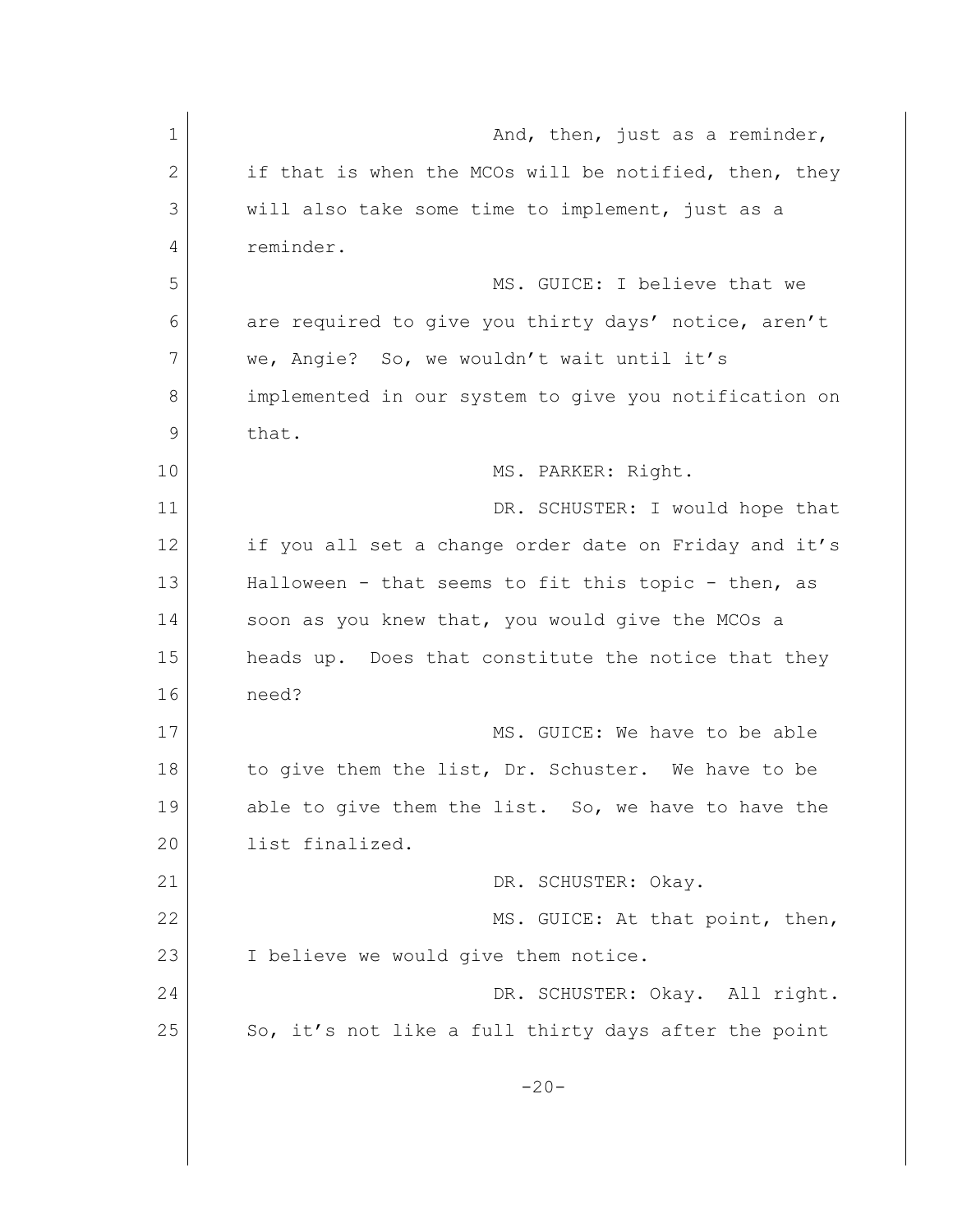1 at which it gets into your system, I quess is my 2 point. It could happen earlier than that. 3 MS. GUICE: Yes, ma'am. 4 DR. SCHUSTER: All right. 5 Great. And in terms of our November agenda, Lee, 6 since you have offered to do this, are you prepared 7 to come and talk, then, about the new list and the 8 process and so forth? Is that what you were 9 suggesting? 10 MS. GUICE: Well, I'm prepared 11 to make sure that we can show you a chart or a file 12 that has a comparison between the last posted 13 Medicare bypass list and the newest one and that 14 Someone will be here to talk to you about it, whether 15 it's me or someone who knows a little bit more about 16 coding. 17 DR. SCHUSTER: Or Ann or 18 somebody. Okay. That would be great. 19 So, not to beat a dead horse, 20 but I want to go back to the commercial plans for a 21 minute because I understand the problem in trying to 22 have some kind of a bypass list that takes in every 23 kind of commercial plan that somebody might have. 24 But I think Steve raised a 25 really good point and that is that there probably is -21-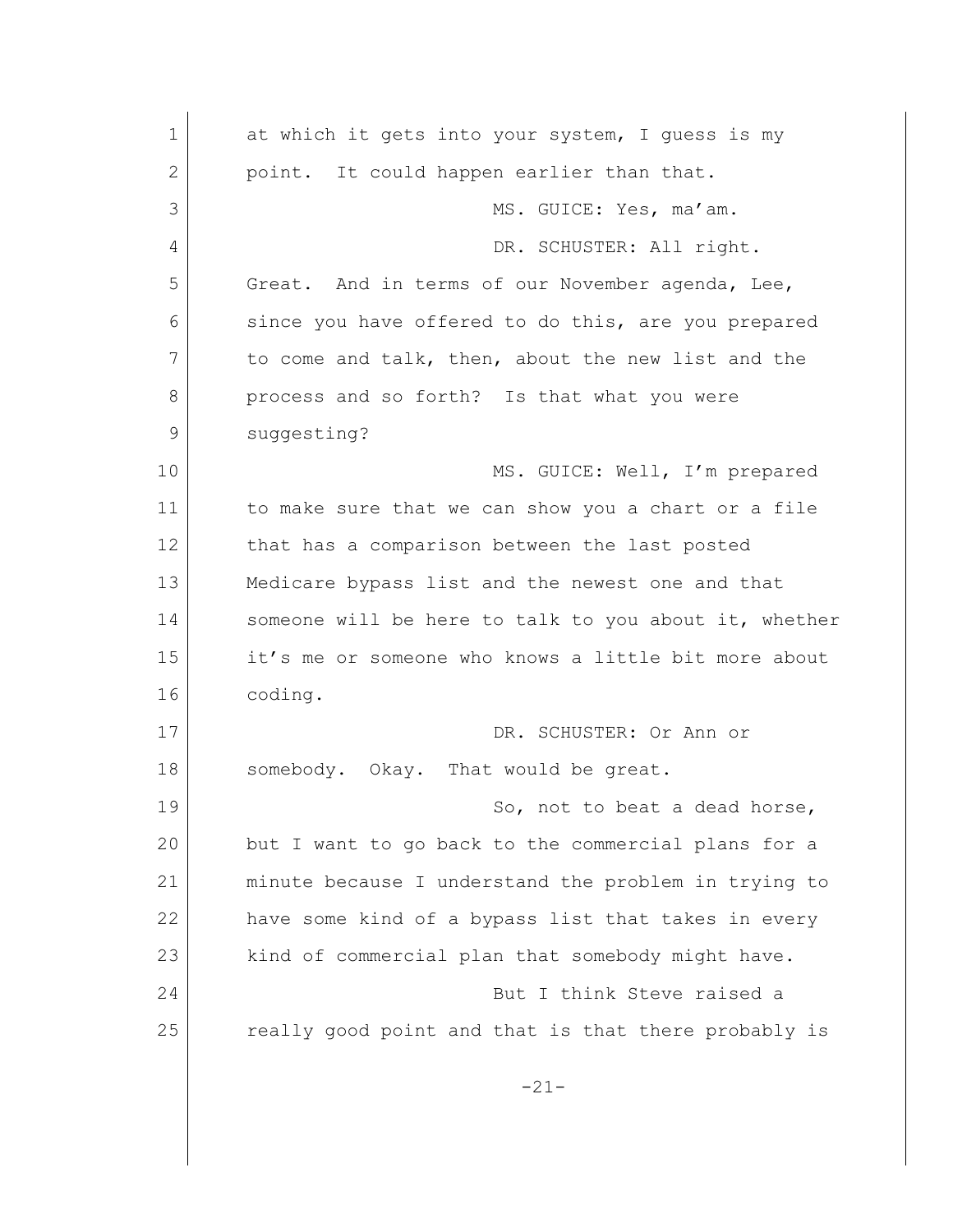1 and a commercial insurance plan that pays for 2 targeted case management. 3 And if we were to find that 4 that was the case, I guess my question is, is there 5 some way that the provider can indicate that I'm  $6$  going to try to bill the insurer but I'm sure they're 7 not going to. They're not going to get an EOB 8 because it's not a covered service and can go to the 9 MCO at that point. 10 MS. PARKER: Dr. Schuster, this 11 is Angie Parker, and I'm not going to speak for the 12 MCOs on how they handle that, but I quess I have a 13 question. For example, you as a provider provides 14 targeted case management. Do you bill that to the 15 commercial plan? 16 MR. SHANNON: No. 17 MS. PARKER: So, if you were to 18 bill it to the commercial plan, then, you would get a 19 denial back, correct? 20 MR. SHANNON: No. We would get 21 nothing back. 22 MS. ADAMS: You get nothing 23 back. 24 MR. SHANNON: They're not 25 denying the service they don't cover.  $-22-$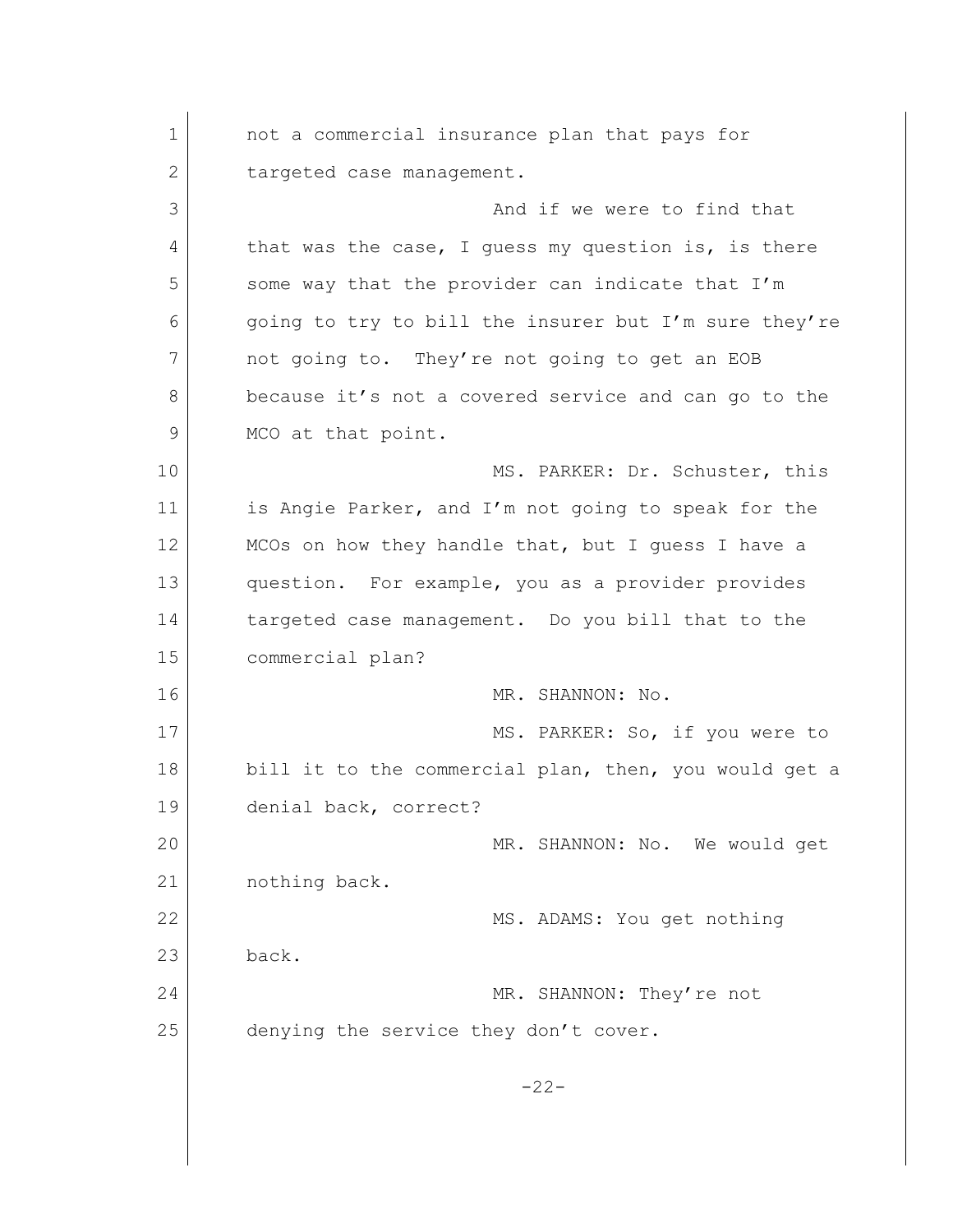1 MS. ADAMS: You can't get EOB's 2 for a lot of the behavioral health services because 3 they don't cover it. So, it's not technically----4 MR. SHANNON: They don't cover 5 care support. They don't cover community supports. 6 So, they won't deny something they don't cover 7 because denying it is the implication that it is 8 covered. We're just not paying for it in this 9 situation. 10 What our experience has been, 11 we don't receive an EOB and, therefore, we can't send 12 that. And I think Kathy and I think Art and some of 13 my members have the same thing. 14 Here is a list of codes that 15 | our billing folks, our third-party if you go through 16 a clearinghouse, maybe would help with, but the 17 reality is we get zero information. 18 | It's much like sending a dental 19 claim to your car insurance. They're not going to 20 deny that dental claim because they don't pay for it. 21 So, we get nothing in response. We get nothing from 22 Medicare or hopefully that's addressed. You get 23 nothing from commercial insurance for those services 24 they do not cover. 25 And, therefore, our friends at -23-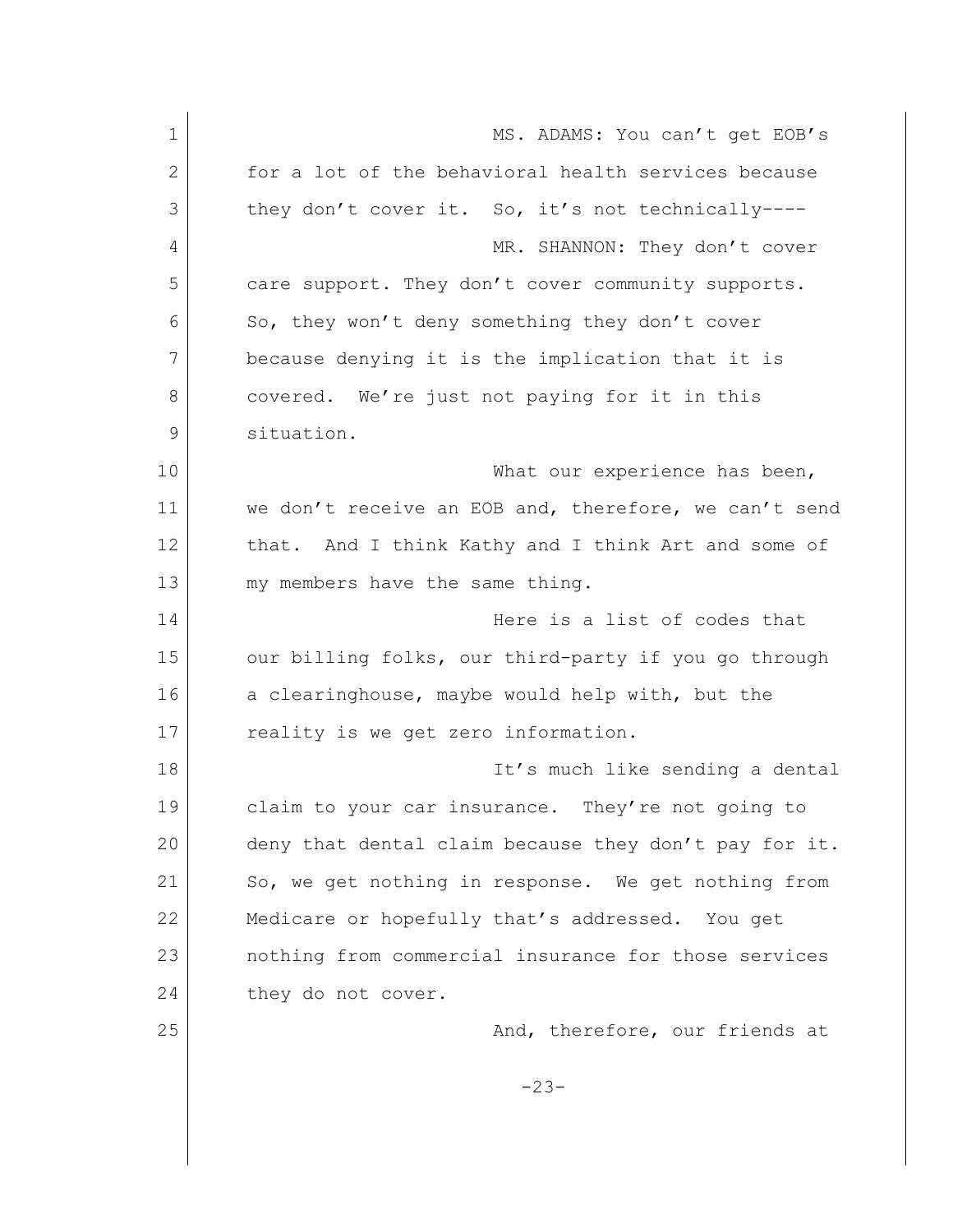| $\mathbf 1$ | the MCOs, they don't want to pay for something as the |
|-------------|-------------------------------------------------------|
| 2           | payer of last resort without a denial. We can't do    |
| 3           | that. We're just never going to get a denial for      |
| 4           | those services.                                       |
| 5           | MS. PARKER: That's odd. I                             |
| 6           | mean, I'm sorry. I can't believe - I mean, I'm sure   |
| 7           | you're correct. It's just that you would bill         |
| 8           | something and they just ignore it because it would be |
| 9           | a benefit exclusion, so, they would have to----       |
| 10          | MS. HUGHES: Having worked for                         |
| 11          | an insurance company, they typically will send you a  |
| 12          | denial when the code is not a covered service.        |
| 13          | MS. PARKER: Right. I'm amazed                         |
| 14          | that that doesn't happen with the behavioral health.  |
| 15          | MR. SHANNON: Many years we have                       |
| 16          | been discussing this topic with our friends at the    |
| 17          | MCOs. You can ask. Lori Gordon and I have probably    |
| 18          | said meaner things to each other than any other       |
| 19          | person around this table and that's the reality.      |
| 20          | We do not get them.<br>And                            |
| 21          | whether their expectation is they'll send an EOB, not |
| 22          | a covered service, that's not happening. If it        |
| 23          | happened, we wouldn't have a problem.                 |
| 24          | MS. ADAMS: And this is Kathy                          |
| 25          | with the Children's Alliance to just say that Steve   |
|             | $-24-$                                                |
|             |                                                       |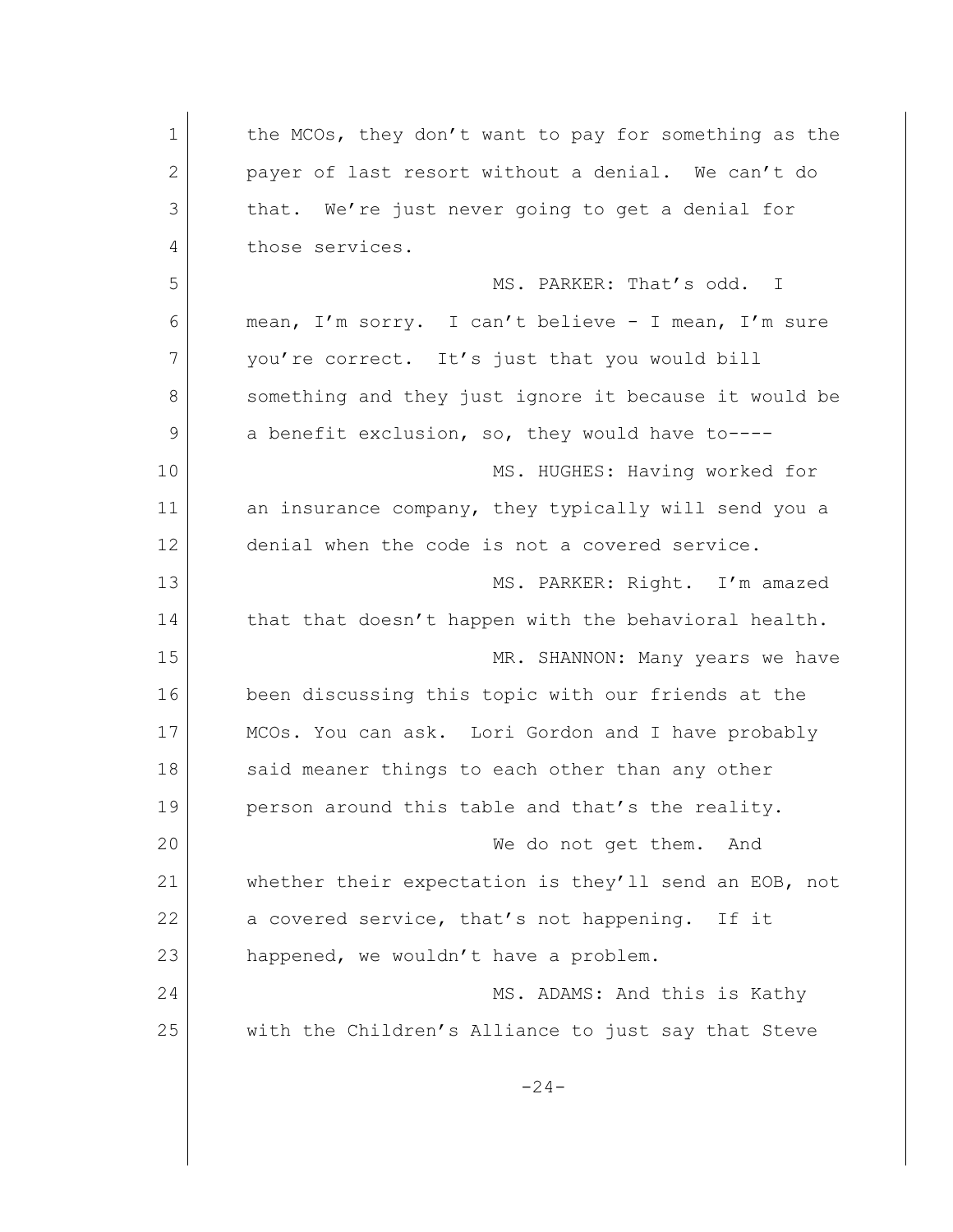1 is 100% accurate. My members experience the same 2 thing. They do not provide you an EOB and the MCO 3 will, then, not pay you for that service. 4 So, thus, that's why some of 5 our members may have stopped providing services to 6 people that have primary commercial insurance which, 7 as we noted in our last meeting, which is horrible 8 that people that have two insurances are actually 9 getting fewer services than those with just one. 10 DR. SCHUSTER: Bart, did you 11 want to say something? 12 MR. BALDWIN: Yes. Thank you, 13 Sheila. Just a couple of quick things. 14 One is it's across all provider 15 types. I mean, CMS (inaudible) those multi-specialty 16 groups on, you know, we work with all of the above 17 and they all experience the same thing of not being 18 able to get the denial. 19 The other thing is that I was 20 the one working on this last week and nothing I sent 21 in wasn't already on there, so, it's not going to 22 delay things, just to clarify that. 23 But she also said that if 24 you're billing Medicaid, straight Medicaid, there's a 25 form in the MMIS billing manual for the provider type  $-25-$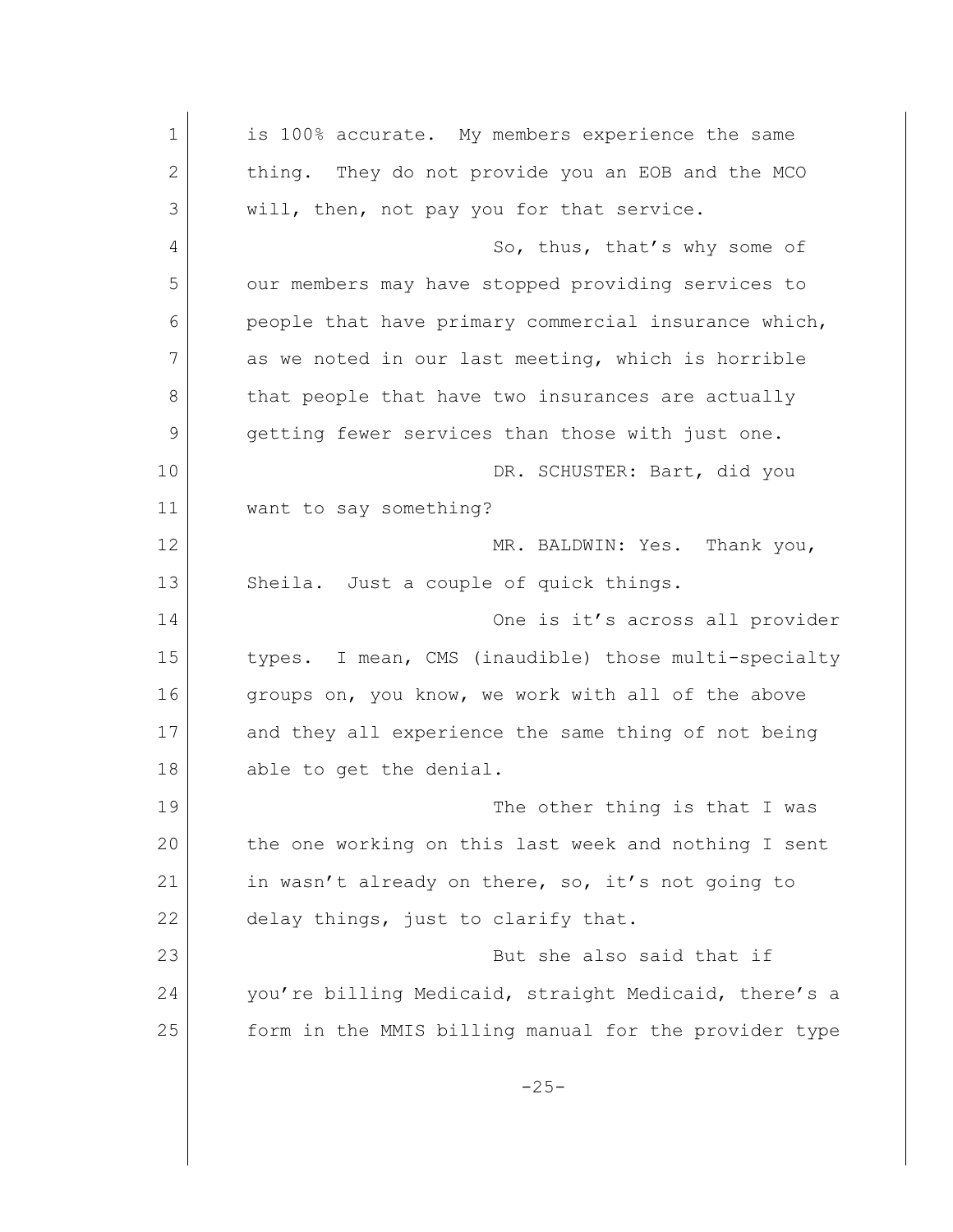| $\mathbf 1$ | to fill out if the code is not on there, and that's   |
|-------------|-------------------------------------------------------|
| 2           | only if you're doing - and that's for commercial, my  |
| 3           | understanding, if you're billing straight Medicaid    |
| 4           | which probably happens but not nearly as much as      |
| 5           | commercial and MCO.                                   |
| 6           | MS. GUICE: Have you considered                        |
| 7           | asking the MCOs if they would follow that same        |
| 8           | process?                                              |
| 9           | MS. PARKER: This is Angie. I                          |
| 10          | actually provided that form to the MCOs back in July  |
| 11          | after our last Behavioral Health TAC.                 |
| 12          | MS. ADAMS; This is Kathy Adams.                       |
| 13          | Our members used that form. It was April probably     |
| 14          | two years ago that they were using that form. And,    |
| 15          | then, all of a sudden, MCOs stopped accepting it and  |
| 16          | we could not find out why. And, then, the pandemic    |
| 17          | hit. So, yes. It's the TPL form, third-party          |
| 18          | liability.                                            |
| 19          | DR. SCHUSTER: Well, this is                           |
| 20          | obviously not going to get solved today and I want to |
| 21          | move on to the medical respite.                       |
| 22          | Let's put two parts of this on                        |
| 23          | the agenda for November. One is to get a briefing     |
| 24          | from DMS on the file or chart and the comparisons.    |
| 25          | And, then, I'm going to request through DMS that the  |
|             | $-26-$                                                |
|             |                                                       |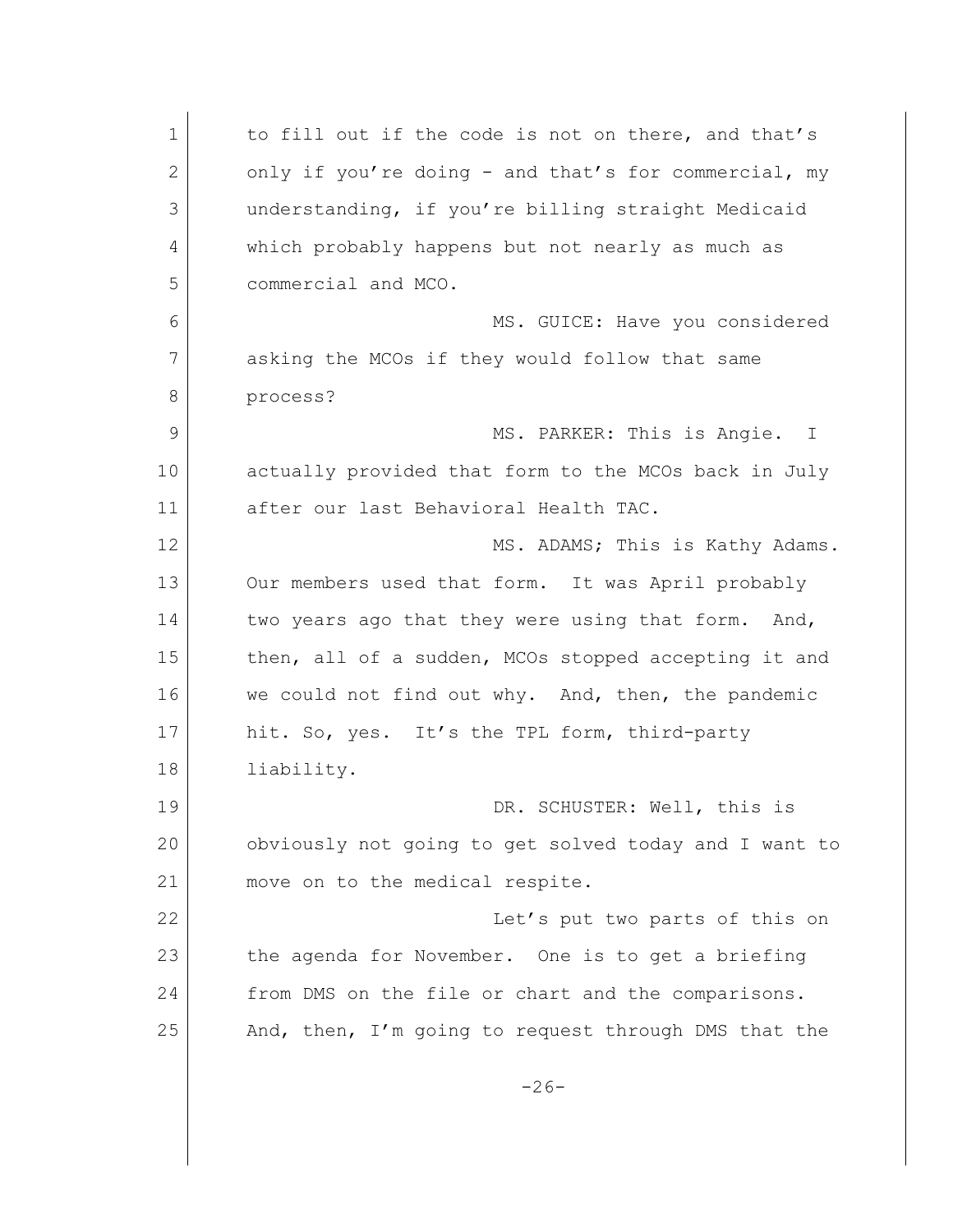1 MCOs come and report how they are handling these 2 billing issues. Okay? I know everybody will be 3 thrilled about that. 4 Let's move on to a new topic 5 that I think is super interesting and something that 6 we need to pay attention to, and I'm going to turn it 7 over to Andrienne Bush from the Homeless and Housing 8 Coalition of Kentucky to introduce our speakers - a 9 father and son team. 10 MS. BUSH: Thank you so much, 11 Sheila, and thank you to the Behavioral Health TAC 12 for having us. 13 We got started really working 14 on medical respite - and by medical respite, we're 15 talking about care for people experiencing 16 homelessness once they are discharged from the 17 hospital. 18 We don't want to discharge them 19 back into homelessness, whether it's on the street or 20 in a shelter, and sometimes people need, like, mid-21 level but they're well enough to be discharged, 22 they're not well enough to be living on their own. 23 and, so, a couple of years ago, and a couple of years ago, 24 pre-pandemic - I guess it probably feels like ten 25 years ago - we got in touch or they got in touch with -27-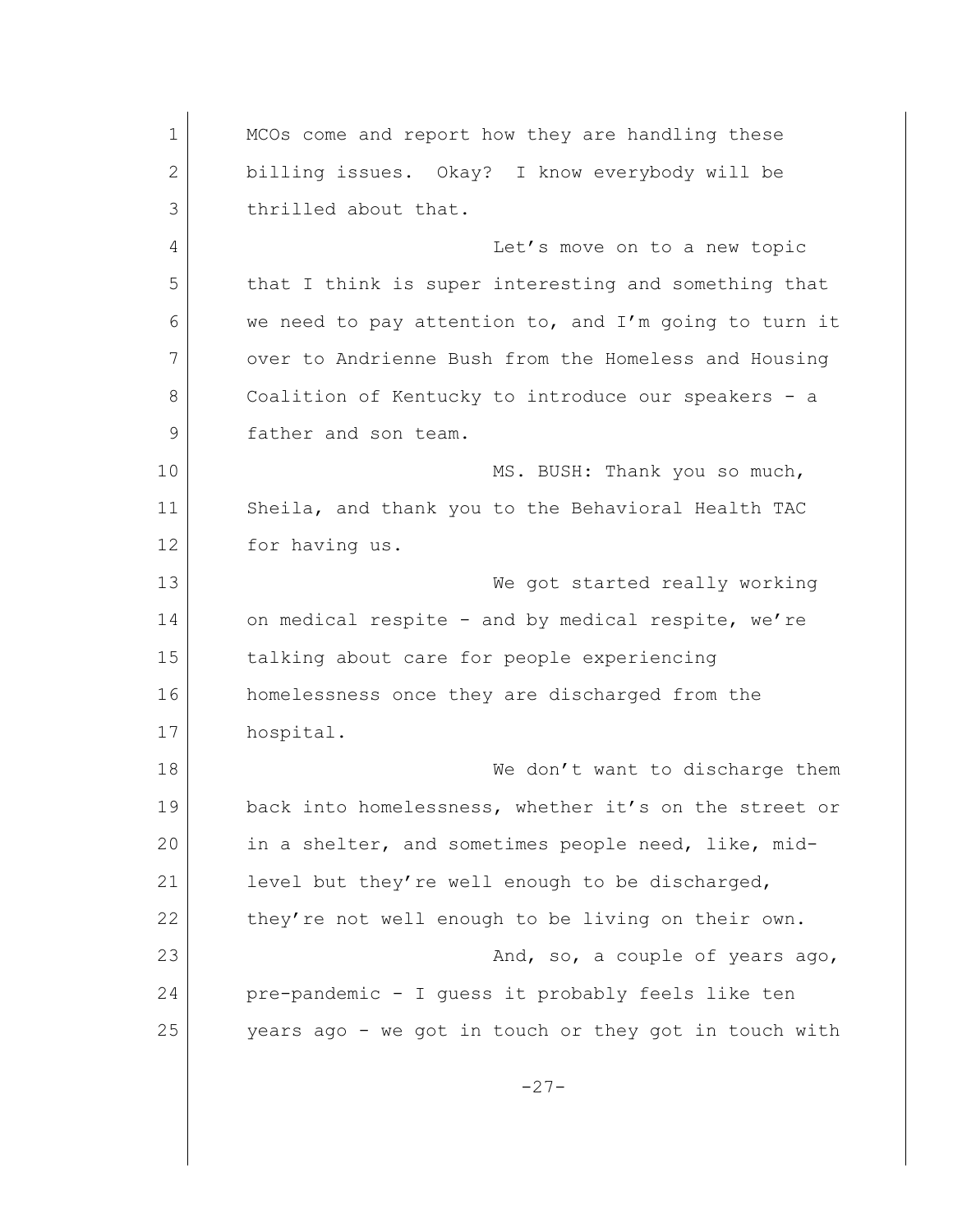| $\mathbf 1$ | Tom Walton, who wears a couple of different hats<br>us. |
|-------------|---------------------------------------------------------|
| 2           | but is with the University of Louisville as an          |
| 3           | Executive in Residence but also is part of the          |
| 4           | Louisville Health Advisory Board - Community            |
| 5           | Coordination of Care Committee.                         |
| 6           | And, so, he has gotten in touch                         |
| 7           | with us and we're like, hey, there's something here.    |
| 8           | The Kentucky InterAgency Council on Homelessness        |
| 9           | which HHCK facilitates, we had had a number of          |
| 10          | providers report that medical respite was something     |
| 11          | that they wanted to work on that they saw a need for.   |
| 12          | So, with that, I'm going to                             |
| 13          | turn it over to Tom and Matthew and whoever is here.    |
| 14          | That's the thing with Zoom meetings. I'm never quite    |
| 15          | sure who is here and who isn't. But, anyway, we're      |
| 16          | really glad to have you on board, Tom, and anybody      |
| 17          | else you want to introduce or if you just want to go    |
| 18          | through the slides, that's great, too.                  |
| 19          | MR. WALTON: Sure. I'm going to                          |
| 20          | run through these slides really quickly so we have a    |
| 21          | little bit of time for discussion.                      |
| 22          | When we started, we actually                            |
| 23          | have some people on the Community Coordination of       |
| 24          | Care who do street outreach, and she took these         |
| 25          | pictures and these are places where people are          |
|             | $-28-$                                                  |
|             |                                                         |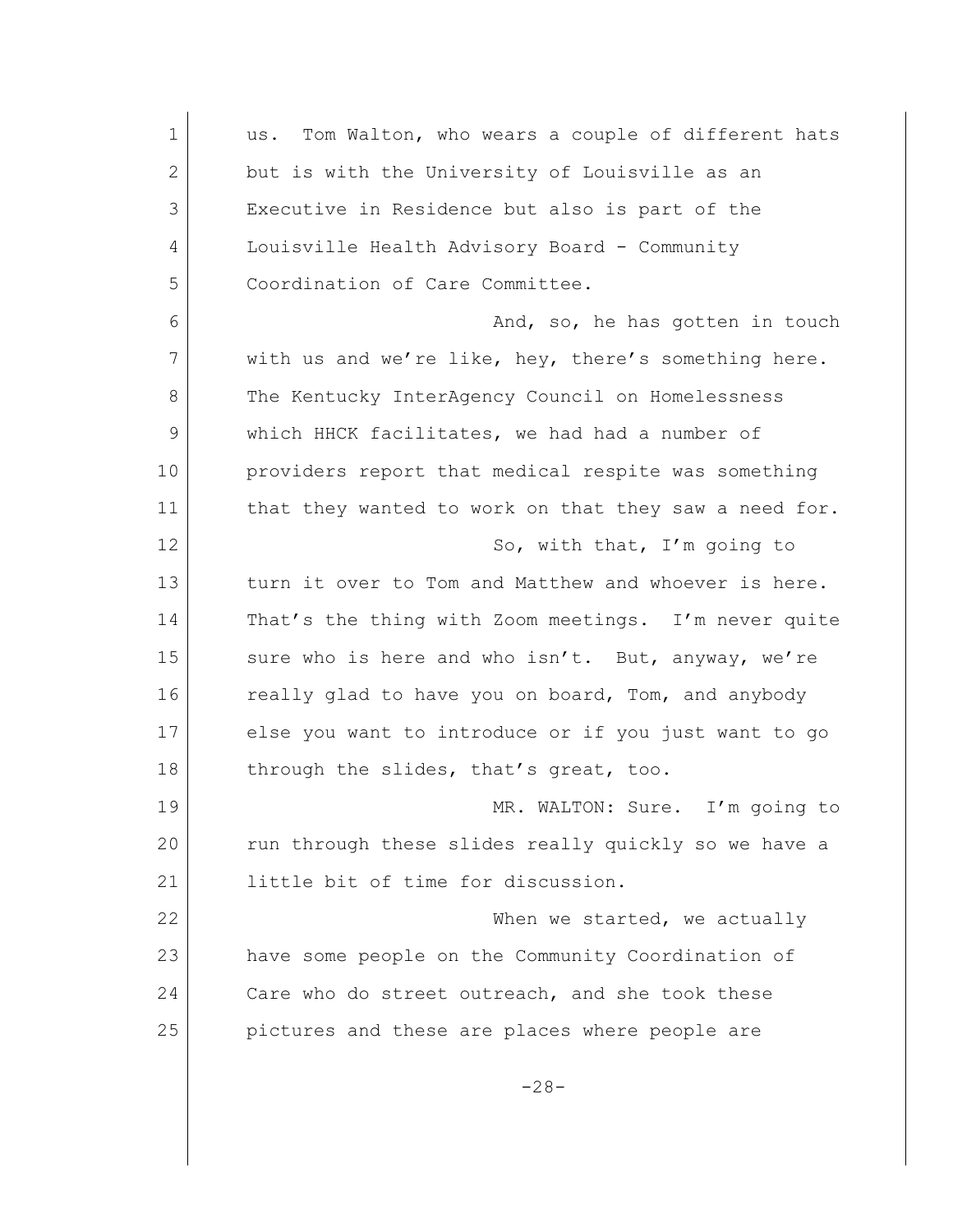| $\mathbf 1$  | actually recovering after hospitalizations.          |
|--------------|------------------------------------------------------|
| $\mathbf{2}$ | When we talk about medical                           |
| 3            | respite, another term that's used is recuperative    |
| 4            | We use the term respite but know in this<br>care.    |
| 5            | situation they're pretty much interchangeable.       |
| 6            | As Adrienne mentioned, this is                       |
| 7            | part of the Louisville Health Advisory Board which   |
| 8            | the whole Advisory Board is about eighty             |
| 9            | organizations. The Community Coordination of Care is |
| 10           | about thirty organizations and we have three work    |
| 11           | streams.                                             |
| 12           | One is to screen for unmet                           |
| 13           | basic human needs. We were really instrumental in    |
| 14           | thinking about screening for health systems, food    |
| 15           | banks, etcetera for these more commonly called the   |
| 16           | social determinants of health.                       |
| 17           | We also do a lot of work with                        |
| 18           | navigation. We did a lot of the thinking behind the  |
| 19           | United Community which is the community-wide         |
| 20           | navigation systems that's run by Metro United Way.   |
| 21           | And, then, we realized you can                       |
| 22           | screen and you can navigate, but unless you have     |
| 23           | capacity, you really have not served the needs of    |
| 24           | individuals. So, we're working to increase capacity  |
| 25           | and coordination in the areas of food, housing and   |
|              | $-29-$                                               |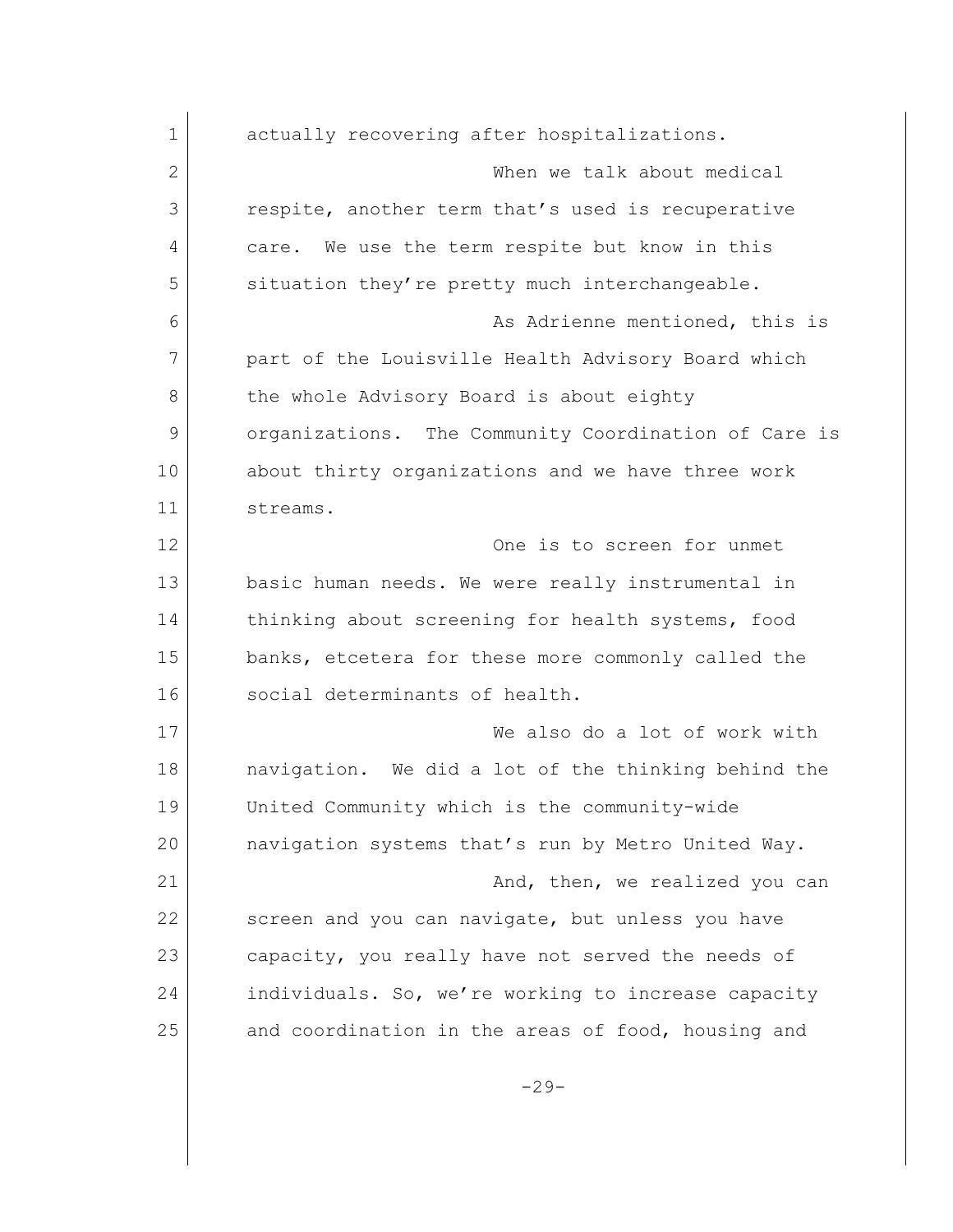1 transportation. 2 Our larger initiative is called 3 Housing As Health because on our committee, we have 4 Norton Healthcare, New Directions Housing 5 Corporation, people from all over the spectrum of 6 Health and Human Services. 7 So, again, we're very 8 interested in affordable housing, very interested in 9 addiction prevention, but this specific project I'm 10 | going to talk to you about today is about respite 11 care. 12 and, then, as Adrienne 13 mentioned, we were talking about this in the 14 Louisville I'll call it the LHAB, the Louisville 15 Health Advisory Board, and they said, hey, you guys 16 **need to go to Frankfort and talk to the Housing and** 17 Homeless Coalition. So, we've been working together 18 since then. 19 DR. SCHUSTER: Can I interrupt 20 for just a second? I have a question in the Chat. 21 | Are you willing to share your slides afterwards? 22 MR. WALTON: I am. 23 DR. SCHUSTER: Okay. Great. 24 So, I can send them out to everyone on my list. 25 Thank you very much. -30-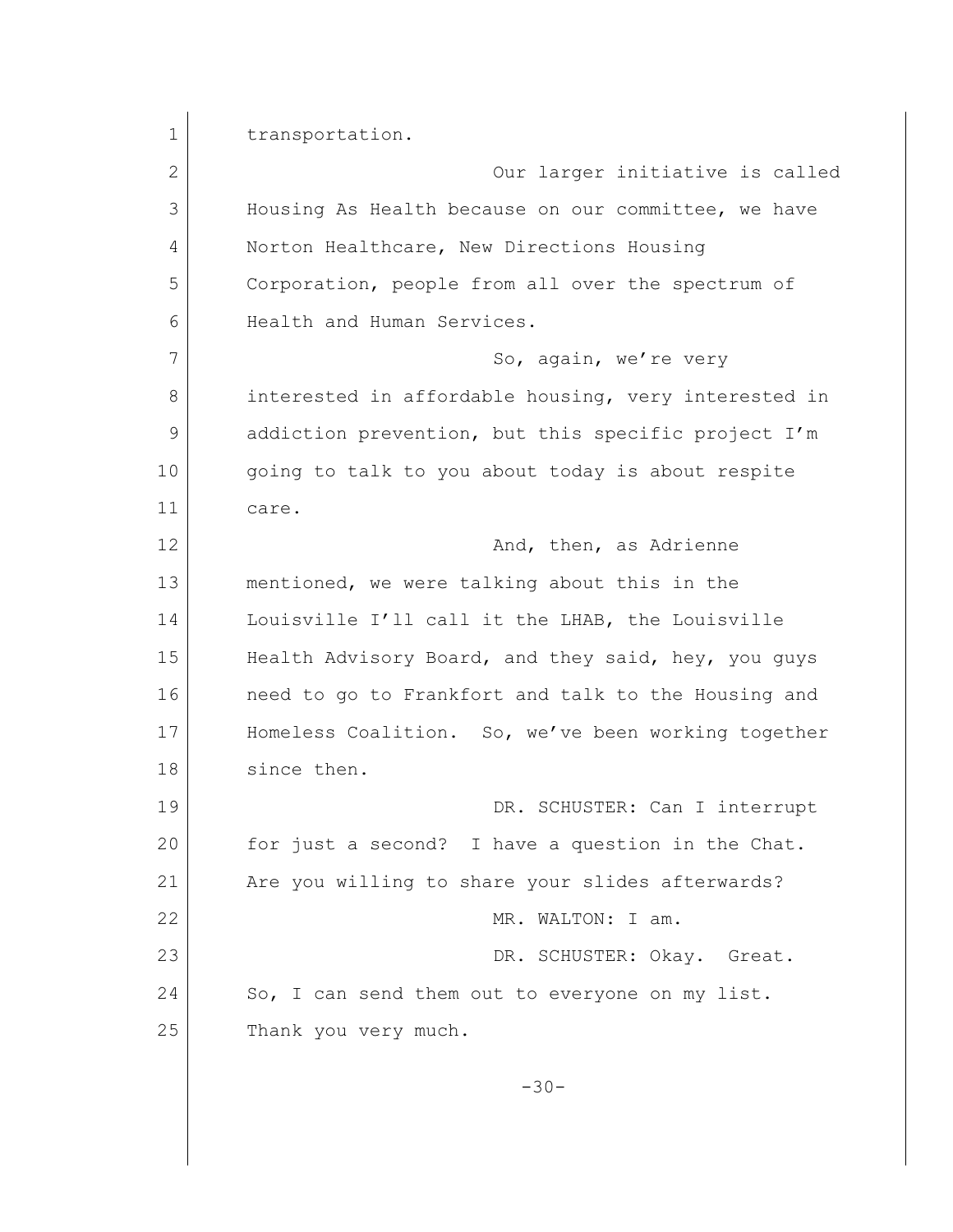1 MR. WALTON: A lot of the 2 research we are doing, we are involved with the 3 National Institute for Medical Respite Care of the 4 National Health Care for the Homeless. They have a 5 lot of research on quality standards, outcomes, 6 implementation manuals, etcetera. 7 We look at a lot of academic 8 and industry publications and we're very interested 9 and we've actually applied for a Robert Wood Johnson 10 Systems for Action grant to address the wrong pocket 11 problem. 12 a good example of that in the 13 housing sector is if a child lives in a home with a 14 lot of rotting carpet and mold and keeps going to the 15 ER with asthma, well, it really is the MCO that's 16 paying for that. However, it's the housing sector 17 that is generating the cost. 18 So, again, we're looking at 19 that, and part of our reason for being so focused on 20 that is we're very interested in sustainability. 21 This is about some of the 22 conversations that we've had. We had three we call 23 them design calls. One of the calls we had the voice 24 of the client, people that do street outreach, health 25 systems, MCOs, etcetera, as Adrienne mentioned, the

-31-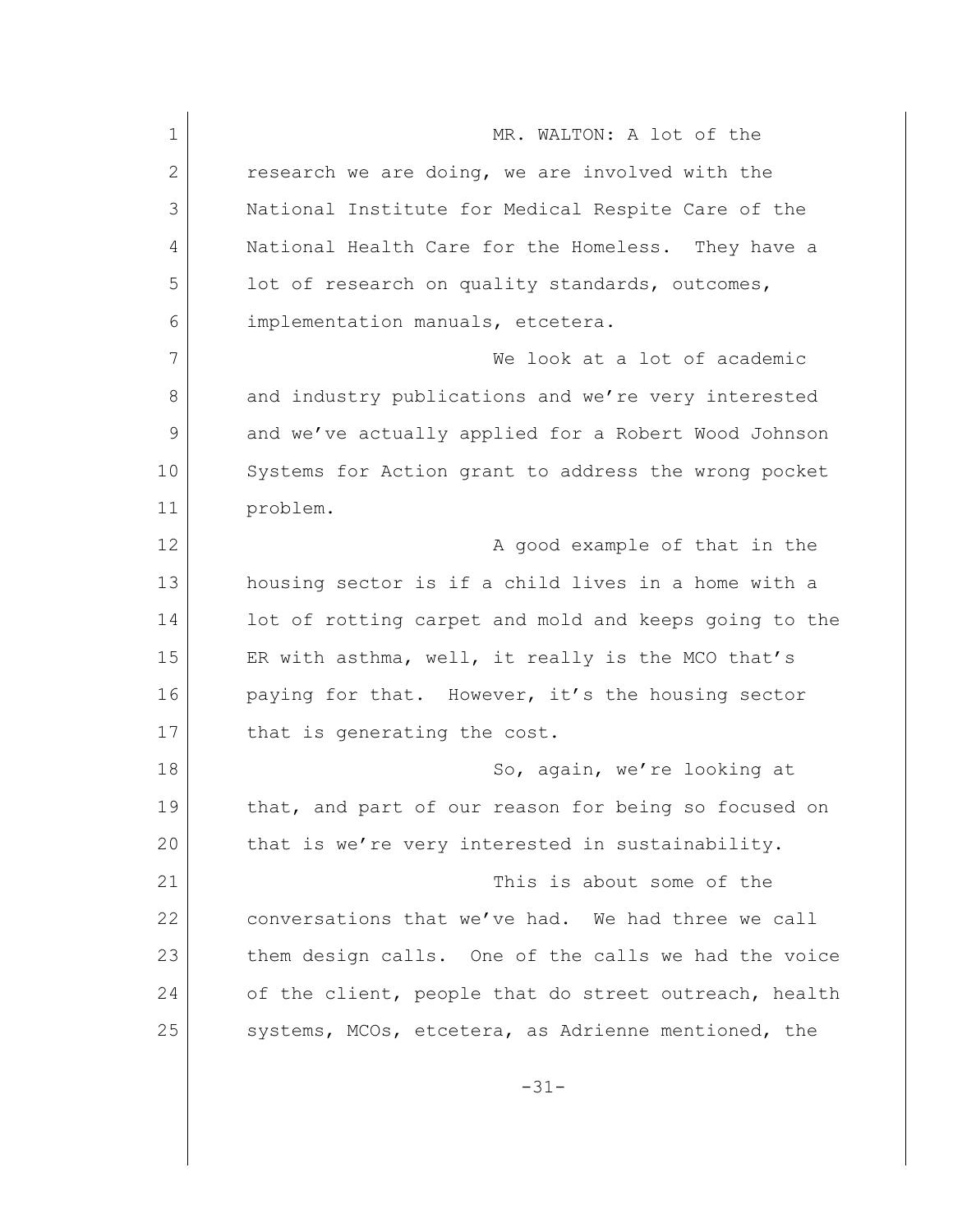1 Kentucky Council on Homelessness. We've talked with 2 Commissioner Lee, Leslie and Angela. And we also 3 report about this work bimonthly to the full LHAB and 4 also monthly Community Coordination of Care meetings, 5 with the Homeless Task Forces. 6 And, then, it's highly possible 7 that I've talked with you about this before if you 8 work for health systems, an MCO, the Kentucky 9 Hospital Association, etcetera. In other words, 10 we're trying to get as broad a representation of 11 stakeholders as possible. 12 What I'm going to ask of you 13 today is we really need the expertise of Medicaid and 14 all of you who are on this committee, and 15 particularly your lived-experience experts. 16 Those are the people who are 17 experiencing homelessness or who have experienced 18 because what we believe is that they need to be hard-19 wired into the decision-making process for us if 20 we're willing to be successful and can meet their 21 needs. 22 This is the why. We have some 23 data from the Health Services and Facilities Data, 24 and you can see that there's over 11,000 people 25 experiencing homelessness - again, this is statewide -32-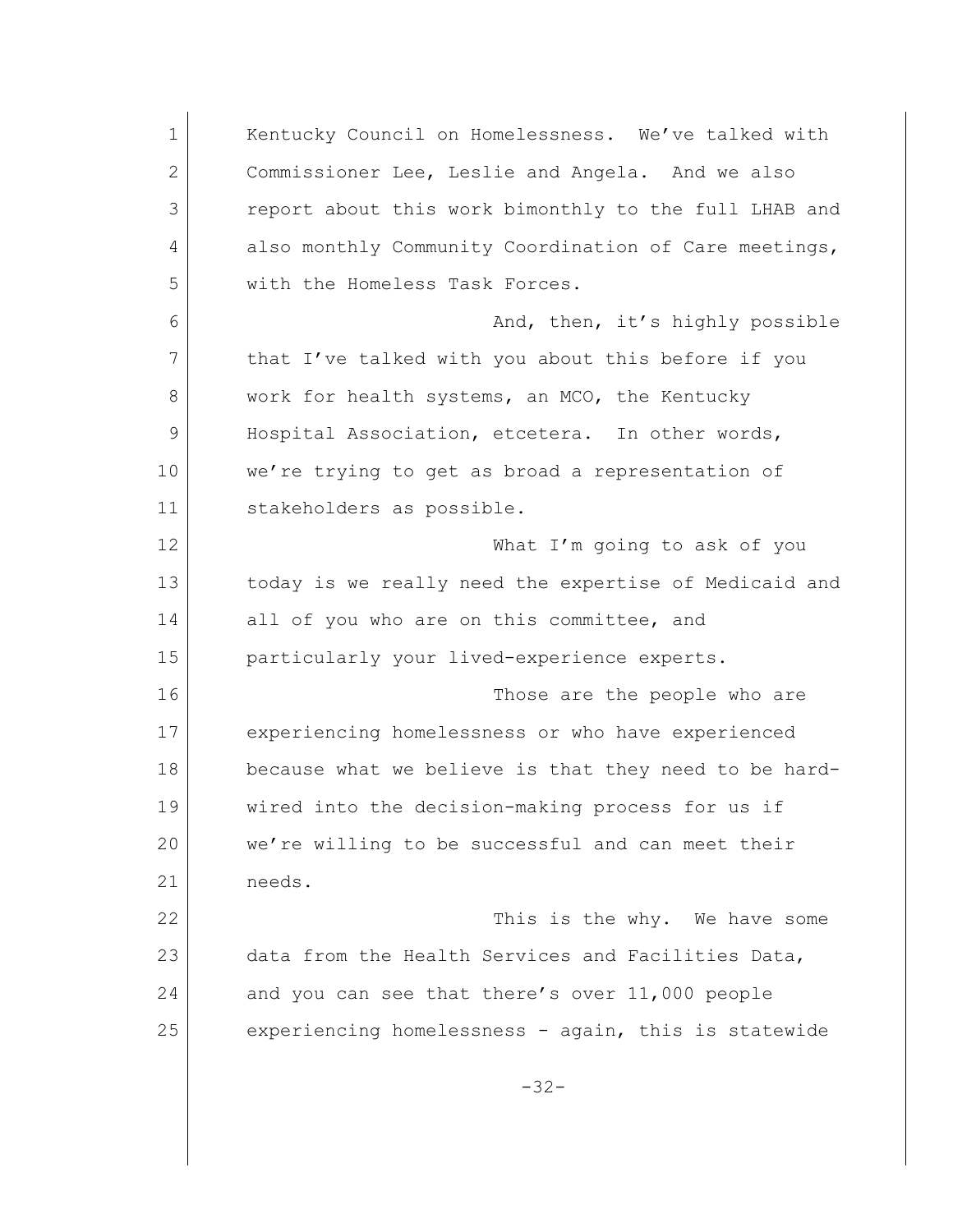| $\mathbf 1$ | data - and a re-admission rate of $3,700$ which is   |
|-------------|------------------------------------------------------|
| 2           | about 33%, again, coming out of the hospital sector. |
| 3           | So, again, if we had this                            |
| 4           | number of re-admissions, we have been extremely      |
| 5           | (inaudible).                                         |
| 6           | The reason we're talking with                        |
| 7           | you all today is we also are looking at DRG's.       |
| 8           | Again, there's over almost 11,000 cases where the    |
| 9           | discharge diagnosis was documented, the DRG was      |
| 10          | documented. Sixty percent of those had a psychiatric |
| 11          | diagnosis and by far the most common diagnosis was   |
| 12          | psychosis.                                           |
| 13          | So, we believe that a respite                        |
| 14          | program really will serve the populations with which |
| 15          | you all are concerned.                               |
| 16          | When we want you to be                               |
| 17          | involved, this is sort of the how. We're setting up  |
| 18          | these three workgroups to develop a strategic        |
| 19          | framework.                                           |
| 20          | One, we're going to set up the                       |
| 21          | unifying goals and shared measures, and, again, I'll |
| 22          | talk about each of these in a little more detail.    |
| 23          | The second is practice models and the third is       |
| 24          | payment models.                                      |
| 25          | So, again, I have written some                       |
|             | $-33-$                                               |
|             |                                                      |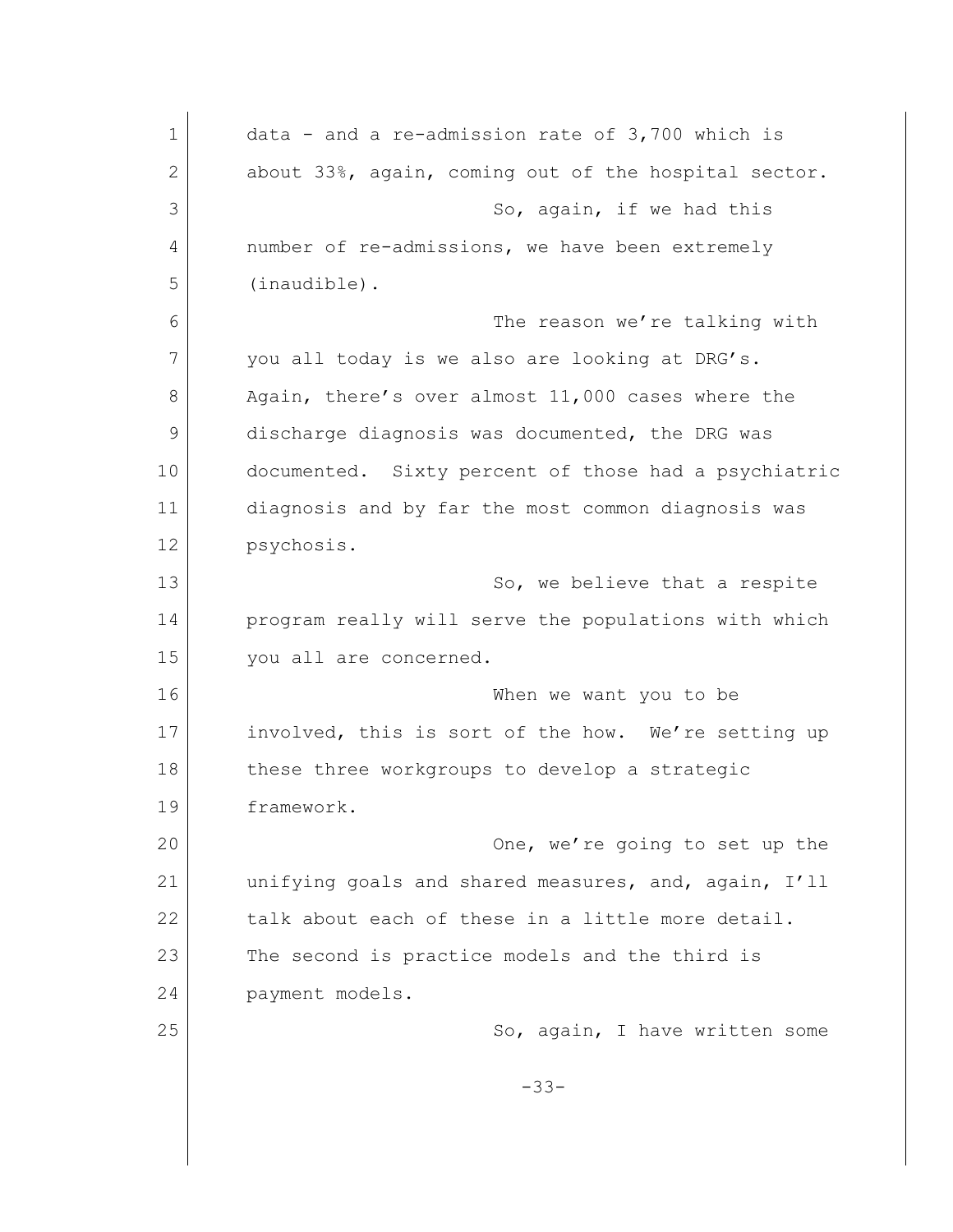1 possible goals here. I want you to know that we're 2 very interested in co-creating this framework with 3 you all and with other stakeholders around the state, 4 but I thought it would be helpful to tell you some of 5 the indicators that are in the literature. 6 The number one which impressed 7 me was the improved quality of life. We tend to jump 8 into like reduced costs and all that kind of stuff, 9 but the literature very, very strongly suggests that 10 you will have a lower mortality rate, fewer 11 unsheltered days, less disease burden, etcetera. 12 **Again, I'm not going to read** 13 through all of these but I do want to talk about 14 appropriate utilization, and the number one thing 15 that people look for in a respite setting is the 16 connection to primary care, so, they, in fact, can 17 break the cycle of using the emergency rooms as their 18 primary care site. 19 People also look at stable 20 housing and better value. And, again, when you are 21 coming out of the hospital, I'm always looking at re-22 admission rates and length of stay and things like 23 that, but, again, we're looking for a very holistic 24 set of measures. 25 The second area are these -34-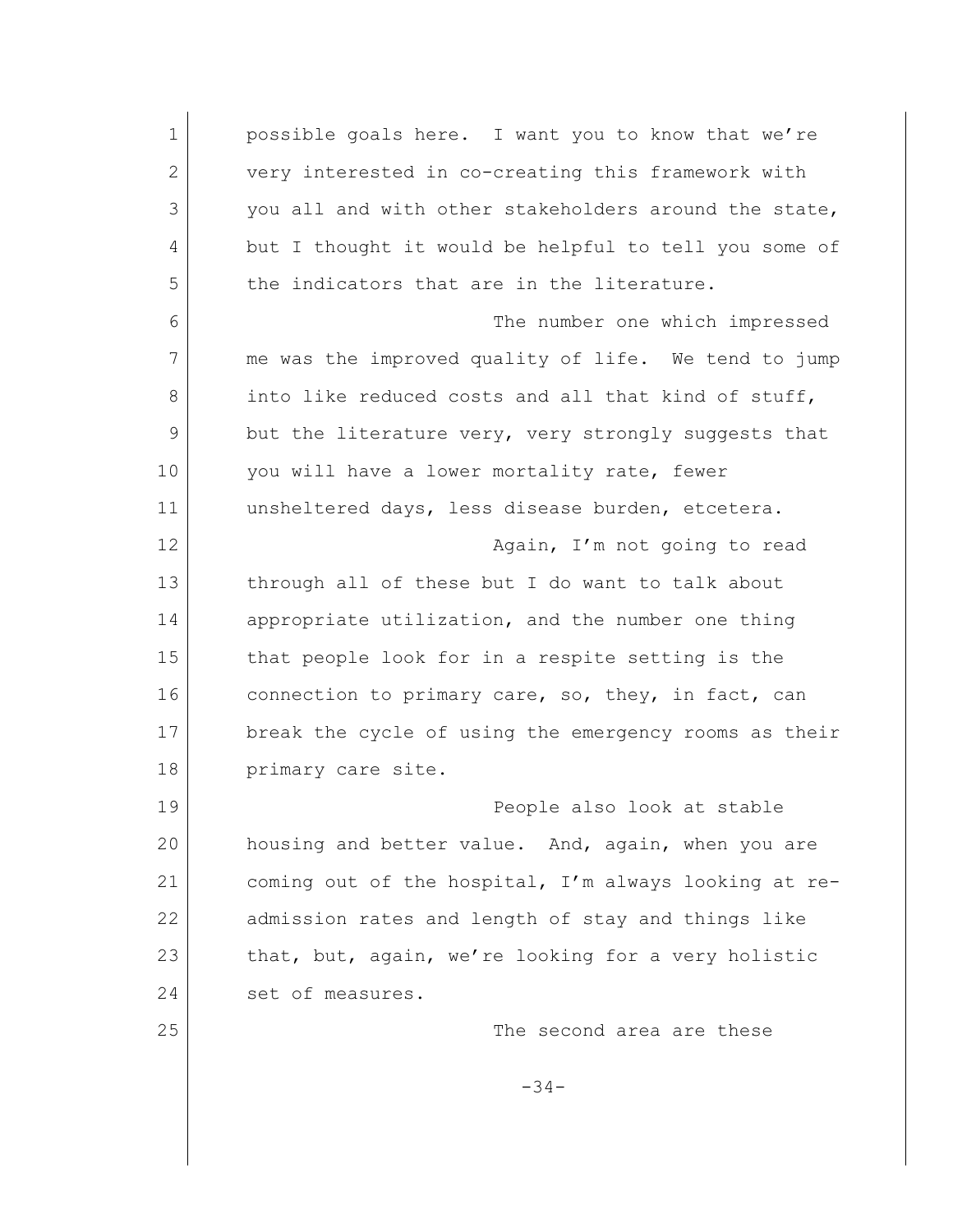1 practice models. Again, I can talk a lot about these 2 and this is my let's start now, that we don't have to 3 wait for a dedicated respite facility. Each 4 community around the state can start thinking like 5 how can we better coordinate services. 6 In Louisville, we actually 7 started back in 2012. We had these community-wide 8 case management conferences where we looked at people 9 who were familiar faces to multiple ER's and 10 hospitals, etcetera and started to develop sort of 11 community-wide care plans. It was really, really 12 successful. 13 **Again, the technology is much,** 14 much better now. In the Louisville market, I think 15 Aetna Better Health uses across the state the Unite 16 Us platform. So, it's much easier to do these kind 17 of navigation services. 18 Some people, again, in 19 Lexington and around the country uses a temporary 20 setting, a hotel, shelters, etcetera. 21 There's also models where they 22 have dedicated facilities. Some of them are staffed 23 with providers and registered nurses 24/7. Some are 24 more non-medical which means that the providers come 25 in to provide services but they don't necessarily -35-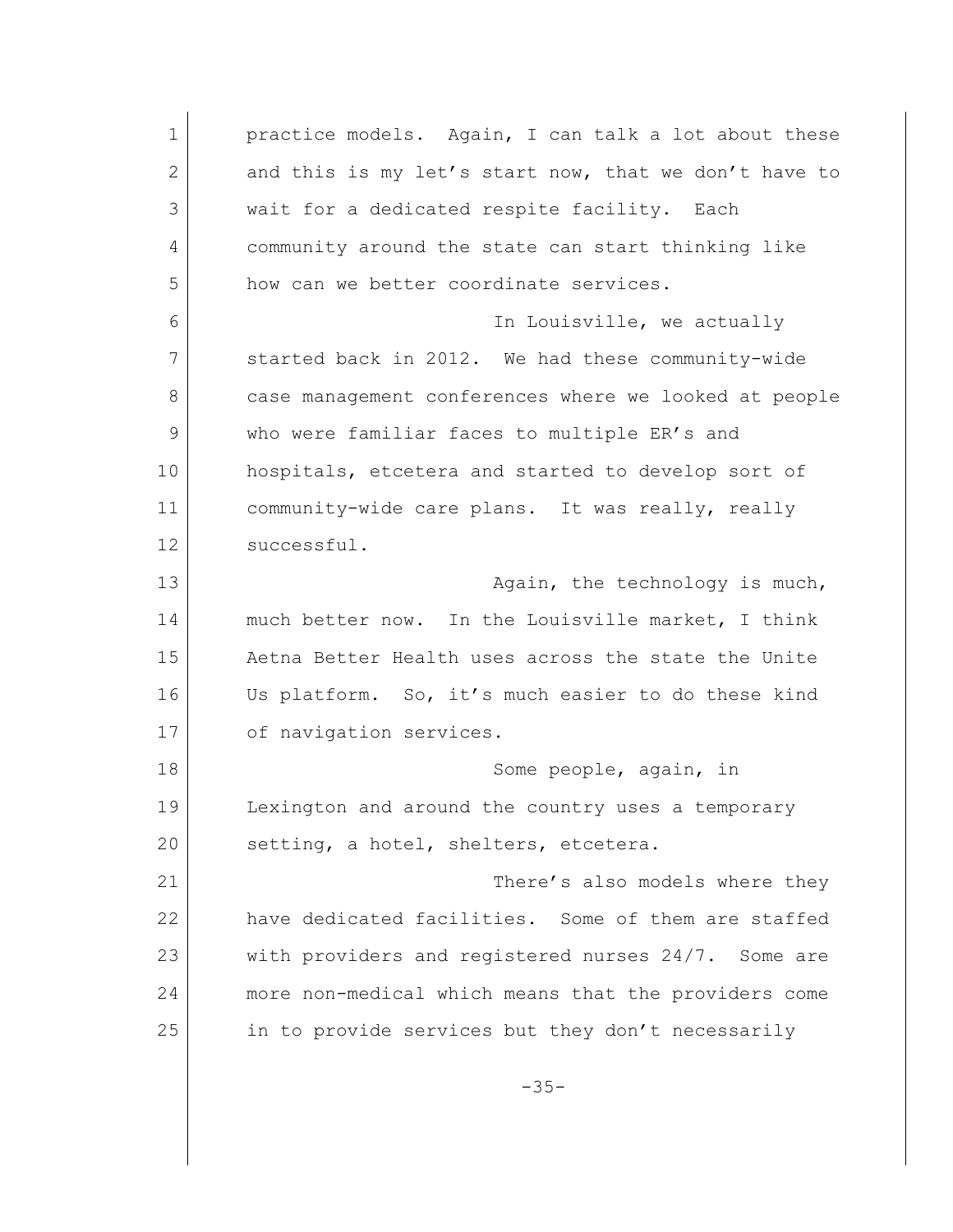1 have 24-hour staffing. 2 We also know from looking at 3 the data that recovery is a really significant issue. 4 And, then, the model which I'm 5 actually quite fascinated with now based on this 6 study from UC Davis is this integrated, co-located, 7 patient-centered model and that's where you have a 8 campus very similar to these continuing-care campus 9 for older adults where you have assisted living, 10 independent living, permanent supportive housing, 11 etcetera, and, again, constantly thinking about 12 efficiency and how do we pull services there. 13 And, again, I'm going to go 14 back to this idea of having the clients themselves 15 participate in the design of the services. 16 The last area is the payment 17 models. So, we can thank our friends at the National 18 Institute for Medical Respite Care and United 19 Healthcare for funding a paper on different payment 20 models. So, I've referenced that here, but, again, 21 there's all sorts of payment models. 22 The reason that this is really 23 important right now, I will just tell you, in 24 Louisville, the Family Health Centers, the Phoenix 25 Health Care Centers for the Homeless are using part -36-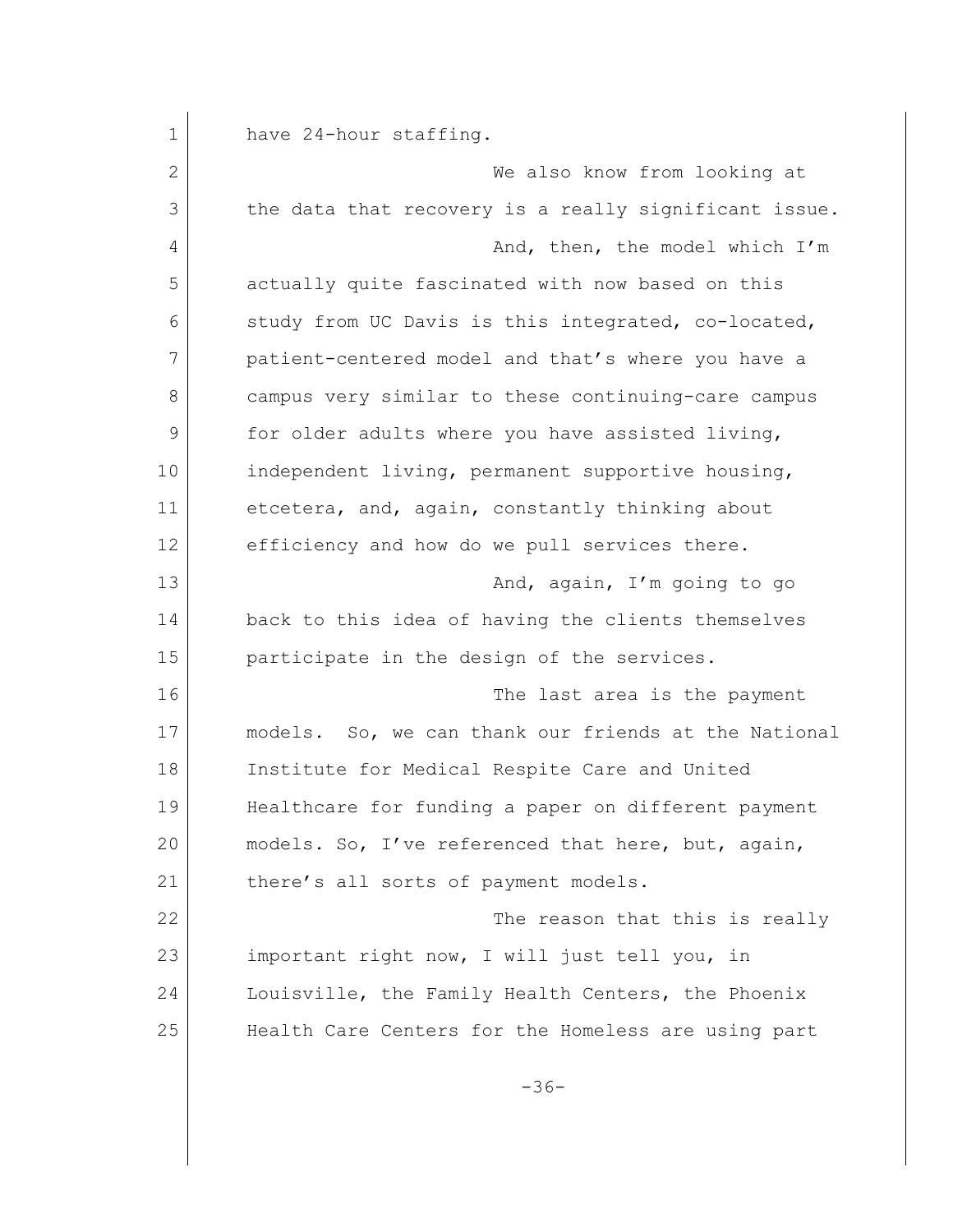1 of their Health Resources and Service Administration, 2 their HRSA funding to stand up a new respite location 3 at Hotel Louisville. 4 We will be looking at the data 5 in that very, very closely, and the reason for that 6 is we want to document the fact that this is a 7 sustainable business model. And, again, this goes 8 back to the wrong pocket problem. 9 We could ask a health system to 10 invest really hundreds of thousands of dollars in 11 adding new case management, but unless that benefits 12 | them, we just know it will not be a sustainable 13 model. 14 and T and, then, I think - and I 15 don't have a slide on it - but it's the ability to 16 talk about the technology to link all of this 17 together. 18 | Construction of the Epic Systems has 19 care everywhere that can do things. We have United 20 Community, but, again, to be very intentional about 21 how these different systems of care can be linked 22 using technology. 23 and the last is these are sort 24 of the, in addition to participating on these 25 workgroups to design the strategic framework, we're -37-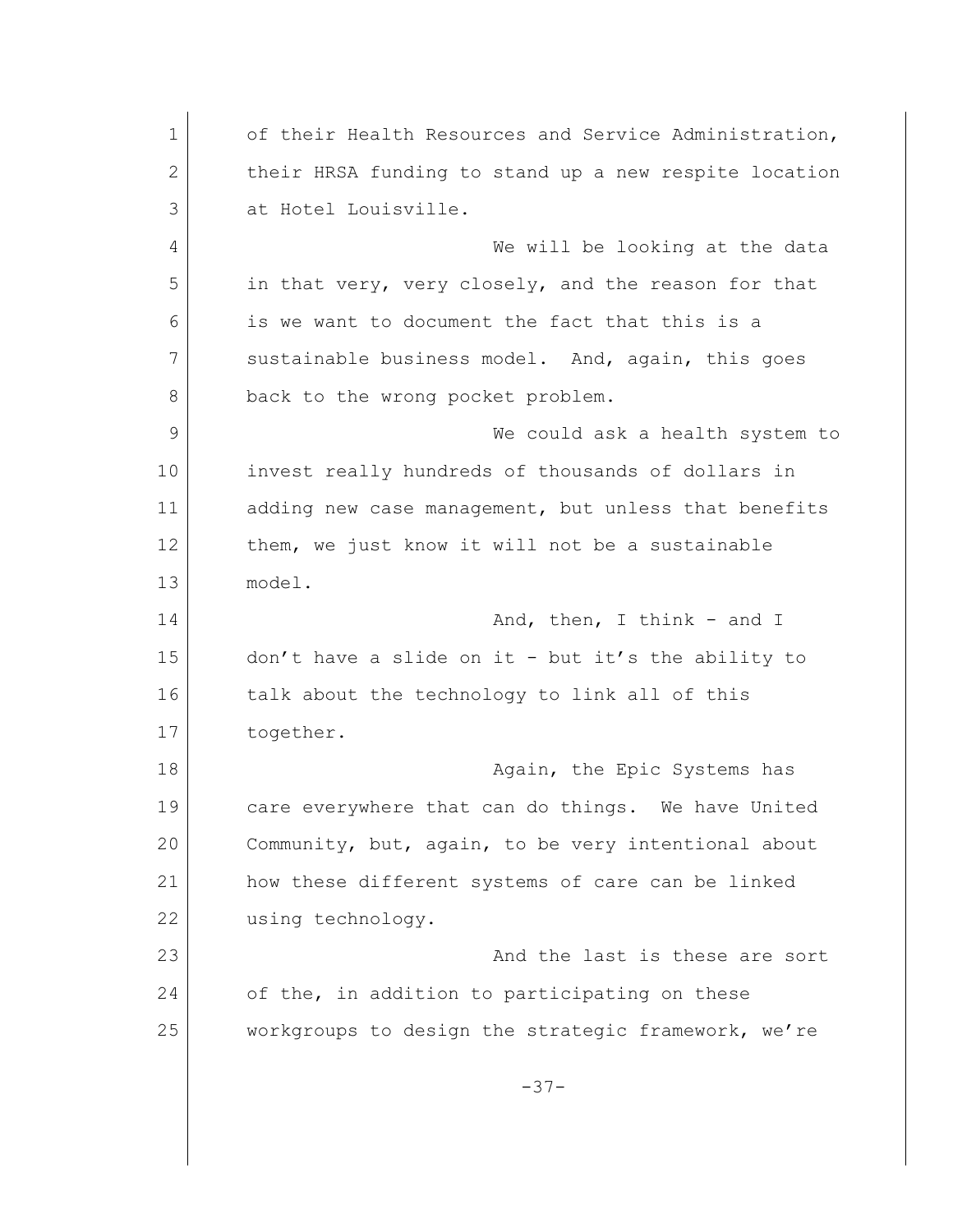1 **c** really interested in each organization going back and 2 looking at your engagement with people experiencing 3 homelessness because we do know that we all have 4 balance sheets we have to pay attention to and profit 5 and loss statements, but, again, to go back and look 6 at what makes sense for your organization, you know, 7 to talk about your North Star. 8 also, our next virtual planning 9 conference is on September  $30<sup>th</sup>$  at  $10:00$ , and, again, 10 this will be in the slide. So, you're all welcome to 11 attend. 12 You can email me at 13 [tom.walton@louisville.edu,](mailto:tom.walton@louisville.edu,) and I will be glad to send 14 vou an invitation. 15 The Phoenix Health Care Center 16 for the Homeless is going to be talking about their 17 model for respite care. And, again, they looked at 18 their data and the data that we're supplying and they 19 are (inaudible) hard-wired mental health services 20 into their program because we know that's a really 21 critical phase. 22 And, then, you're always 23 welcome to join the Louisville Health Advisory Board 24 - Community Coordination of Care and hear us how do 25 we flush out all of this work. -38-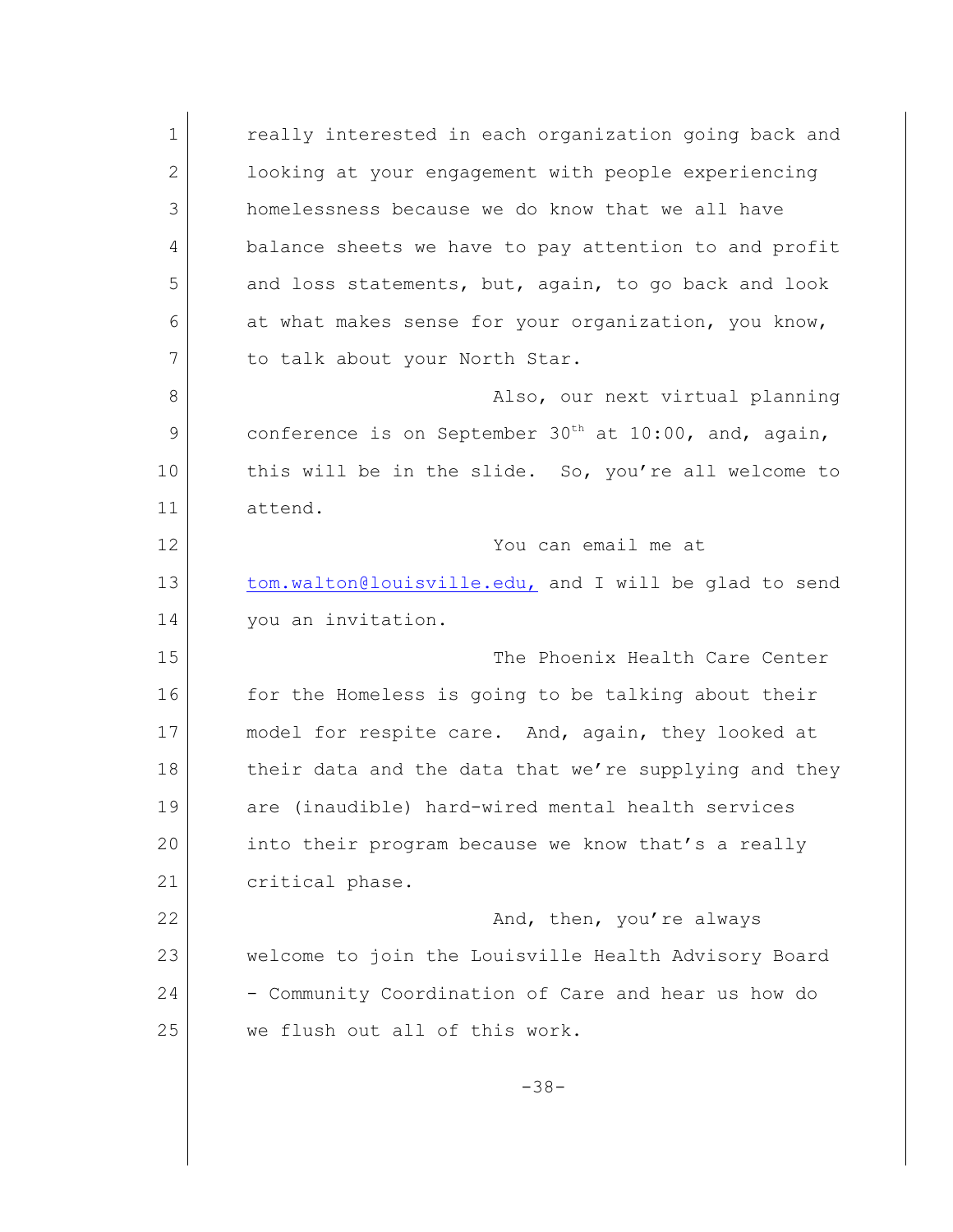| $\mathbf 1$  | Any questions? I think we have                        |
|--------------|-------------------------------------------------------|
| $\mathbf{2}$ | a couple of minutes left, or, Sheila, I'll yield the  |
| 3            | agenda to you.                                        |
| 4            | DR. SCHUSTER: Thank you very                          |
| 5            | much, Tom, and I appreciate having had a chance to    |
| 6            | talk with you and your son Matthew and Adrienne.      |
| 7            | I quess from a behavioral                             |
| 8            | health standpoint because obviously we have problems  |
| 9            | with people getting discharged from the hospitals     |
| 10           | purely on the behavioral health side and not getting  |
| 11           | back to what we call warm hand-off or the connection  |
| 12           | back into the community which is a problem, but you   |
| 13           | all are focusing, I assume, mostly on people that     |
| 14           | are being discharged from the hospital for a physical |
| 15           | health reason?                                        |
| 16           | MR. WALTON: No, not at all.<br>In                     |
| 17           | fact, if you go back and look at the data, it is the  |
| 18           | large psychiatric hospitals that have the highest     |
| 19           | re-admission rates.                                   |
| 20           | And what we would be really                           |
| 21           | interested in, and, again, I might use these little   |
| 22           | lingely terms from the health care world of systems   |
| 23           | of care. We're very interested in designing systems   |
| 24           | of care with the idea of no wrong door. So, you can   |
| 25           | enter any way and navigate out to the most            |
|              | $-39-$                                                |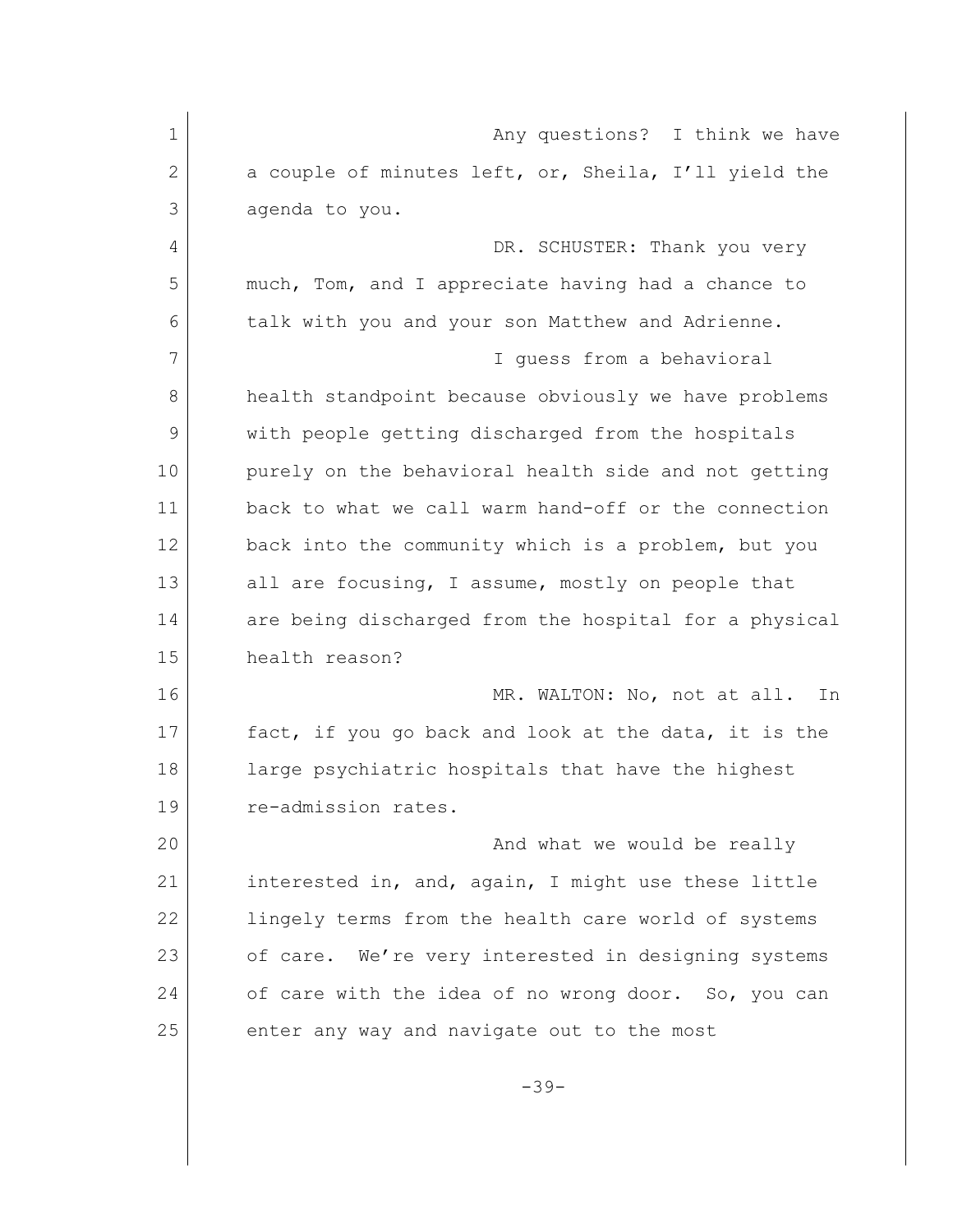1 appropriate resources.

12 a supported housing component.

2 **I** think the thing that we are 3 3 qoing to pay a lot of attention to, though, is the 4 medical discharges where we have pretty much ignored 5 the behavioral health components, and I think that's 6 the big add here. 7 DR. SCHUSTER: I think that's 8 interesting. One of the things that we're - we've 9 only been asking for it for fifteen years or so is a 10 Medicaid waiver to address our folks with severe 11 mental illness and it would have a housing component,

13 And I wonder, Tom, if medical 14 respite couldn't be a part of that. I mean, it makes 15 sense because it's our SMI folks that are in that 16 revolving door in and out and we know that they also 17 have significant, significant physical health 18 problems because they die twenty-five years sooner 19 than their same-age peers who do not have an SMI. 20 So, that could really be a 21 place for at least some of this is land. 22 MR. WALTON: Sheila, I'll send 23 you a link to that UC Davis paper. It's 100 pages 24 and usually I just, quite frankly, just blow through 25 those things. I'm reading it in great detail and it

 $-40-$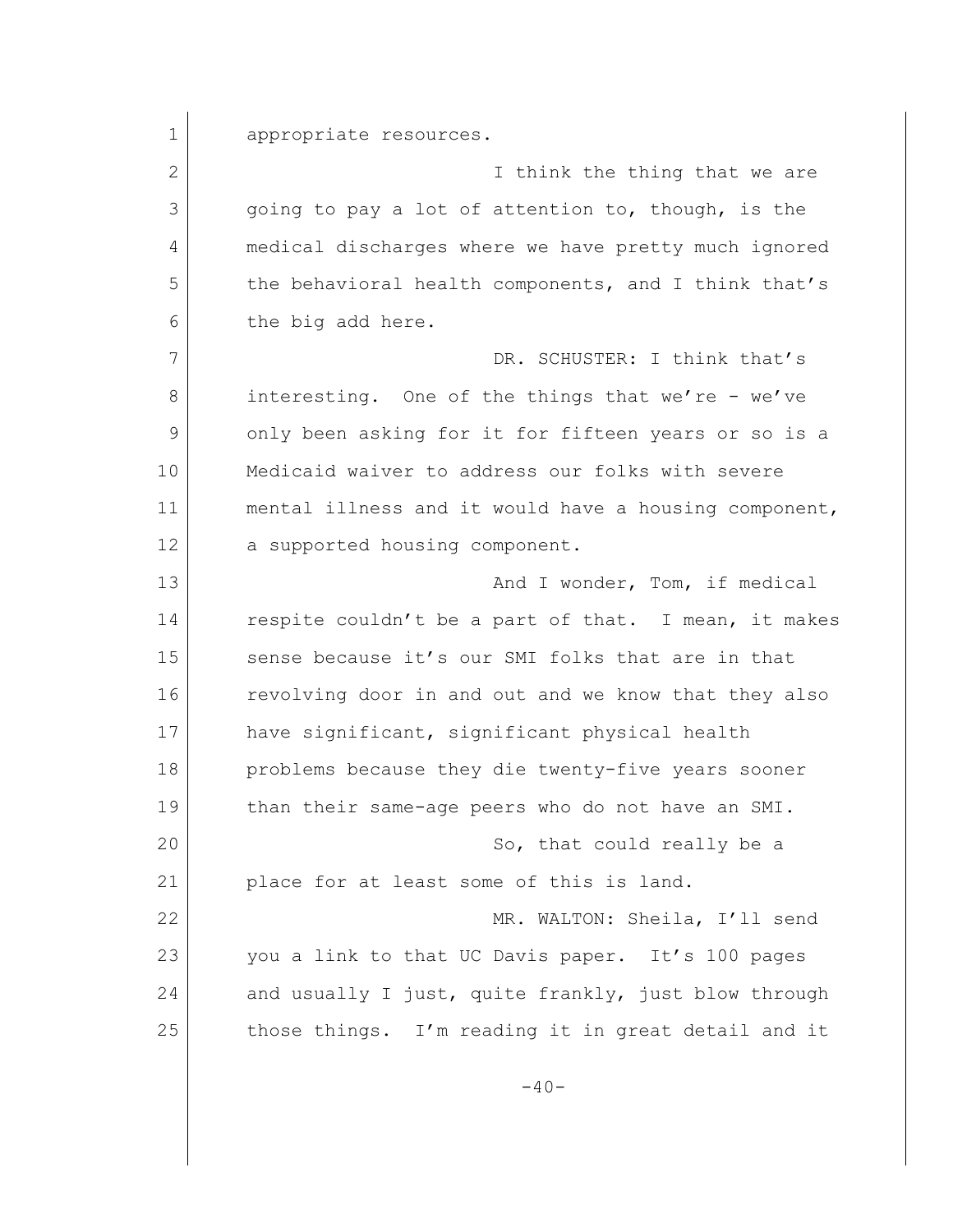1 outlines models from around the country and different 2 approaches that they have taken. 3 And, again, this is where I 4 think we really have to hard-wire the voice of the 5 client into it so that they have some decision-making 6 process to some - you know, they are involved in the 7 decision-making process to choose the services and 8 the system of care that most benefits them. 9 DR. SCHUSTER: Diane, you had 10 your hand up. This is Diane Schirmer, Tom, who is 11 with the Brain Injury Alliance. 12 MS. SCHIRMER: I just wanted to 13 say that we would like to get more information simply 14 because we serve the military and we have a grant and 15 there's a high percentage of military individuals who 16 are homeless both with hospitalization and without, 17 but we have to address those issues. And, so, I'd 18 love to get more information and somehow get us 19 involved. 20 MR. WALTON: That's wonderful. 21 Thank you. 22 MS. SCHIRMER: So, I need to 23 make sure I get your email. 24 MR. WALTON: Sure. 25 DR. SCHUSTER: Tom, if you want  $-41-$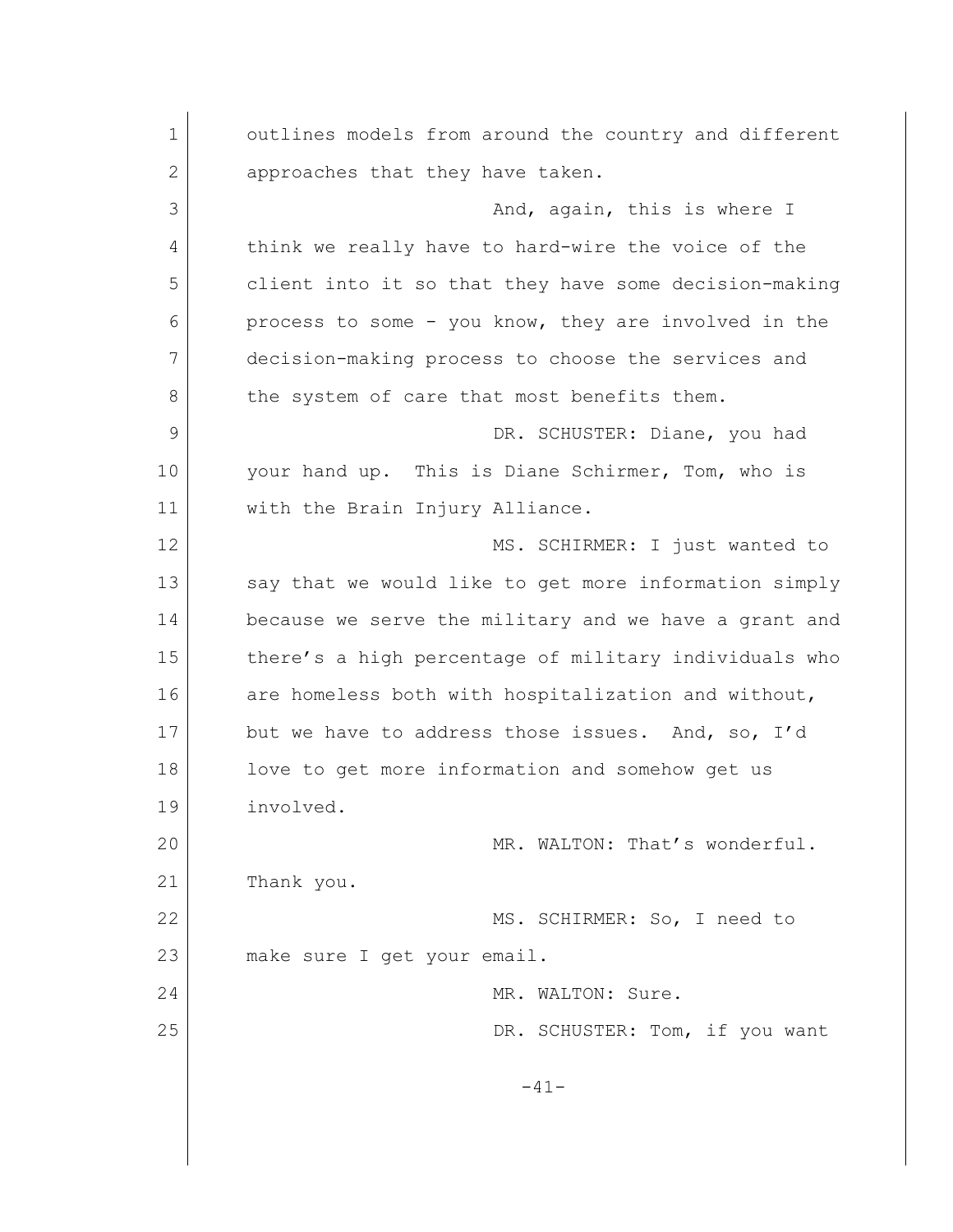| $\mathbf 1$  | to, type your email in the Chat there so people can - |
|--------------|-------------------------------------------------------|
| $\mathbf{2}$ | we used it earlier. Are you using your                |
| 3            | tom.walton@louisville.edu or another one?             |
| 4            | MR. WALTON: That's the best                           |
| 5            | one, yes.                                             |
| 6            | DR. SCHUSTER: Okay. Why don't                         |
| 7            | you go on and put it in the Chat.                     |
| 8            | So, you met with some folks at                        |
| 9            | Medicaid. How do you see this being implemented       |
| 10           | through Medicaid, I guess? They would have to put it  |
| 11           | in the contracts.                                     |
| 12           | MR. WALTON: That would                                |
| 13           | certainly be one way to do it. I would think they     |
| 14           | also need some technical advice on like how to bill   |
| 15           | it, like, do you bill, like, a room and board charge? |
| 16           | I think (inaudible) would be okay with billing for    |
| 17           | the medical services.                                 |
| 18           | We would also be really                               |
| 19           | interested in some demonstration projects about the   |
| 20           | use of telehealth. And, again, I'm going to put on    |
| 21           | my world health care hat here and think, like, could  |
| 22           | you, in fact, have somebody discharged from Lexington |
| 23           | and returned to Somerset and, then, link back in to   |
| 24           | the specialist in Lexington so that they can get      |
| 25           | respite care in their respective communities and to   |
|              | $-42-$                                                |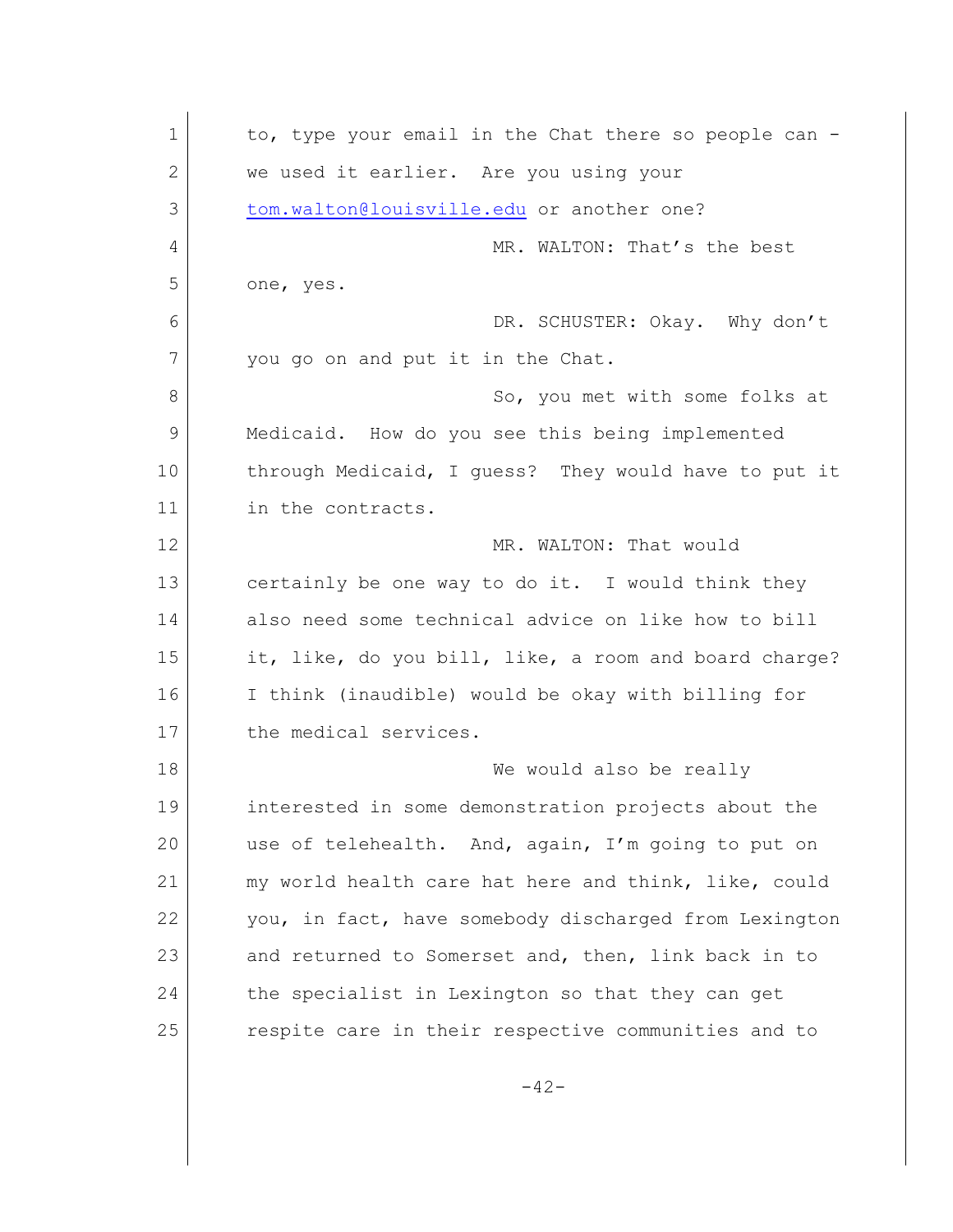1 see how that sort of would work. 2 **Again, we just know that** 3 transportation from our general Community 4 Coordination of Care is a very, very significant 5 issue. When we go back and look at the United 6 Community data, transportation is probably one of the 7 top three services that are needed. 8 B DR. SCHUSTER: Yes. And we 9 certainly have learned to rely on telehealth during 10 this pandemic. It works for the majority of the 11 people. It doesn't certainly work quite as well for 12 some. 13 any other questions? If I 14 can't see you, just jump in because I can only see a 15 few people. 16 MS. MUDD: It's Val. I have a 17 question. I mean, I know it's different for 18 everybody, but I think specifically about our 19 population of folks who are in the revolving door 20 aspects. 21 | Now long does respite last? If 22 they go back in the hospital, do they get respite 23 again when they come out? I need a little 24 clarification on that, if you can. 25 MR. WALTON: So, again, I'll -43-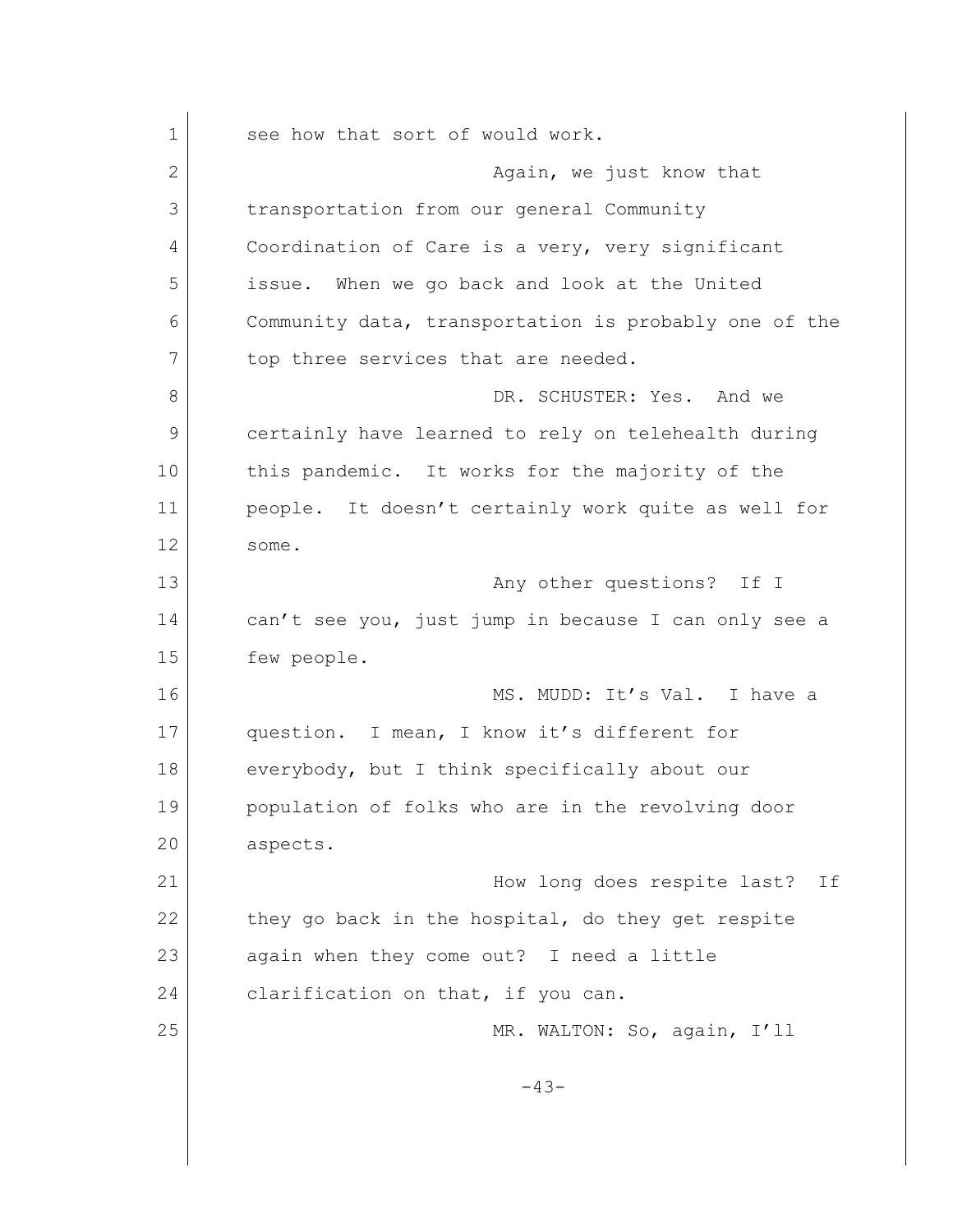1 refer you to this paper, but in the research for 2 that, there's a chart in there that gives the lengths 3 of respite time. 4 Like, some have an average 5 length of stay of twenty days. Some have an average 6 length of stay of ninety-one days, but, again, I 7 think the idea of this integrated campus is really 8 attractive because people can move amongst that 9 campus and see the same providers. 10 We also believe that nursing 11 homes will be more willing to accept people with 12 medical needs if they know that they're not going to 13 get "stuck" with them, that they could be transferred 14 to a respite setting after their nursing home time, 15 but it really does vary. 16 And, again, part of the - I'm 17 going to put on my work stream hat - is the ability 18 to assess people's housing status. 19 We looked at one study in 20 Philadelphia where they had a very high re-admission 21 rate in the first seven days and they went back and 22 they did not assess housing status while the person 23 was in the hospital. So, they just were not thinking 24 in terms of the, you know, they weren't considering 25 the context of the patient.

 $-44-$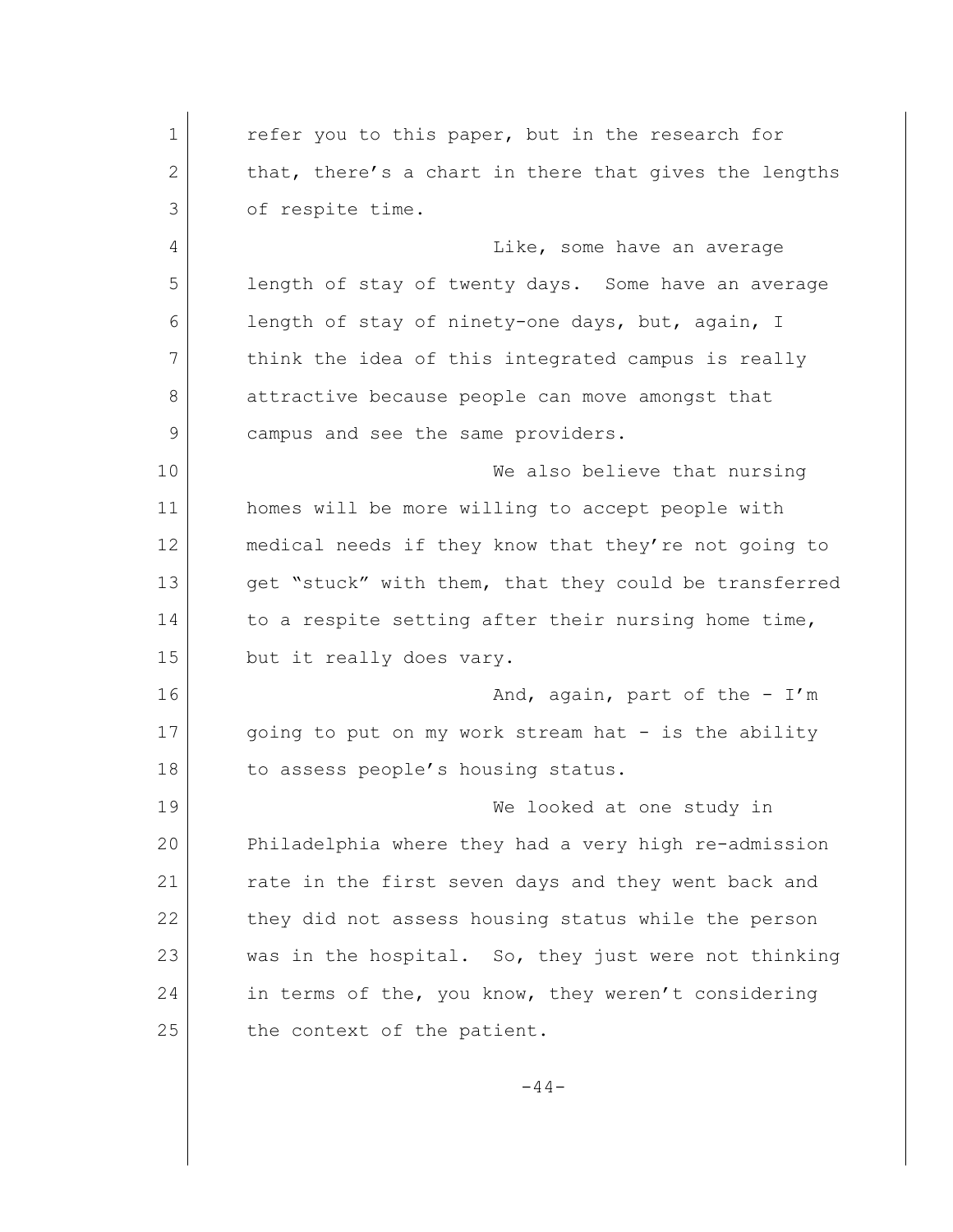1 MS. BUSH: The other thing, too, 2 is we want to be careful with respite programs and 3 designing respite programs that are not just another 4 place to warehouse the homeless and the mentally ill, 5 that this is just a point of contact, a place for 6 people to go to get the care that they need post 7 hospital but also get them connected to permanent 8 housing and prioritized for permanent supportive 9 housing or rapid re-housing, whatever the appropriate 10 housing intervention is. 11 MR. WALTON: Thank you, 12 Adrienne. I had in my notes to talk about why the 13 title Respite to Residence. It is very intentional 14 that there's a point of intent care coordination that 15 occurs while in respite. 16 and, then, the idea is to move 17 them - to spend at least a year with them post 18 respite and to navigate into permanent supportive 19 housing are the most appropriate housing situation 20 for them. So, thank you. Whoops. I forgot that. 21 MS. BUSH: No. You're fine. 22 Tom brings the health care piece and I bring the 23 housing piece. That's why we work well together. 24 DR. SCHUSTER: That's great. 25 Any other questions?  $-45-$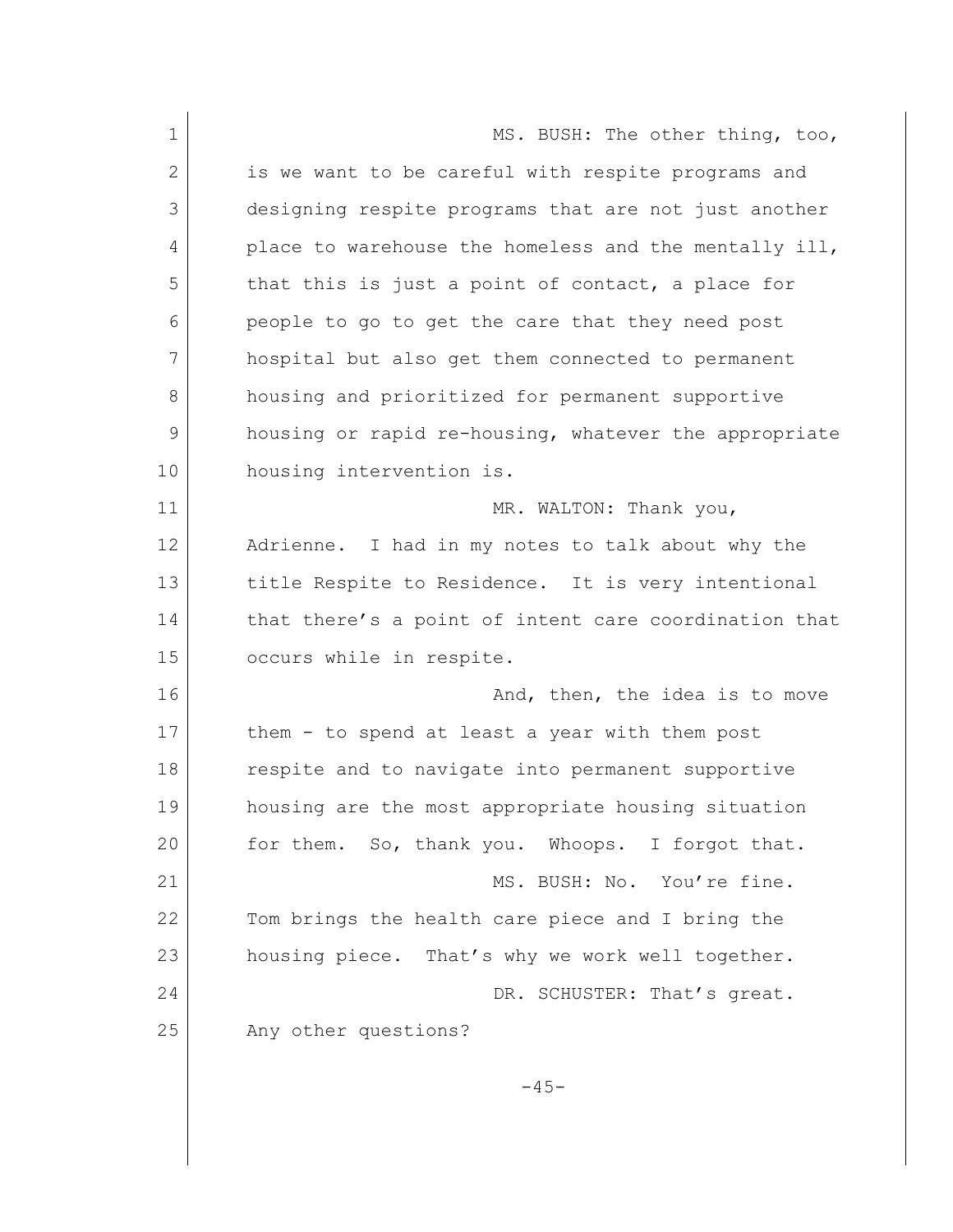1 MS. SCHIRMER: Well, I was just 2 | going to say that when you talk about something like 3 that, in brain injury, there have been projects 4 across the country called resource facilitation which 5 are those wraparound services that you're talking 6 about that really are in communities to help link the 7 people with the resources to give them the ability to 8 be successful in the community, whether it's housing 9 or vocational opportunities and other things to get 10 them successful. 11 And, so, I'd love to dialogue 12 more about this because I have a pretty good working 13 knowledge of how resource facilitation works and 14 building those small communities, and I'm linked up 15 in Kentucky with others that have that interest. 16 MR. WALTON: That's wonderful. 17 Thank you. 18 DR. SCHUSTER: Thank you so 19 much, Adrienne, for bringing this to our attention 20 and, Tom, for putting together the slides and it's 21 delightful to get to meet your son also who is a data 22 geek for the State which is great. 23 You are welcome to attend our 24 BH TAC meetings anytime. Obviously, housing has been 25 high on our priority list. I'm looking at Sarah  $-46-$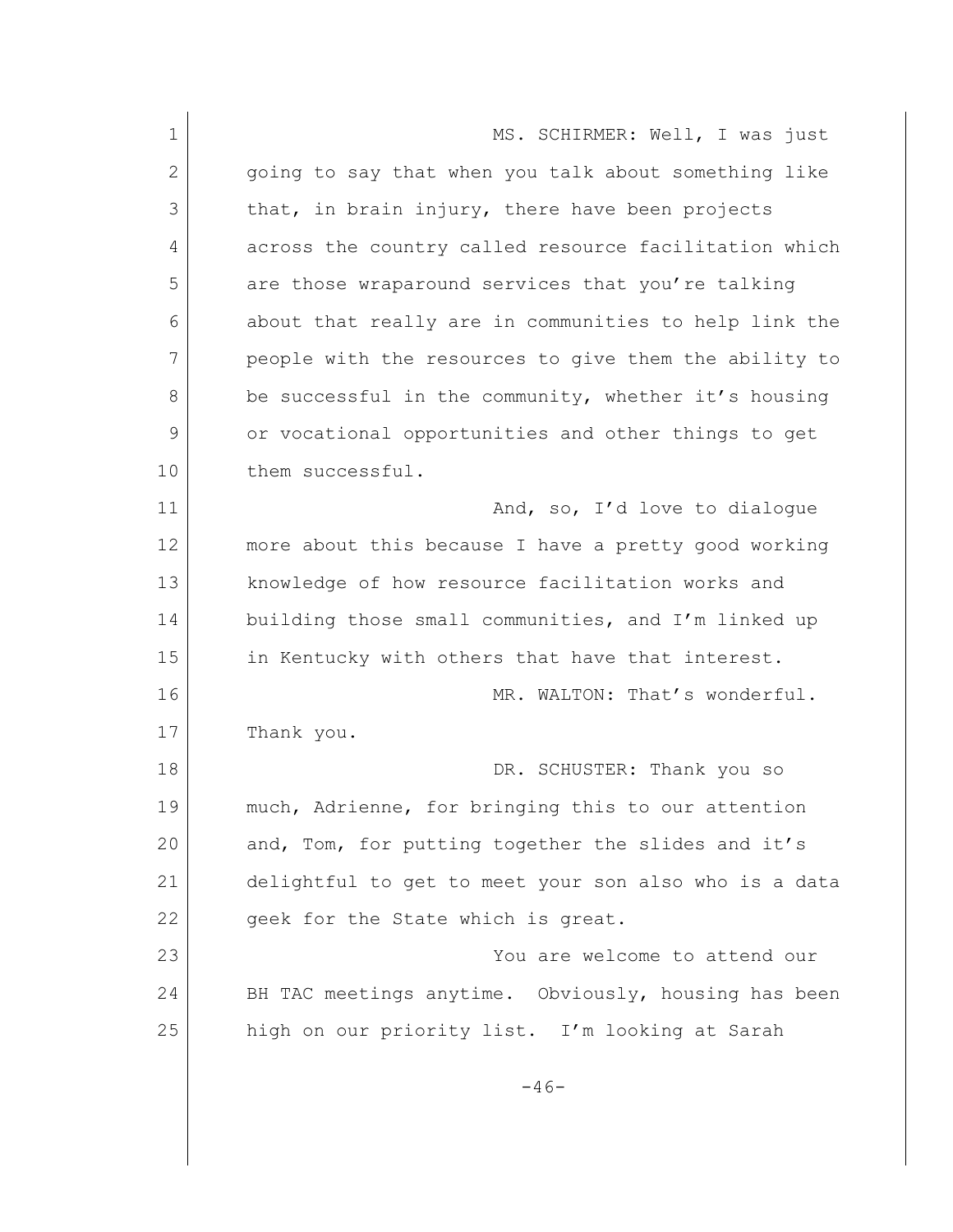1 Kidder here. That's one of the things that NAMI has 2 been on for years and years and years. 3 Steve Shannon and I have been 4 advocating around a Medicaid waiver for supported 5 housing and this obviously is a piece of it that 6 needs to happen as well. 7 So, we thank you very much. 8 And with your permission, then, I will share the 9 slides back out to people that are on today. 10 MR. WALTON: Thank you. 11 DR. SCHUSTER: All right. Thank 12 you. Appreciate it. Thanks, Adrienne. 13 We are revisiting an old topic 14 but one that has been interesting and is still 15 unresolved and that's the issue of ambulance or EMS 16 transportation of individuals with behavioral health 17 issues. 18 and some of you may remember, 19 we used to have probably, well, it was in the 20 previous Administration, so, it was two years ago, we 21 used to have these discussions about people would 22 show up at an ER at a hospital that didn't have a 23 psych unit and want to be admitted, and the folks at 24 the hospital felt like they ought to be transported 25 safely, even though it was a voluntary commitment,  $-47-$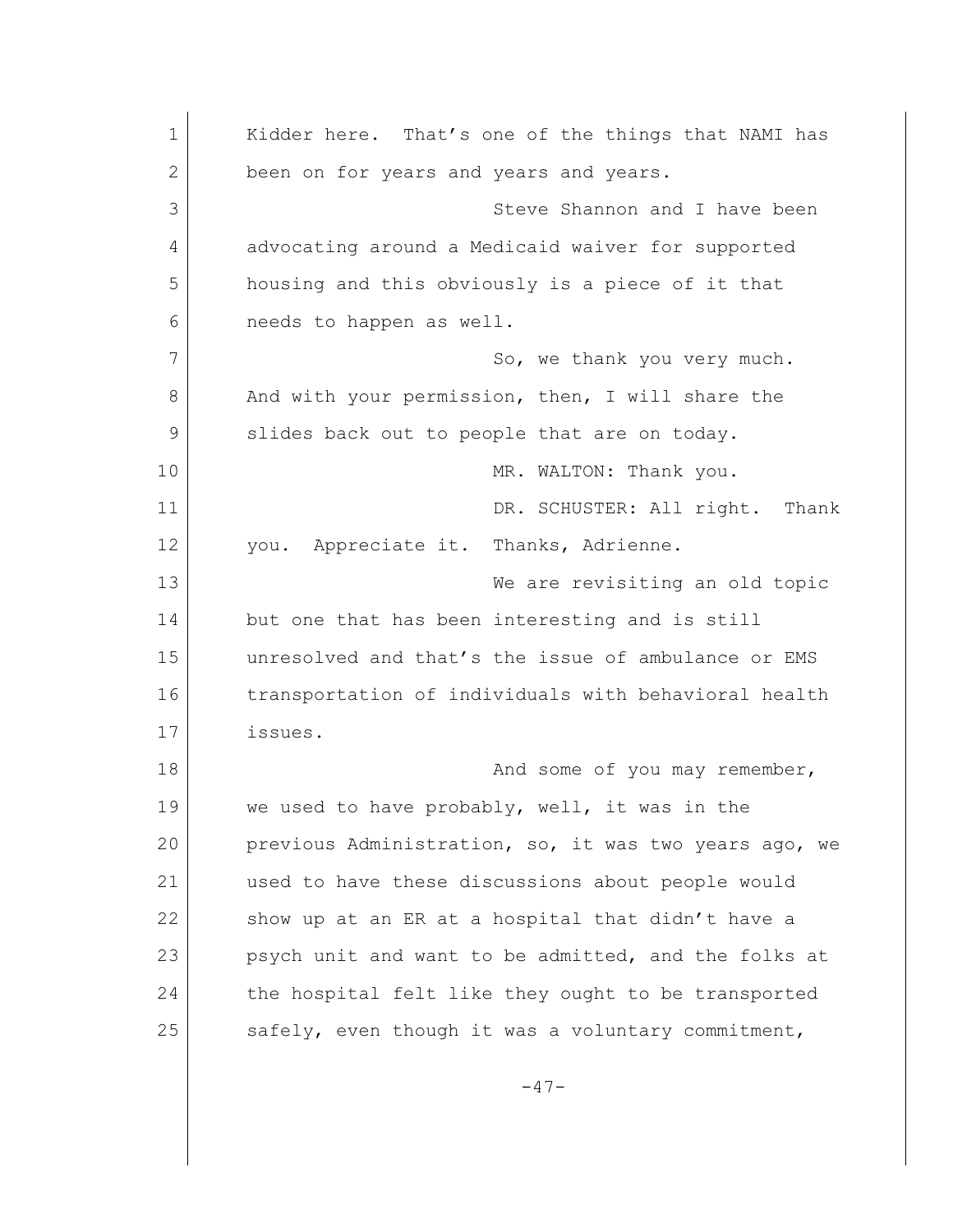1 and EMS would either not show up or say they don't 2 have to take people with mental health issues or 3 Something like that. 4 So, the Kentucky Hospital 5 Association is working on this issue very hard 6 because they're having so many problems in getting 7 hospital-to-hospital transfers and so forth. 8 So, I just wondered if anybody 9 on the call had any examples or anecdotes that you 10 could share briefly? 11 MS. DANSLOW (sic): I have one 12 with my teenage daughter. 13 DR. SCHUSTER: Okay. What's 14 that? 15 MS. DANSLOW: (Inaudible) she 16 has been in and out of psychosis. So, we had to call 17 the CIT team and CIT wasn't allowed to talk to her. 18 And, then, the ambulance and Fire Department showed 19 up. This wasn't even at the hospital. This was at 20 our house. 21 MS. DANSLOW: They didn't touch 22 her. They were just standing there watching me guide 23 her and chase her down the road and she ran in front 24 of multiple cars because they wouldn't touch her. 25 DR. SCHUSTER: Huh.  $-48-$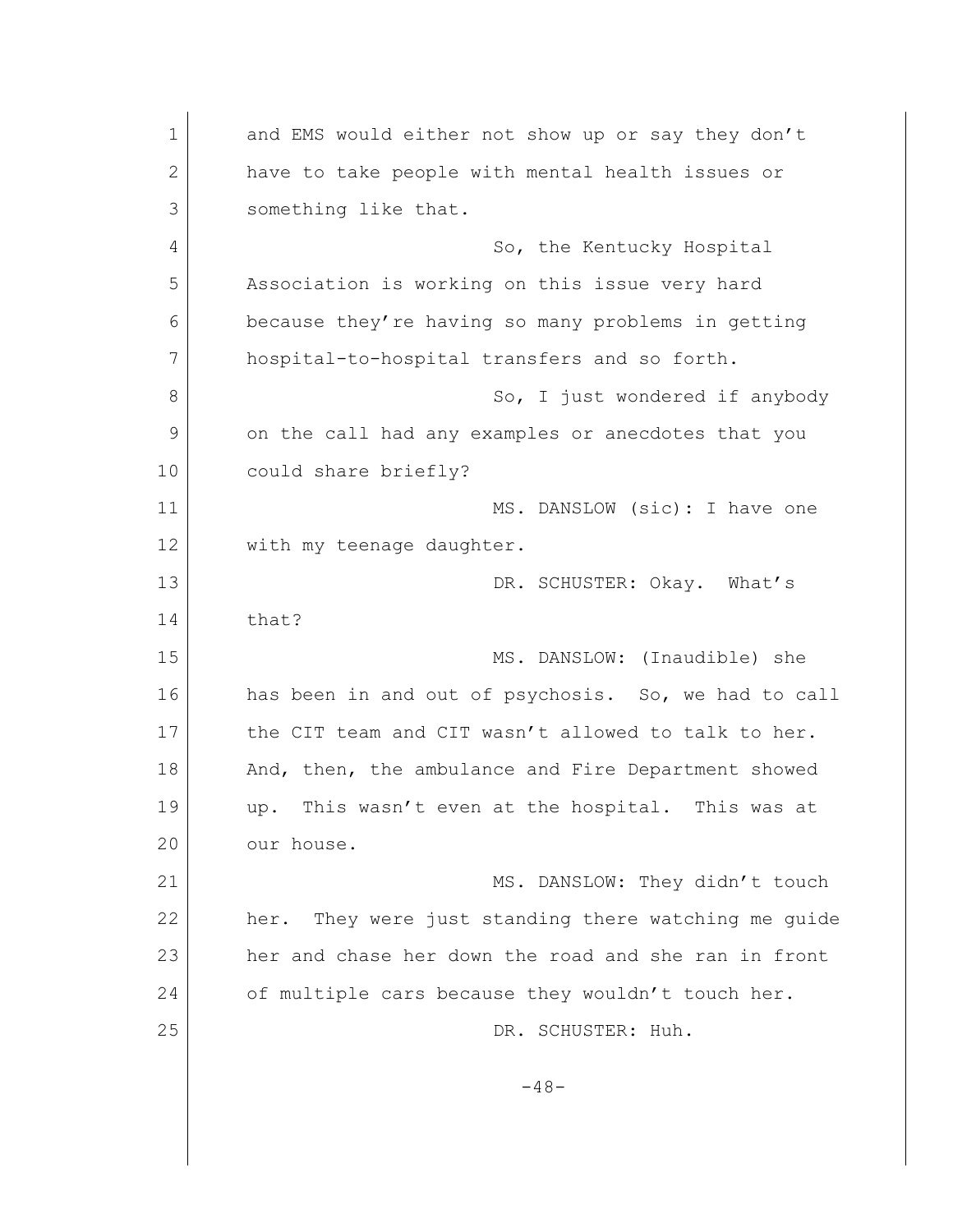| $\mathbf 1$  | MS. DANSLOW: So, there's a                            |
|--------------|-------------------------------------------------------|
| $\mathbf{2}$ | little bit of misquidedness on whether they should    |
| 3            | touch or not touch as well as transport. They ended   |
| 4            | up transporting her because she was clearly in a      |
| 5            | state that was not safe but (inaudible) they wouldn't |
| 6            | do anything.                                          |
| 7            | DR. SCHUSTER: Are you in urban,                       |
| 8            | rural?                                                |
| 9            | MS. DANSLOW: Louisville,                              |
| 10           | Kentucky.                                             |
| 11           | DR. SCHUSTER: Louisville.                             |
| 12           | MS. DANSLOW: And even with a                          |
| 13           | CIT officer there, they still wouldn't touch her and  |
| 14           | (inaudible). I was able to get in the ambulance with  |
| 15           | her and transport her but (inaudible). And I don't    |
| 16           | know if this is just a teenager rule or if this is an |
| 17           | adult as well rule but it has happened twice.         |
| 18           | DR. SCHUSTER: Okay. I'm sorry                         |
| 19           | it's happened. That's a great example. Jeff, do you   |
| 20           | have something to add?                                |
| 21           | DR. SCHUSTER: And, Jeff, do you                       |
| 22           | have something to add?                                |
| 23           | MS. DANSLOW: Oh, whoops.<br>That                      |
| 24           | was my dad's name. I forgot to change it. My name     |
| 25           | is Carrie (sic) Danslow. I just got this computer     |
|              | $-49-$                                                |
|              |                                                       |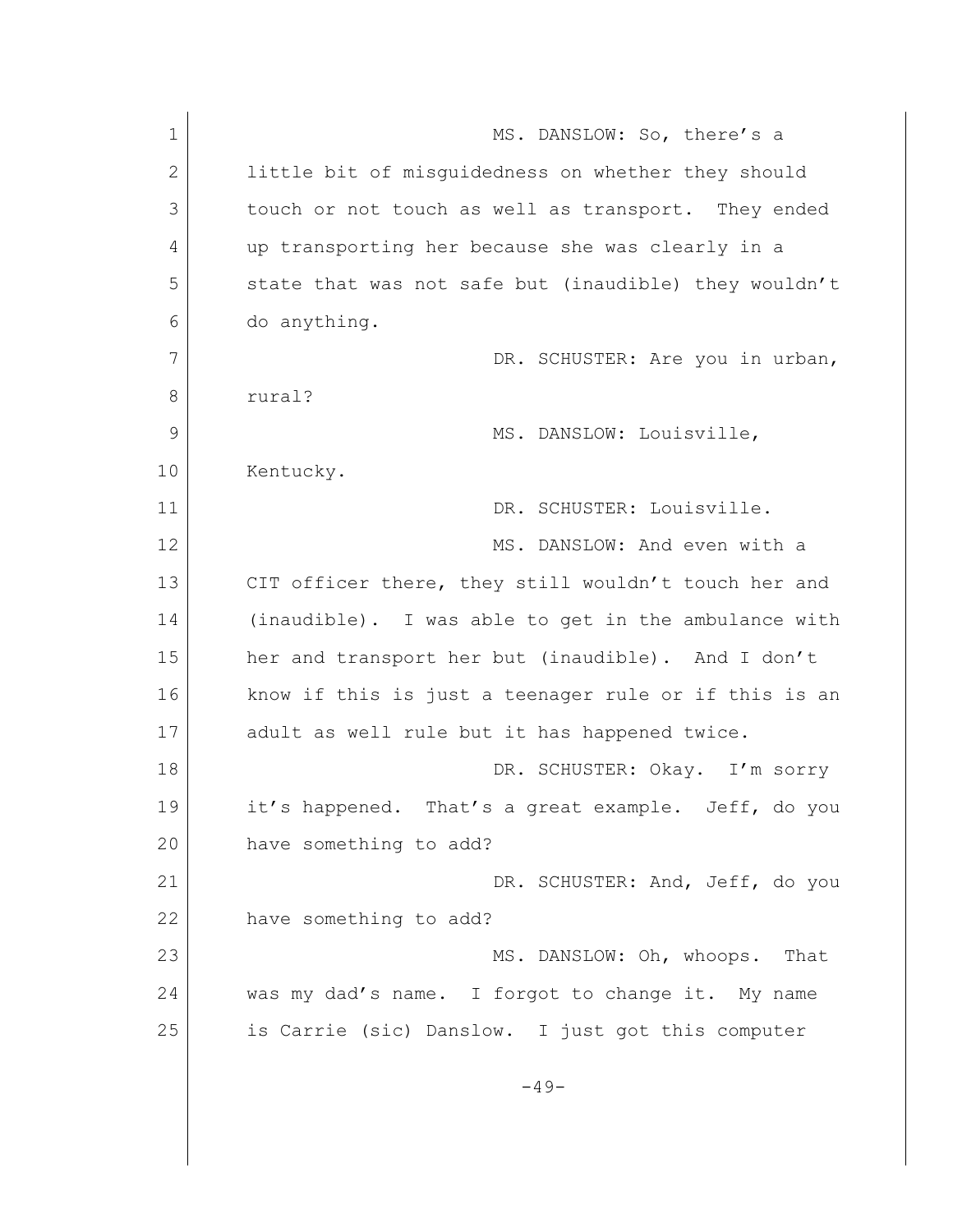| $\mathbf 1$  | from him because mine died yesterday. My apologies.   |
|--------------|-------------------------------------------------------|
| $\mathbf{2}$ | My name is Carrie Denslow and I                       |
| 3            | am from Mental Health America of Northern Kentucky    |
| 4            | and we currently are offering free mental health      |
| 5            | I will leave the person's contact email<br>first aid. |
| 6            | in the Chat if anybody would like to send it out to   |
| 7            | your first responders or they themselves would like   |
| 8            | to take mental health first aid. We are offering it   |
| 9            | virtually.                                            |
| 10           | So, yeah, I just thought this                         |
| 11           | would be another resource that folks can utilize.     |
| 12           | And thanks for letting me share and I will change my  |
| 13           | name.                                                 |
| 14           | DR. SCHUSTER: And Tom Walton                          |
| 15           | just put his email address in the Chat. Somebody was  |
| 16           | looking for it - tom.walton@louisville.edu.           |
| 17           | Any other EMS stories? Thank                          |
| 18           | you for sharing that.                                 |
| 19           | All right. If you hear of any                         |
| 20           | or become aware, just send me an email -              |
| 21           | kyadvocacy@email.com and let me know about it. Thank  |
| 22           | you, Marcie. You just put it in the Chat for me.      |
| 23           | Lee, I think this is you, the                         |
| 24           | update on the no-show data-gathering panel and how    |
| 25           | the data will be used.                                |
|              | $-50-$                                                |
|              |                                                       |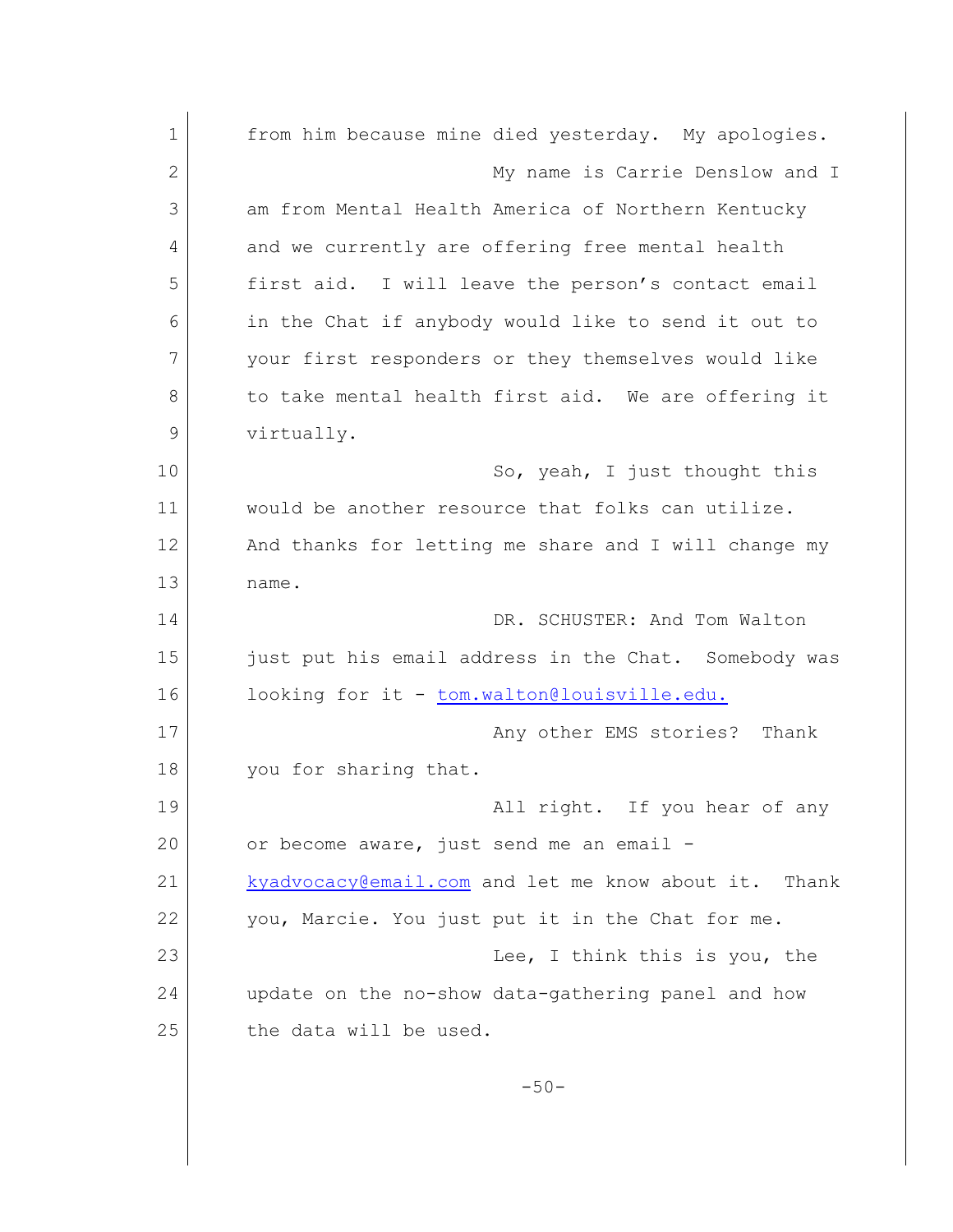| 1  | MS. GUICE: Yes, ma'am. What I                         |
|----|-------------------------------------------------------|
| 2  | have are a couple of reports that I received.         |
| 3  | What I can't tell you is how                          |
| 4  | it's going to be used other than to tell you we're    |
| 5  | going to be sending reports to MCOs on this.          |
| 6  | I think the testing on this has                       |
| 7  | been completed, but I don't know if they're done      |
| 8  | sending the reports live right now.                   |
| 9  | What I can tell you is this,                          |
| 10 | and I can share a listing with you on my screen if    |
| 11 | you would like for me to.                             |
| 12 | DR. SCHUSTER: Yes, why don't we                       |
| 13 | do that, Lee. That would be great.                    |
| 14 | MS. GUICE: Okay. Sharley, can                         |
| 15 | you give me the ability?                              |
| 16 | MS. HUGHES: You already are,                          |
| 17 | Lee.                                                  |
| 18 | MS. GUICE: Okay, great. Thank                         |
| 19 | you. I have too many things open on my computer.      |
| 20 | Let me see if I can make it a little bit clearer -    |
| 21 | or, too much bigger. I don't know how to zoom in      |
| 22 | here but I can make it a little - there you go - just |
| 23 | a little bit bigger. Can you see that at all?         |
| 24 | DR. SCHUSTER: Yeah.<br>That                           |
| 25 | helps.                                                |
|    | $-51-$                                                |
|    |                                                       |
|    |                                                       |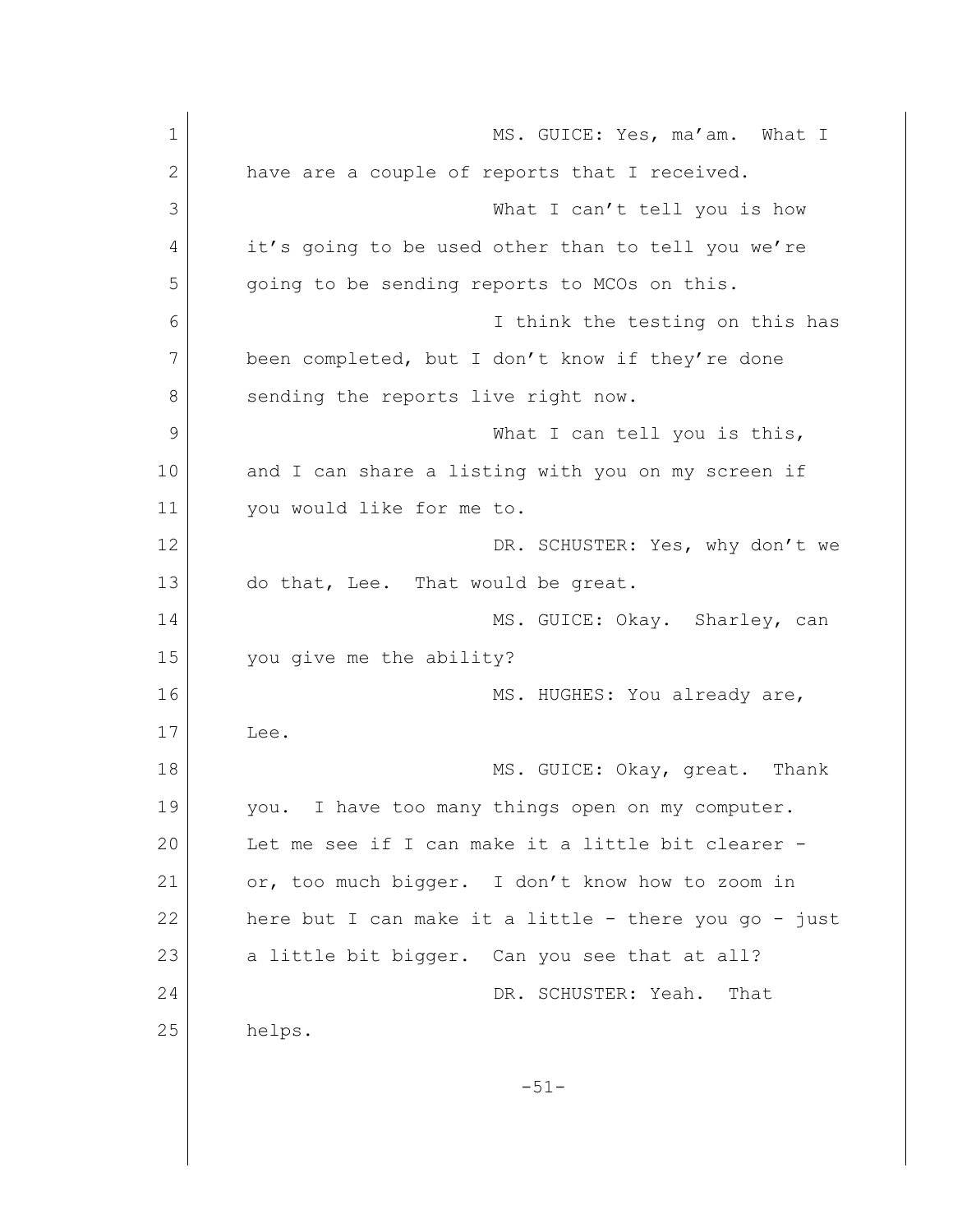1 MS. GUICE: Okay. 2 MS. HUGHES: Lee, click on 3 Enable Editing. There you go. 4 MS. GUICE: That worked. I 5 think you can see everything. What I have here is, 6 right here on the left-hand side is the name of the 7 provider type, okay, not the actual provider but the 8 mame of the provider type. 9 These are the providers that 10 have been using the system and have reported missed 11 or cancelled appointments and the number is how many 12 times they have used it. 13 DR. SCHUSTER: And can you only 14 enter one data point each time you use the system, 15 Lee? In other words, if you had three clients in one 16 day that missed their appointment, does that come up 17 as three on your list or does that come up as one? 18 MS. GUICE: It will come up as 19 three is what I'm trying to say because this means 20 that a licensed clinical social worker has used the 21 System six times. 22 DR. SCHUSTER: Okay. 23 MS. LEE: Okay? And you can see 24 that individual dentists at 34 and physicians' group 25 and optometrists individually have used it the most. -52-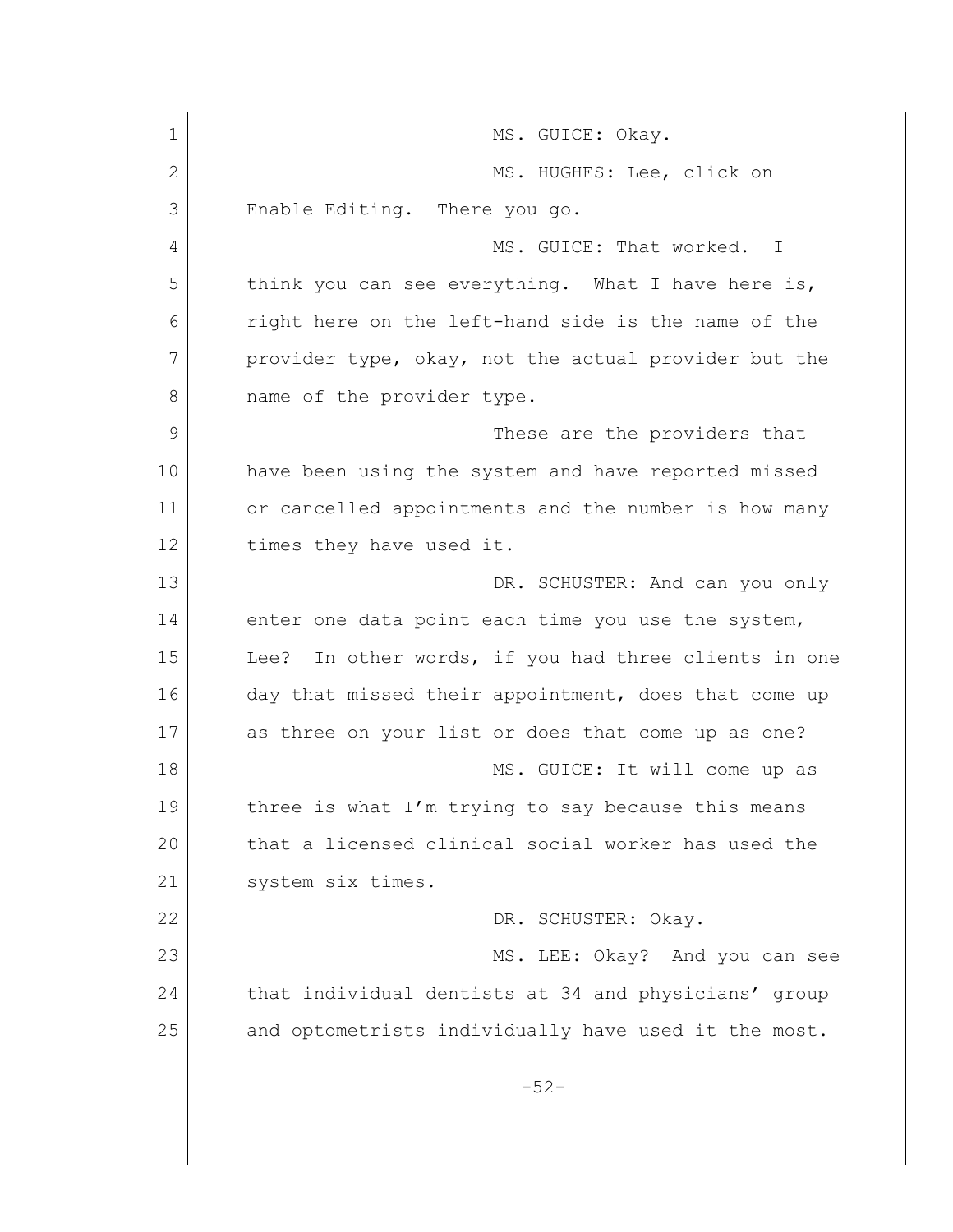| $\mathbf 1$ | The total there is 248 different providers.            |
|-------------|--------------------------------------------------------|
| 2           | What this is telling me                                |
| 3           | actually, Sheila - I'm sorry - is that only one adult  |
| 4           | day center has used the system. This tells me that     |
| 5           | one hospital has used it. Wait a second. I have the    |
| 6           | other information that you're looking for, however.    |
| 7           | DR. BRENZEL: It looks like from                        |
| 8           | this, only one community mental health center has      |
| 9           | reported.                                              |
| 10          | MS. GUICE: Yes. I'm going to                           |
| 11          | stop sharing for just a second until I can open this   |
| 12          | new and just to make sure that it opens to the -       |
| 13          | there we go. Let me go back and share again. Can       |
| 14          | you all see that? It's got the list of the - I know    |
| 15          | - probably not very well.                              |
| 16          | DR. SCHUSTER: Okay. It's the                           |
| 17          | list of the MCOs.                                      |
| 18          | MS. GUICE: Yes, ma'am.                                 |
| 19          | DR. SCHUSTER: Okay.                                    |
| 20          | MS. GUICE: I'll make that a                            |
| 21          | little bit bigger.                                     |
| 22          | DR. SCHUSTER: Oh, that helps.                          |
| 23          | Yeah. Oh, good.                                        |
| 24          | DR. BRENZEL: And that's just                           |
| 25          | the raw number of individuals reporting.<br>So, it's a |
|             | $-53-$                                                 |
|             |                                                        |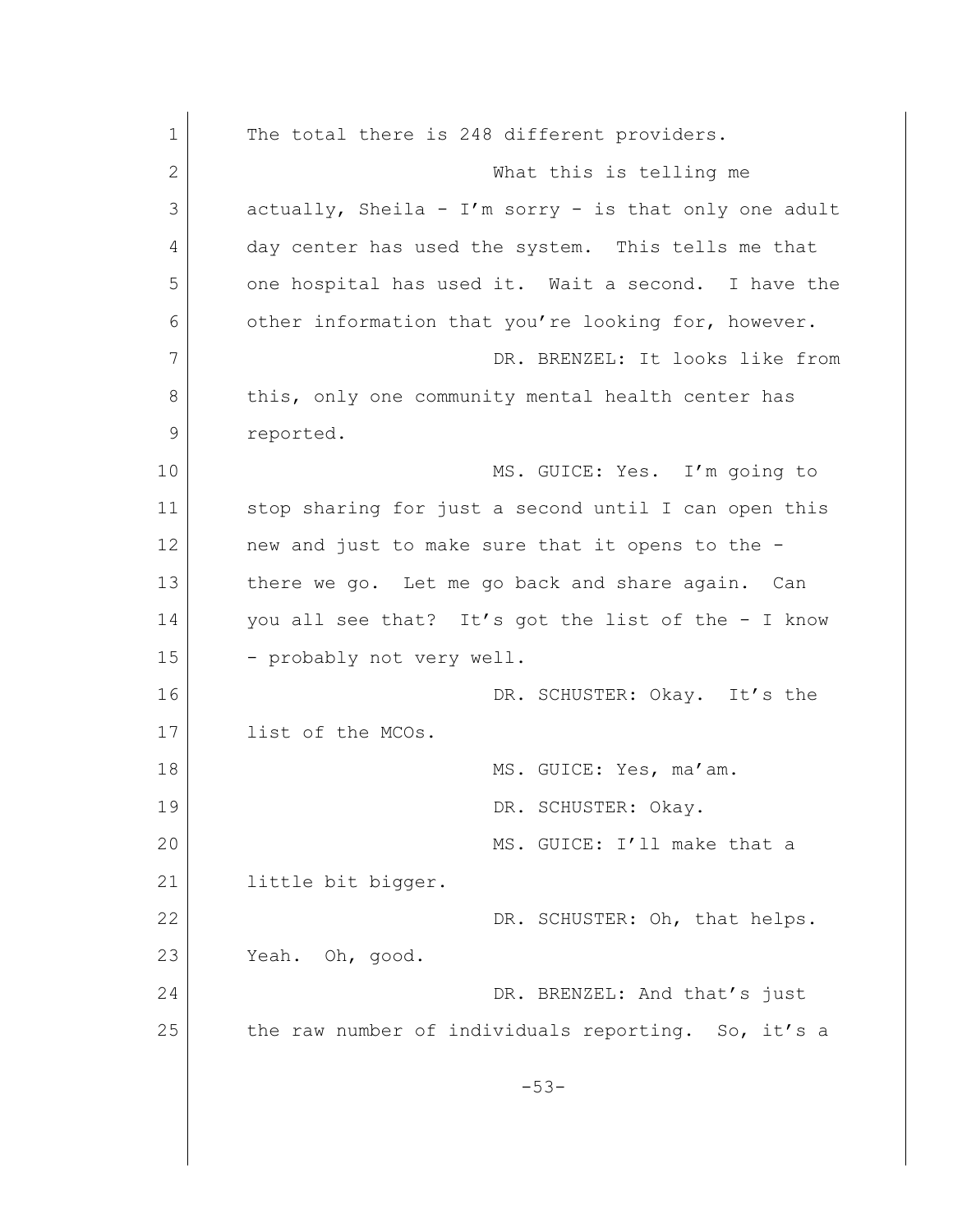1 little hard to not know their total membership to 2 know what that means but it just shows you there were 3 12,000 missed appointments. 4 MS. GUICE: Okay. So, I can 5 tell you that WellCare has the most members at a 6 little over 400,000, and Molina has probably the 7 next, with United Healthcare has the least. Humana, 8 Anthem and Aetna, Aetna is probably the fourth and 9 then Anthem. I thought about letting some different 10 | numbers on here but not knowing exactly what you 11 wanted to see, it was hard to make the decision. 12 So, this Count of Member ID's, 13 these are individual, unduplicated members that were 14 reported and these members belong to WellCare, okay, 15 and this is how many times an appointment was missed. 16 DR. SCHUSTER: So, roughly 9,500 17 individuals unduplicated missed 12,500 appointments. 18 MS. GUICE: Yes, ma'am. 19 DR. SCHUSTER: Okay. All right. 20 So, some missed more than one appointment obviously. 21 MS. GUICE: Yes. 22 DR. SCHUSTER: Okay. All right.  $23$  So, that is helpful, I guess, to the MCOs. 24 So, the other data would tell 25 us by provider type who is using the system and -54-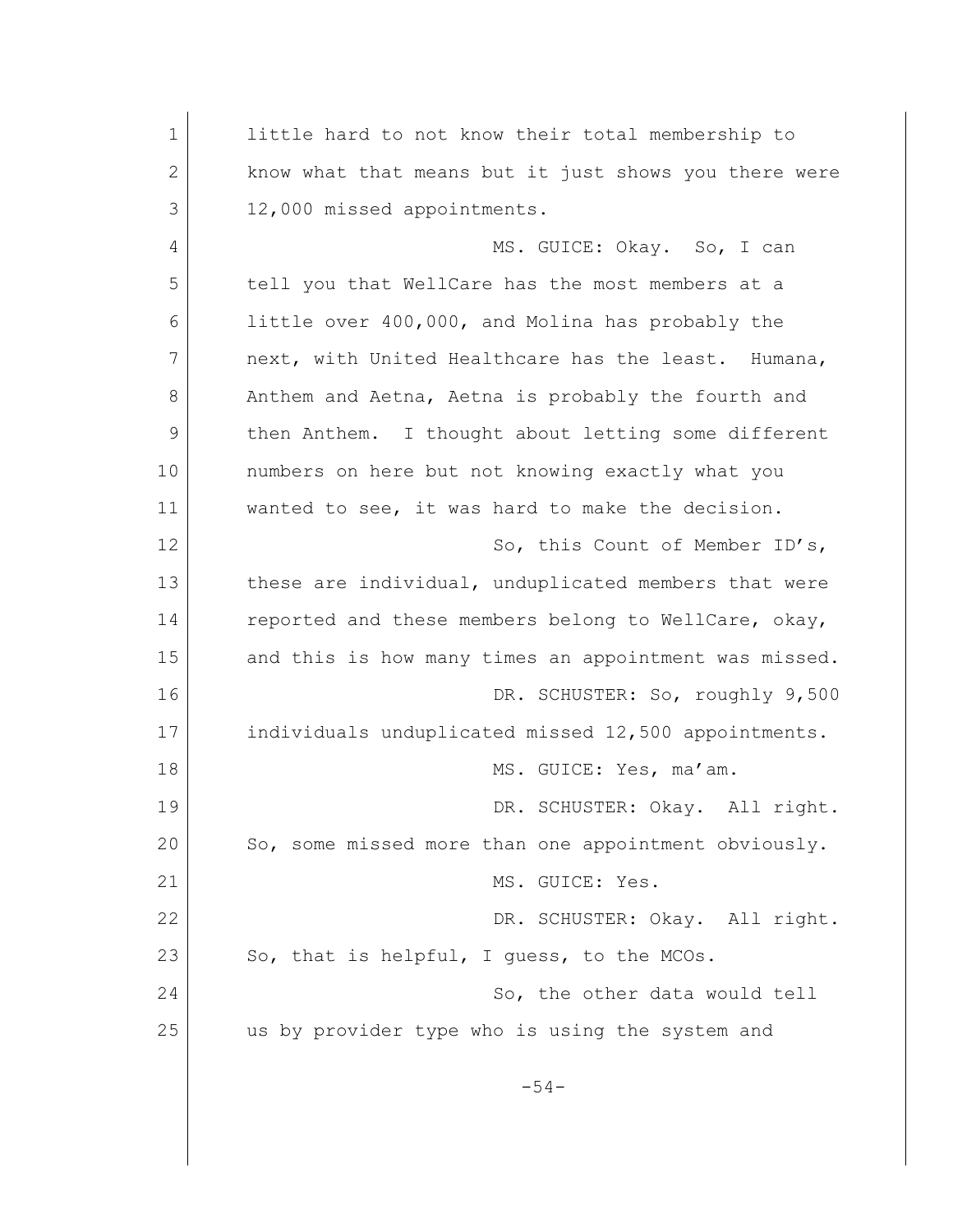| $\mathbf 1$ | reporting.                                            |
|-------------|-------------------------------------------------------|
| 2           | MS. GUICE: Right. Exactly.                            |
| 3           | DR. SCHUSTER: Okay.                                   |
| 4           | MS. GAINES: This is Nikki from                        |
| 5           | Kentucky River, one of the community mental health    |
| 6           | centers. I know for us, if I could just speak about   |
| 7           | our experience, I think this is pretty new, having    |
| 8           | this form available for tracking purposes, and I      |
| 9           | think the data is wonderful to have.                  |
| 10          | I don't think it's really been                        |
| 11          | integrated into our folks' work flow yet in terms of  |
| 12          | the reporting because it's fairly new. Because our    |
| 13          | staff are spread out and because we're doing          |
| 14          | telehealth, etcetera, things take time to get         |
| 15          | integrated into the work flow to probably have some   |
| 16          | really good data through the system.                  |
| 17          | Now, if I go pull a report out                        |
| 18          | of my system to show me about how many missed         |
| 19          | appointments we have, we usually run close to 30% but |
| 20          | that's integrated into my system, whereas this is     |
| 21          | another system where somebody has to go put in data.  |
| 22          | So, I think that extra step                           |
| 23          | could be part of the reason for the slow reporting.   |
| 24          | MS. GUICE: Sure.                                      |
| 25          | MR. BALDWIN: This is Bart. A                          |
|             |                                                       |
|             | $-55-$                                                |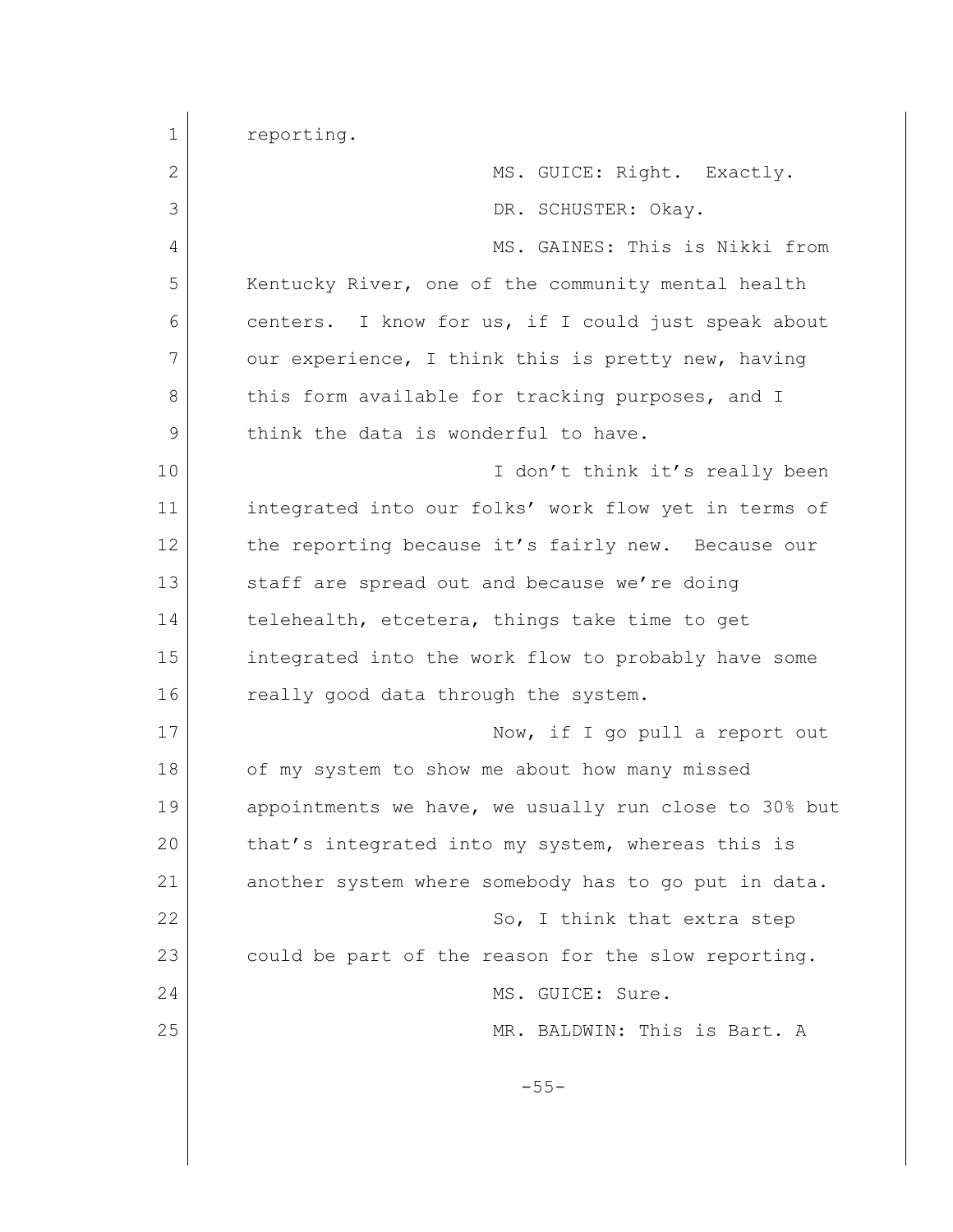| $\mathbf 1$ | similar type question. If there was a way to, like    |
|-------------|-------------------------------------------------------|
| 2           | Nikki said, to batch and send a report without        |
| 3           | manually coding in every single missed appointment    |
| 4           | into the system, I think you would get a lot greater  |
| 5           | compliance.                                           |
| 6           | If we give you, like you said,                        |
| 7           | 30%, I mean, we're talking about - I mean, that's---- |
| 8           | MS. GAINES: Very significant.                         |
| 9           | MR. BALDWIN: ----that's                               |
| 10          | thousands a month just right there and that's a lot   |
| 11          | of manual entry and a lot of staff time that's        |
| 12          | probably already in a system to begin with.           |
| 13          | MS. GAINES: Exactly, yes.                             |
| 14          | MR. SHANNON: We track that.<br>$\perp$                |
| 15          | don't know the number offhand like Nikki does but I   |
| 16          | suspect we all know what that number is.              |
| 17          | And I still think and I think                         |
| 18          | this is one point Sheila was making, I have been      |
| 19          | asked how is this information used, and I think       |
| 20          | people's concern is will the individual get contacted |
| 21          | by somebody. You know, you've missed appointments.    |
| 22          | How come? That's a concern that has been expressed    |
| 23          | to me as well.                                        |
| 24          | And it may not be. It may not                         |
| 25          | happen at all. It could be a completely rational      |
|             | $-56-$                                                |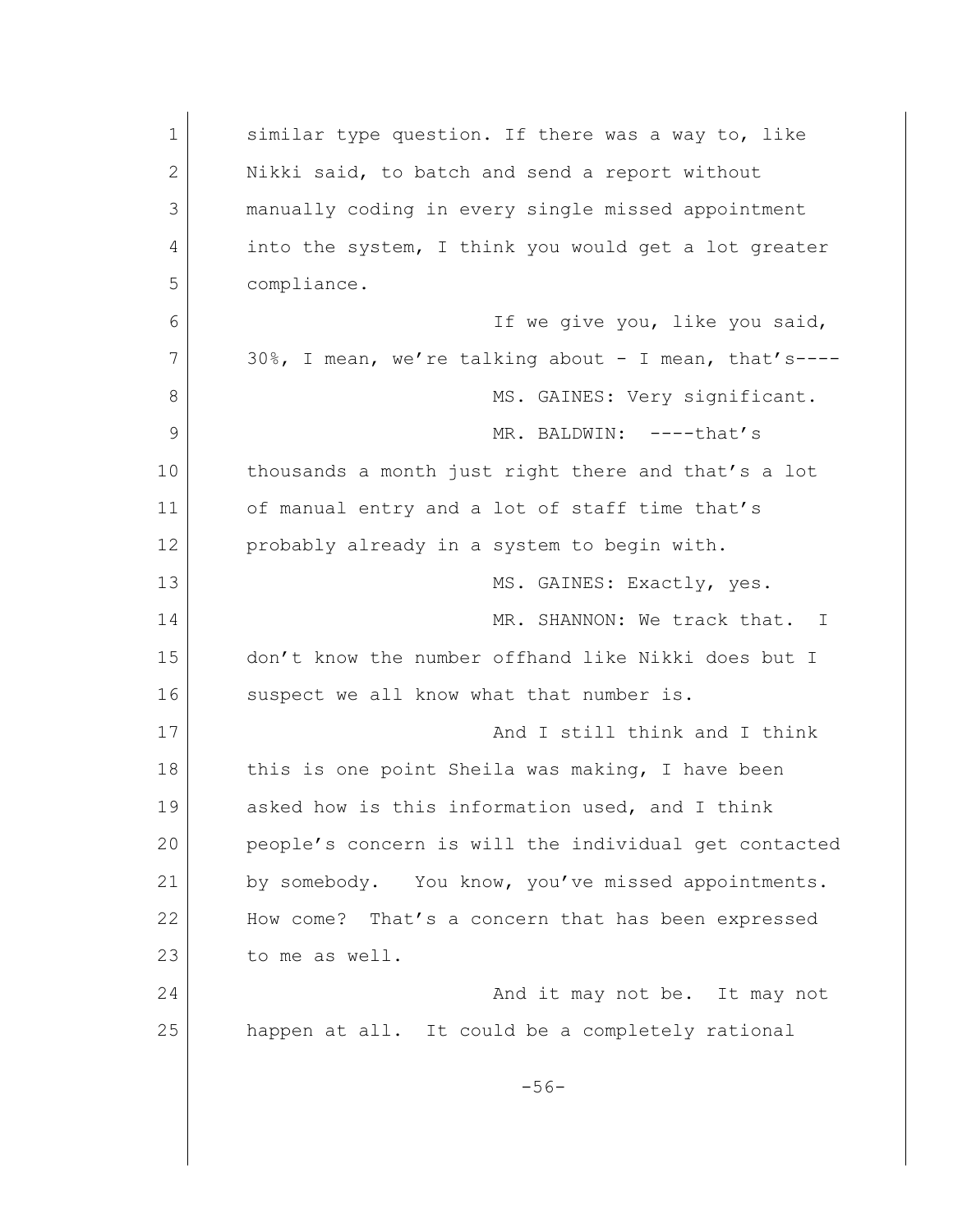| 1            | concern but I've heard that from other folks.         |
|--------------|-------------------------------------------------------|
| $\mathbf{2}$ | DR. BRENZEL: I don't how the                          |
| 3            | information will be used, but one way it could be     |
| 4            | used is for managed care companies to offer care      |
| 5            | coordination and do outreach and find out. Is that    |
| 6            | an invasion of privacy or is that----                 |
| 7            | MR. SHANNON: No.                                      |
| 8            | DR. BRENZEL: ---- (inaudible)                         |
| 9            | and I'm trying to find out why they haven't been in   |
| 10           | to see me.                                            |
| 11           | MR. SHANNON: And we don't think                       |
| 12           | it's a privacy issue. We just think is there some     |
| 13           | negative consequence for the individual?              |
| 14           | DR. BRENZEL: But I do know some                       |
| 15           | providers fire people who miss two appointments which |
| 16           | is also inappropriate in my opinion.                  |
| 17           | DR. SCHUSTER: I think that was                        |
| 18           | my concern, Allen, was people being labeled in some   |
| 19           | way if they show up as a chronic no show or something |
| 20           | like that. I mean, we have enough problems with       |
| 21           | stigmatizing and stereotyping.                        |
| 22           | So, Lee, obviously, there are                         |
| 23           | member names in here, right?                          |
| 24           | MS. GUICE: Yes.                                       |
| 25           | DR. SCHUSTER: I guess my                              |
|              | $-57-$                                                |
|              |                                                       |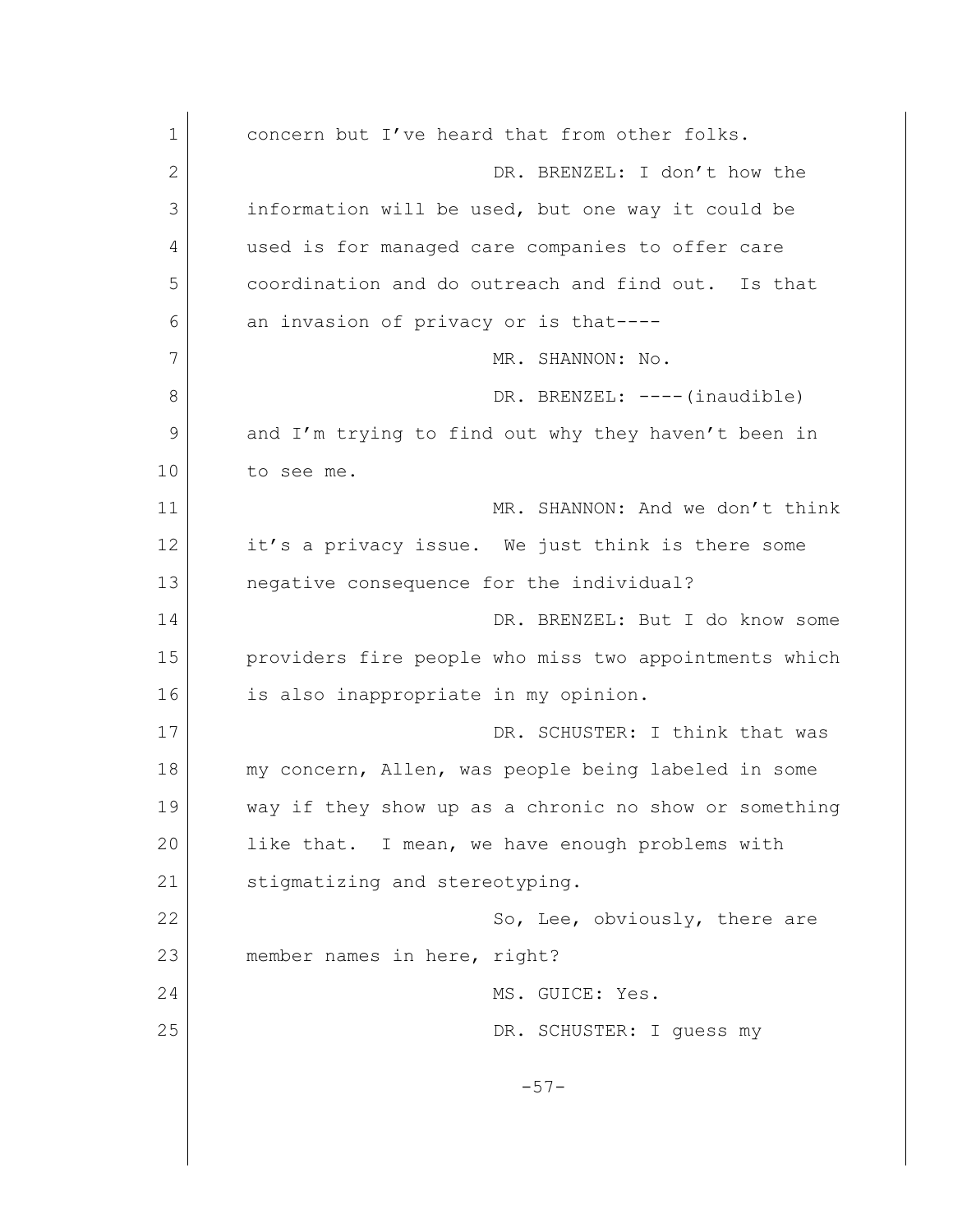| $\mathbf 1$   | question is, are the members' names then turned over  |
|---------------|-------------------------------------------------------|
| $\mathbf{2}$  | to the MCOs?                                          |
| 3             | MS. GUICE: Well, it makes it a                        |
| 4             | little bit difficult to do any coordination without   |
| 5             | sending their membership back to them that shows that |
| 6             | they have $-$ I mean, they would have to have that    |
| 7             | information to do anything with it.                   |
| 8             | I don't know what they do with                        |
| $\mathcal{G}$ | it. You would need to ask the MCOs that question.     |
| 10            | MS. CECIL; This is Veronica                           |
| 11            | Cecil with Medicaid. I think it is the intent for     |
| 12            | this information to be utilized by the MCOs to do     |
| 13            | just as Dr. Brenzel indicated, some type of outreach. |
| 14            | Now, especially if we're                              |
| 15            | identifying a member that has missed several, there   |
| 16            | could be something going on. And having the MCOs      |
| 17            | reach out and check in with that member and see if    |
| 18            | there's other supports they need, is it               |
| 19            | transportation, there's a whole host of things that   |
| 20            | could be causing the missed appointment.              |
| 21            | It absolutely is not to                               |
| 22            | stigmatize, and I think we all - and by we, I mean    |
| 23            | the Department to the providers to the MCOs - are     |
| 24            | just trying to do what's in the best interest of the  |
| 25            | member and support them.                              |
|               |                                                       |

-58-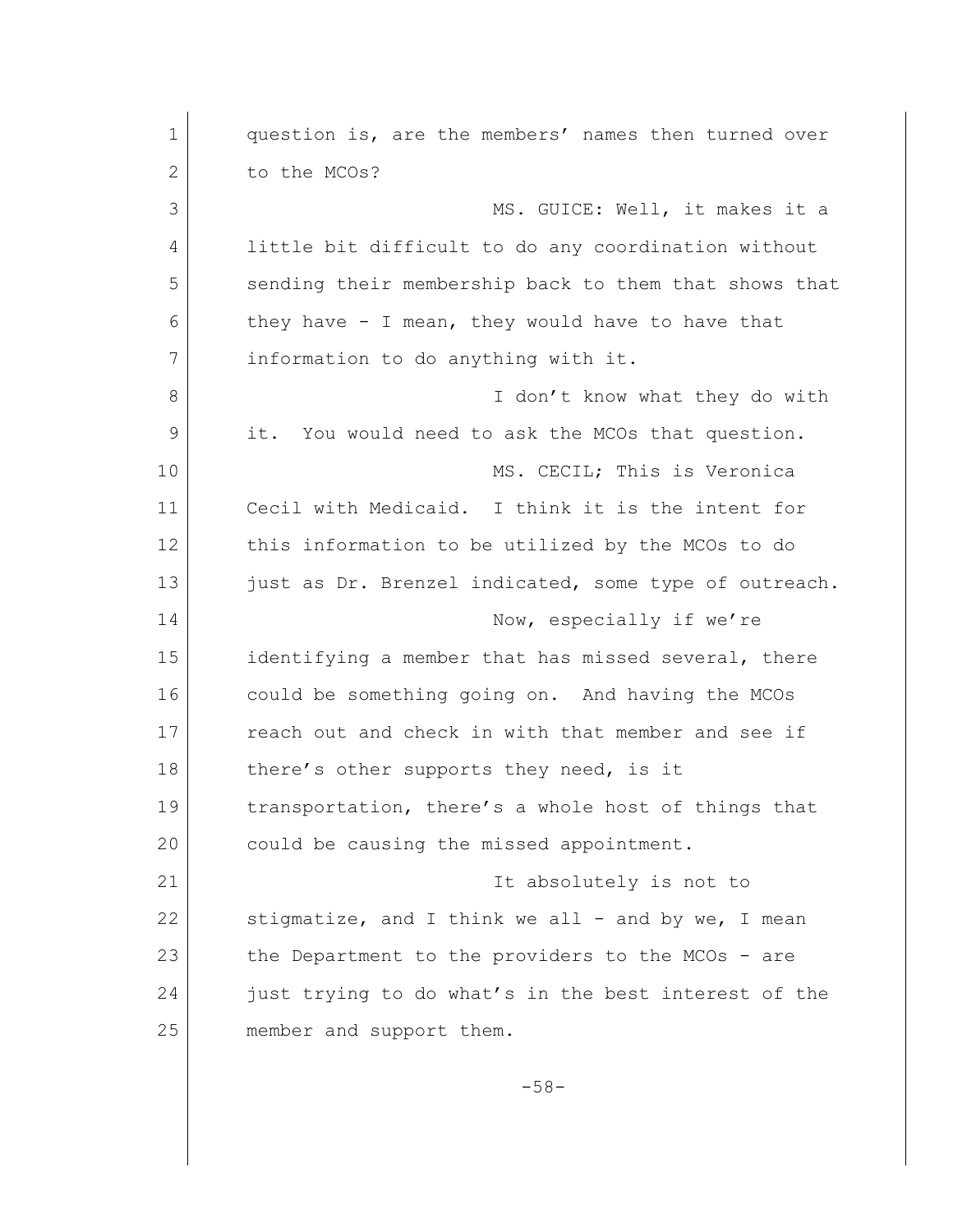1 There is nothing that can be 2 done to the member. So, again, this is all about 3 being supportive and being helpful and just trying to 4 identify are there other supports that could be 5 provided to the member to assist that they're getting 6 access to the care. 7 MS. MUDD: With my care 8 personally - I go to The Ridge for outpatient 9 services - and if I miss an appointment, they try to 10 contact us three times. And on that fourth time, if 11 I'm not mistaken - whoever is on here from The Ridge 12 possibly can clarify that - but I believe that fourth 13 time, they do a welfare check and they send someone 14 to the home. 15 DR. SCHUSTER: So, that's a 16 service that you get, Val, as a regular patient in 17 their outpatient services? 18 MS. MUDD: Yes. 19 DR. SCHUSTER: The welfare 20 check part of that, I think, is one thing. 21 MS. HUGHES: Sheila, I know at 22 one meeting that I heard Commissioner Lee talk about 23 this, they wanted to be able to do some outreach. 24 And if we find, say, for instance, transportation is 25 an issue, then, to make sure they're hooked up to the

-59-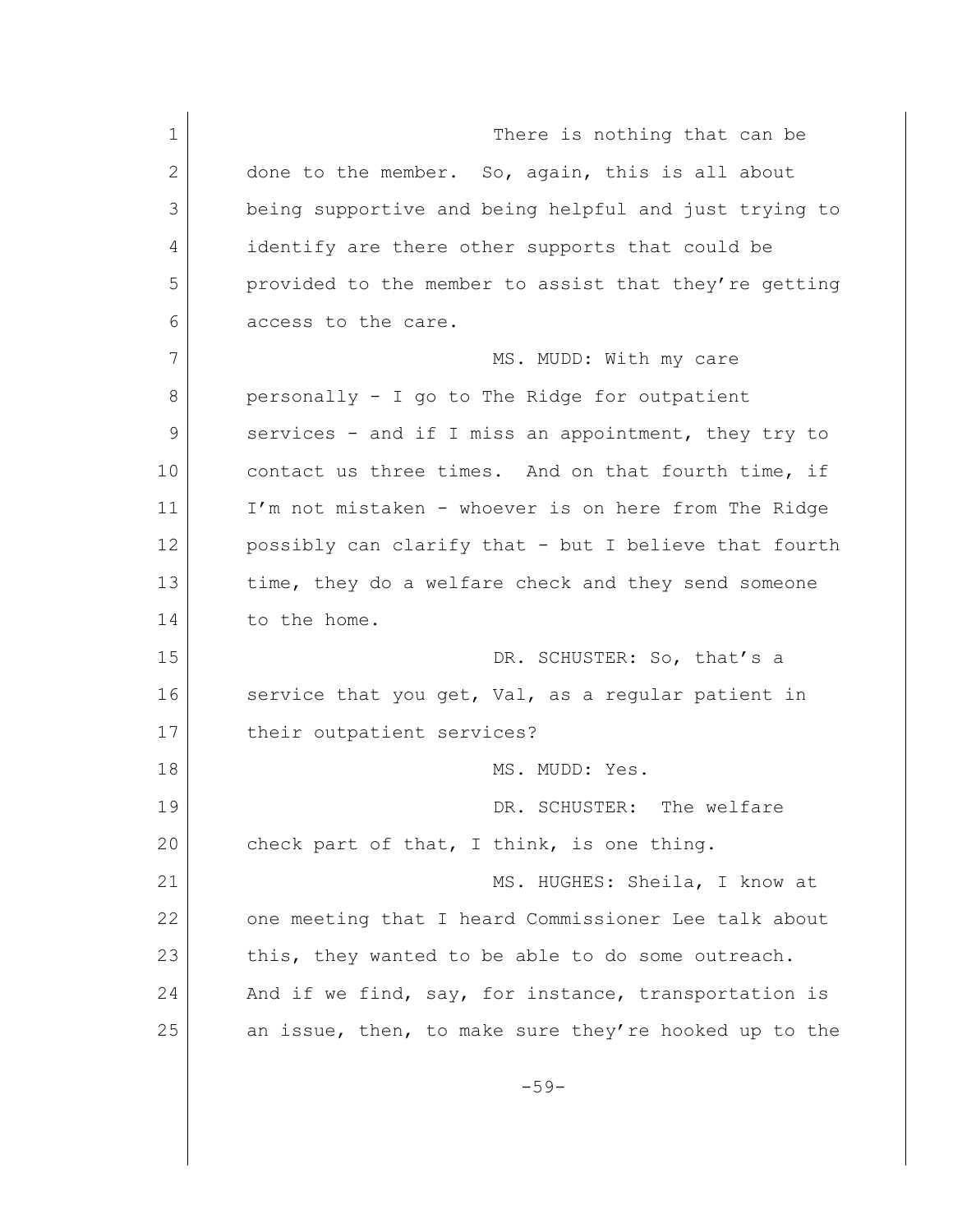1 transportation benefit of Medicaid to help them get 2 to these appointments. 3 So, it's stuff like that that I 4 think is what the Commissioner's goal was is just to 5 really and truly to help these folks, like Deputy 6 Commissioner Cecil said. 7 DR. SCHUSTER: Yeah. And please 8 don't hear me as saying that I think anybody on this 9 call or anybody in the Department or any of the MCOs 10 are stigmatizing or treating people badly. 11 I think it's just the danger is 12 there of people getting labeled. 13 MR. SHANNON: And, Sheila, it's 14 relatively new. I think we meed to look at that 15 piece as well. 16 DR. SCHUSTER: I think what I'll 17 do is to ask - maybe November is too early - but 18 maybe in January, the MCOs would have enough time to 19 have a little bit of a sense where they could give a 20 report about we followed up on "x" number and these 21 are the things that we found were keeping people from 22 their appointments kind of thing because I do think 23 that that's kind of a reverse needs assessment in 24 some ways. 25 and I wouldn't be surprised, -60-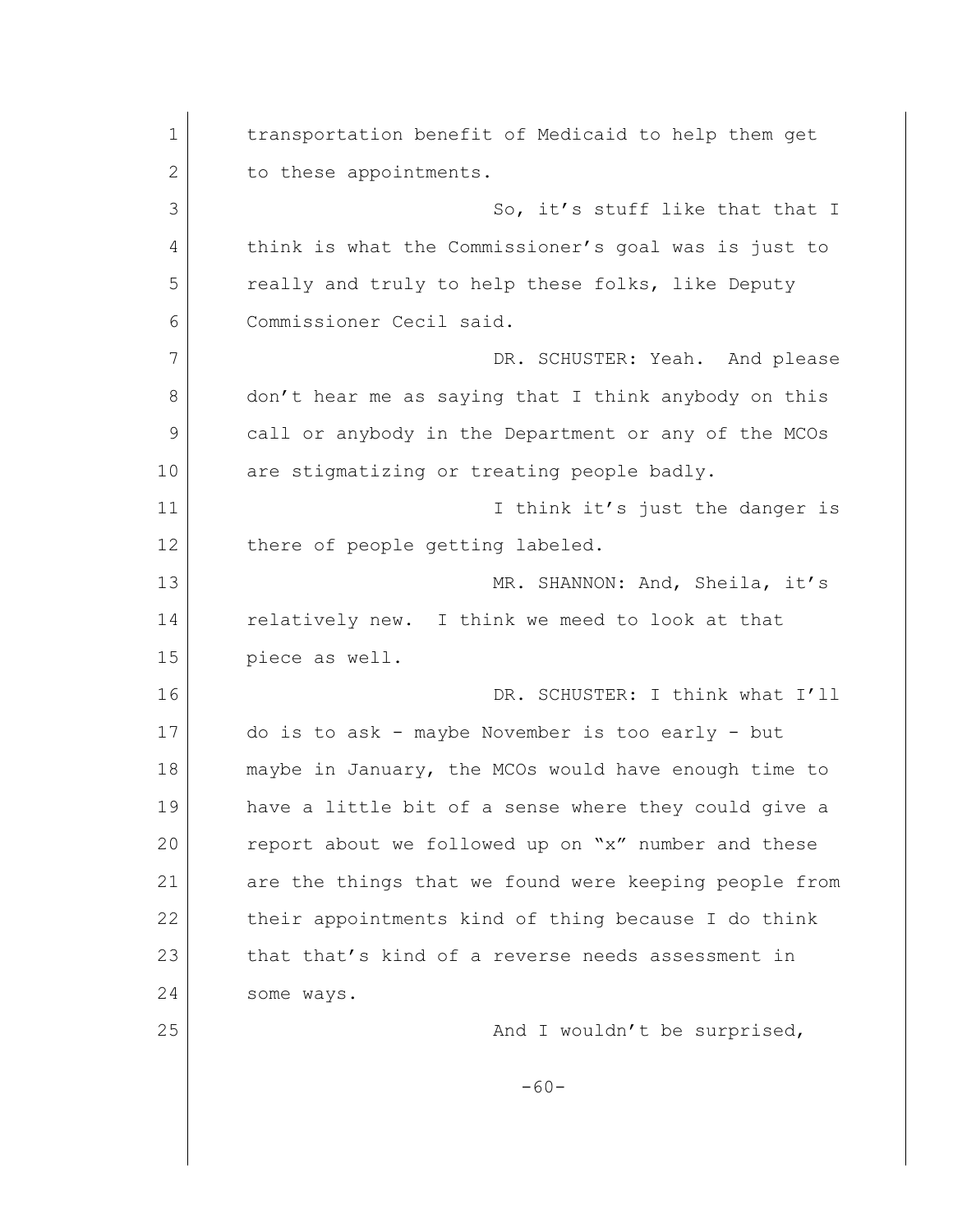1 Sharley, if it was transportation because 2 transportation is always at the top of the list in 3 terms of issues. 4 I think somebody just asked 5 here in the Chat, Lee, when will these reports be 6 going to the MCOs? 7 MS. GUICE: Let me check and see 8 if I can run that down before the meeting ends. 9 DR. SCHUSTER: Okay. And was 10 there another comment in the Chat that I need to look 11 at? 12 MR. SHANNON: I think they were 13 both kind of the same. 14 DR. SCHUSTER: Yeah, same thing 15 about timing. And who are you sending the reports to 16 I guess might be helpful to know because obviously 17 there's lots and lots of staff at the MCOs and lots 18 of people who would be----19 MS. GUICE: I'm pretty sure it's 20 not just like going out in an email. So, I'm sure 21 that it is transmitted over the secure site the same 22 way we transmit everything else. 23 MS. PARKER: Lee, I believe it's 24 going to be on SharePoint where the MCOs have access 25 to pull the report. -61-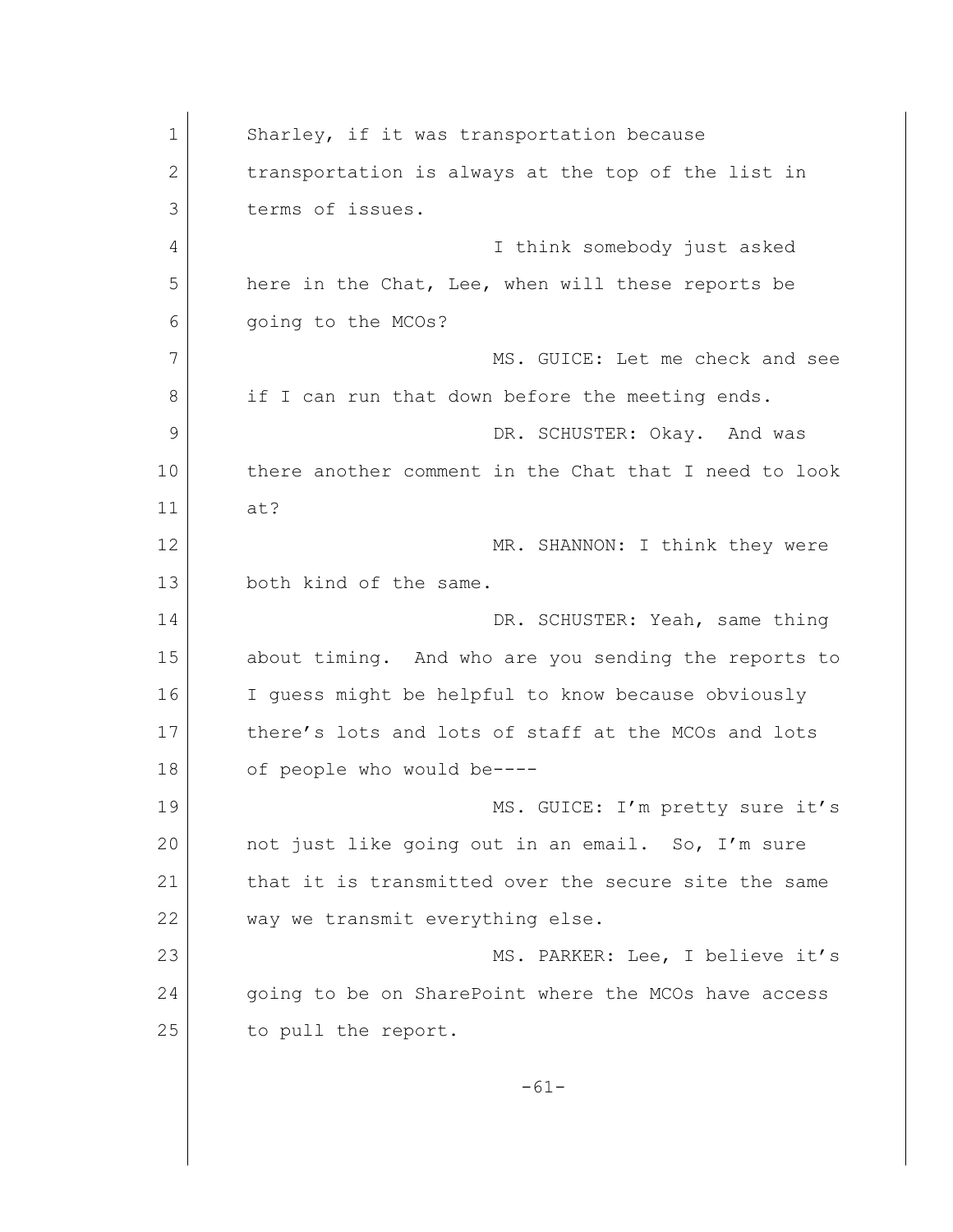| $\mathbf 1$ | MS. GUICE: Perfect. Thank you,                        |
|-------------|-------------------------------------------------------|
| 2           | Angie. And I'm going to stop sharing the screen now.  |
| 3           | Is that okay?                                         |
| 4           | DR. SCHUSTER: Yeah, that's                            |
| 5           | Thank you very much for bringing that data,<br>fine.  |
| 6           | That's helpful.<br>Lee.                               |
| 7           | MS. GUICE: Certainly. Thank                           |
| 8           | you.                                                  |
| 9           | DR. SCHUSTER: And, Angie, that                        |
| 10          | SharePoint, it's called SharePoint? What is it        |
| 11          | called?                                               |
| 12          | MS. PARKER: Yes, it's                                 |
| 13          | SharePoint. It's a, for lack of a better word, a      |
| 14          | system that is able to share information with the     |
| 15          | MCOs without having to - it's a secured site, I guess |
| 16          | is the word I was looking for.                        |
| 17          | DR. SCHUSTER: Okay. And                               |
| 18          | another MCO rep is asking what's the name of the      |
| 19          | report? Do we know that?                              |
| 20          | MS. PARKER: We'll get hopefully                       |
| 21          | that answer before the end of the meeting.            |
| 22          | DR. SCHUSTER: Okay. Thank you                         |
| 23          | very much, Lee.                                       |
| 24          | I reached out to Abner Rayapati                       |
| 25          | to see if there was any further need to talk about    |
|             |                                                       |
|             | $-62-$                                                |
|             |                                                       |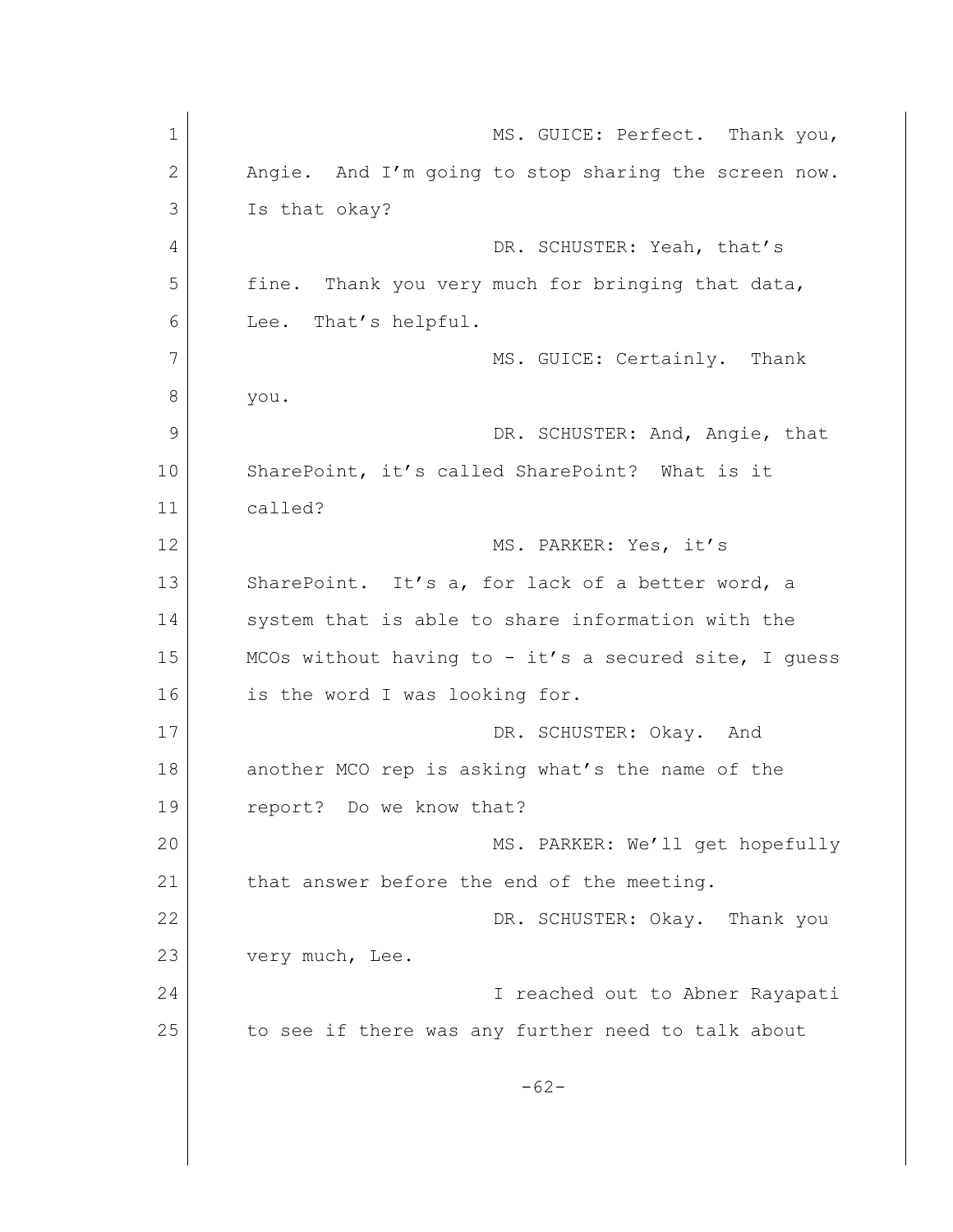| $\mathbf 1$ | lock-ins for pharmacies and providers. Are you on     |
|-------------|-------------------------------------------------------|
| 2           | the call by chance, Dr. Rayapati? I did not hear      |
| 3           | back from him.                                        |
| 4           | You remember he had an issue                          |
| 5           | and Dr. Ali was on last time and gave him some people |
| 6           | to check in with.                                     |
| 7           | MS. HUGHES: Unless he is                              |
| 8           | calling in, Sheila, I don't see him on the list of    |
| 9           | participants.                                         |
| 10          | DR. SCHUSTER: Okay. And is Dr.                        |
| 11          | Ali on?                                               |
| 12          | DR. ALI: Yes.                                         |
| 13          | DR. SCHUSTER: Wonderful. Thank                        |
| 14          | you so much, Dr. Ali. I have not gotten a lot of      |
| 15          | eruptions from the community about anything having to |
| 16          | do with the pharmacy. So, it's been nice. Do you      |
| 17          | have any updates for us, Dr. Ali?                     |
| 18          | DR. ALI: Well, that's certainly                       |
| 19          | good news. No news is good news.                      |
| 20          | In terms of lock-in, I don't                          |
| 21          | have much except that we removed Sublocade from the   |
| 22          | lock-in list. So, we shouldn't be seeing any issues   |
| 23          | with Sublocade. Any other non-Sublocade-related       |
| 24          | lock-in issues can be triaged over to the respective  |
| 25          | MCO and they should be able to help with those        |
|             |                                                       |
|             | $-63-$                                                |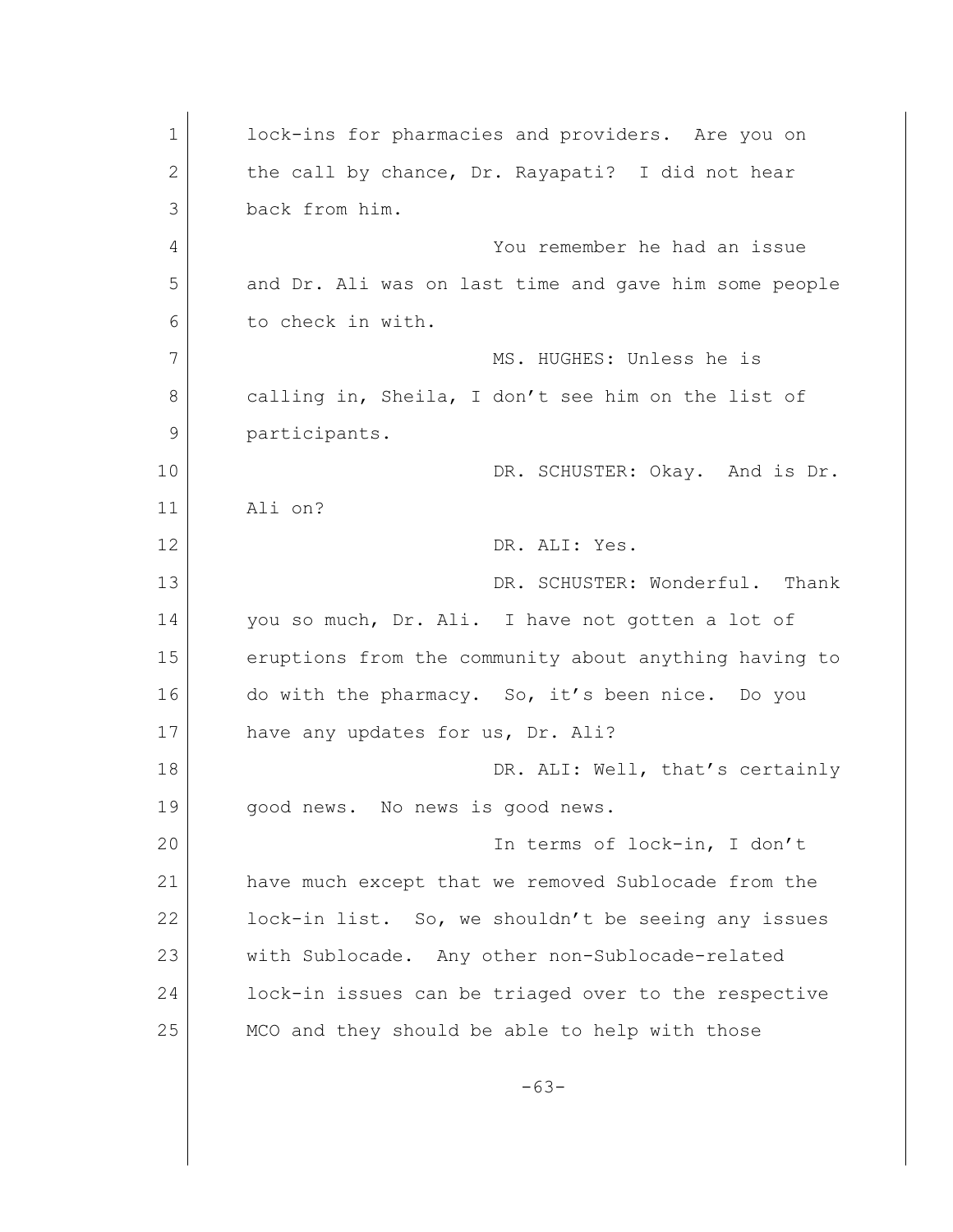1 concerns.

| $\overline{2}$ | I don't have any updates on                                   |
|----------------|---------------------------------------------------------------|
| 3              | changes to the single PDL. I did want to note that            |
| 4              | our P&T meeting is coming up on September 16 <sup>th</sup> at |
| 5              | 1:00 p.m. Keep in mind these are public meetings.             |
| 6              | So, anyone can attend those as a regular attendee,            |
| 7              |                                                               |
|                | and the link to that meeting is on the Magellan               |
| 8              | provider portal. I'm happy to place it in the Chat            |
| 9              | here as well.                                                 |
| 10             | In terms of changes to non-PDL                                |
| 11             | drugs, I did want to remind everyone that the non-PDL         |
| 12             | grandfathering will end on September 29 <sup>th</sup> . So,   |
| 13             | beginning September 30 <sup>th</sup> , those products will no |
| 14             | longer be grandfathered and just another reminder as          |
| 15             | to which products fall into that list.                        |
| 16             | If the MCO was covering a                                     |
| 17             | specific product without a prior authorization prior          |
| 18             | to 7/1 and now requires a prior authorization, those          |
| 19             | products are being grandfathered through September            |
| 20             | 29 <sup>th</sup>                                              |
| 21             | So, in other words, these                                     |
| 22             | products will show up at the pharmacy with a point-           |
| 23             | of-sale messaging informing them that the product is          |
| 24             | being grandfathered. So, prescribers are more than            |
| 25             | welcome to submit a proactive prior authorization and         |
|                | $-64-$                                                        |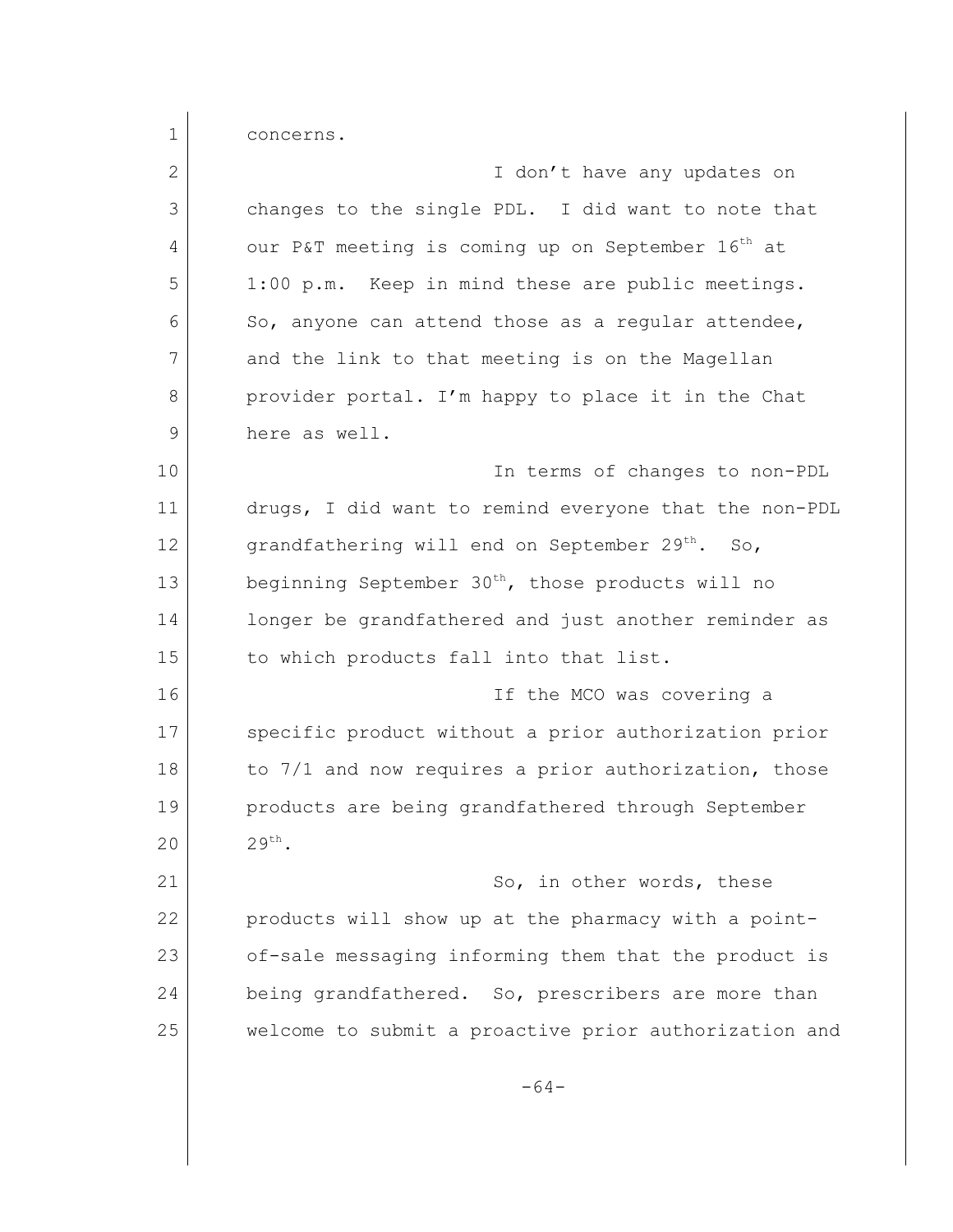1 we encourage prescribers to do so. 2 We have been hearing that some 3 prior authorizations are not being honored as a 4 proactive prior authorization. So, we are working 5 with MedImpact to see what the underlying issues are 6 there. 7 If you see anything and you get 8 a denial that says that it doesn't require a prior 9 authorization but your understanding is that it does, 10 please feel free to reach out and we'll address those 11 issues in a timely manner. 12 I don't have any other prior 13 authorization issues. We get specific member cases 14 from time to time and we're able to resolve them. 15 So, if anyone has questions, I'm happy to take those. 16 DR. SCHUSTER: Thank you so 17 much, Dr. Ali. Let me just make sure I understand. 18 | Constant Contract Contract So, this grandparenting I like 19 to call it - so, it's non-sexist - grandparenting 20 period will end on September 29<sup>th</sup>. So, any of those 21 drugs that would have required a PA will now require  $22$  a PA. 23 DR. ALI: Right. So, if an MCO 24 was not PA'ing the product and it is now being PA'd 25 as part of the new formulary, it is being -65-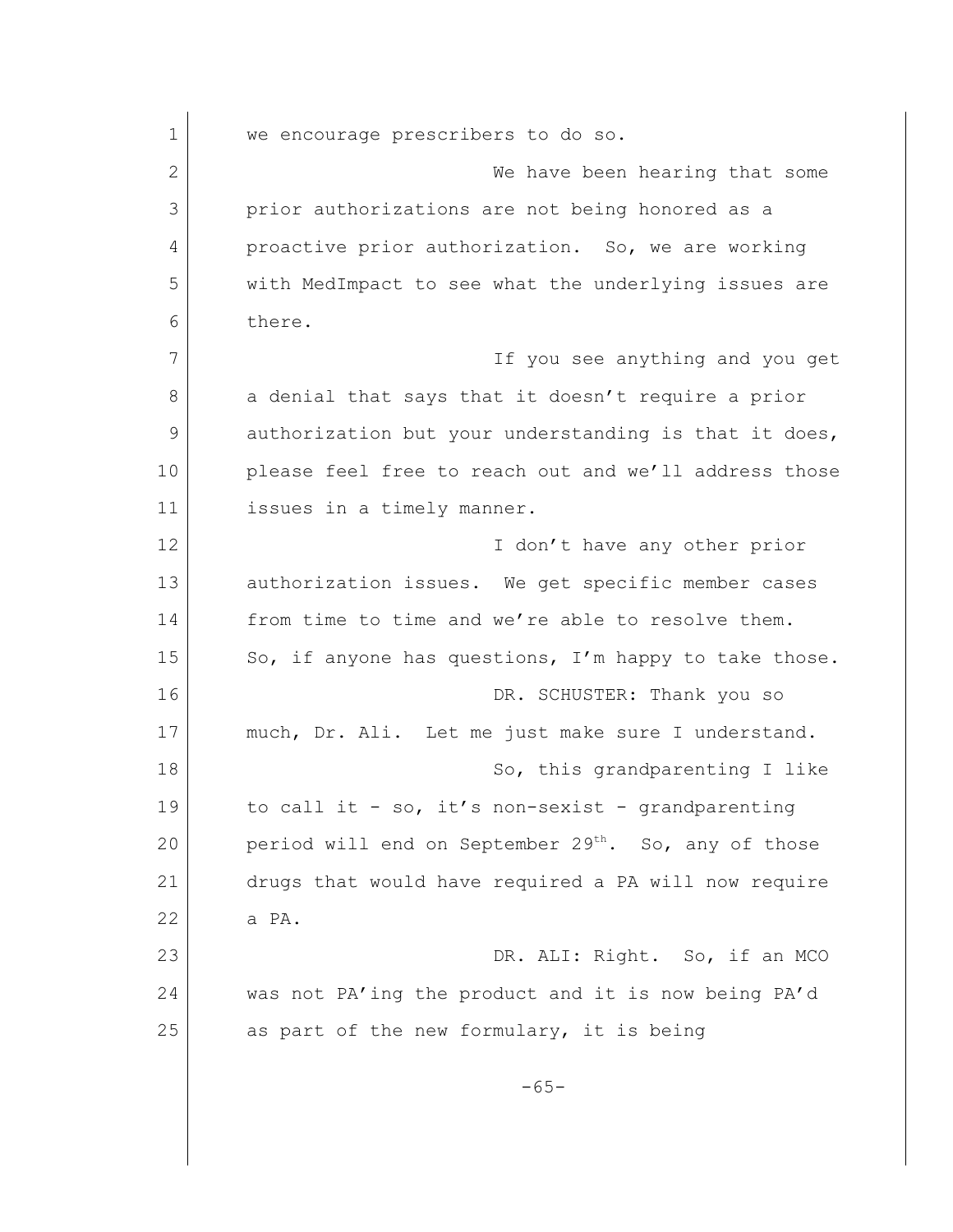| $\mathbf 1$ | grandfathered currently. And after September 29 <sup>th</sup> ,                |
|-------------|--------------------------------------------------------------------------------|
| 2           | it will require a prior authorization; but, again, we                          |
| 3           | encourage prescribers to submit proactive prior                                |
| 4           | authorizations so the member can continue therapy                              |
| 5           | with the drug without any interruptions in care.                               |
| 6           | DR. SCHUSTER: Okay. So, the                                                    |
| 7           | prescribers know that the deadline is looming and                              |
| 8           | you're asking them to be proactive so people don't                             |
| 9           | get left without their medications essentially.                                |
| 10          | DR. ALI: And we've been                                                        |
| 11          | communicating via lettering. We sent out a                                     |
| 12          | communication very recently at the thirty-day mark.                            |
| 13          | We've also sent it out at the sixty-day mark as well.                          |
| 14          | DR. SCHUSTER; Okay. Thank you.                                                 |
| 15          | Any questions for Dr. Ali? It's wonderful to have                              |
| 16          | you on the call, Dr. Ali. Medications are so                                   |
| 17          | important to our people, we want to be sure they have                          |
| 18          | Does anybody have any questions for Dr. Ali<br>access.                         |
| 19          | on anything pharmacy-related, access to medications?                           |
| 20          | MS. MUDD: Let me see if I can                                                  |
| 21          | ask this question smartly.                                                     |
| 22          | So, if the grandfathering stops                                                |
| 23          | on the 29 <sup>th</sup> and it has to be preauthed on the 30 <sup>th</sup> , I |
| 24          | assume that will be flagged and folks will see that                            |
| 25          | list. When they need that prior auth, will it go                               |
|             | $-66-$                                                                         |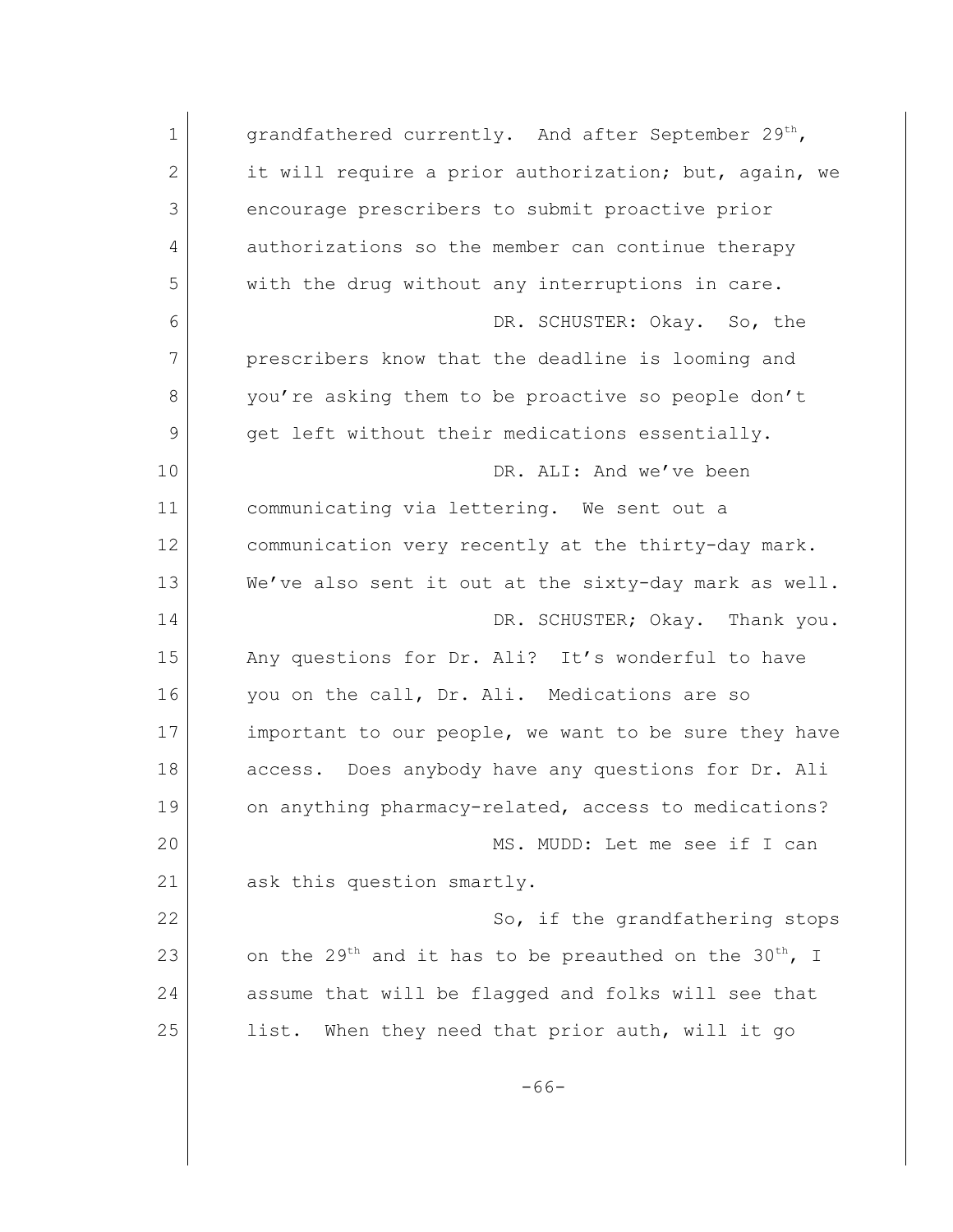1 through pretty quickly because there's already that 2 list? Do you know what I'm saying? 3 DR. ALI: Yes. And, you know, 4 that's where we encourage pharmacies, members and 5 prescribers alike to be proactive. The members can 6 certainly take charge of their health and call their 7 doctor and ensure that the prior authorization has 8 been submitted. 9 We've been communicating with 10 members, prescribers and pharmacies alike to make 11 sure that the word is out there. 12 Pharmacies can also help by 13 calling the prescriber and ensuring that they're 14 aware that certain products need a prior 15 authorization, and there are certain medications 16 where pharmacies can initiate prior authorizations as 17 well. So, it's a collaborative effort at the end of 18 the day. 19 DR. SCHUSTER: So, I think, Val, 20 from the consumer perspective, the issue is to be 21 watching those meds and checking with your prescriber 22 to make sure that he or she is sending a prior auth 23 because we're in the month now. 24 So, if you get a thirty-day 25 prescription, you've got to be ready for the next -67-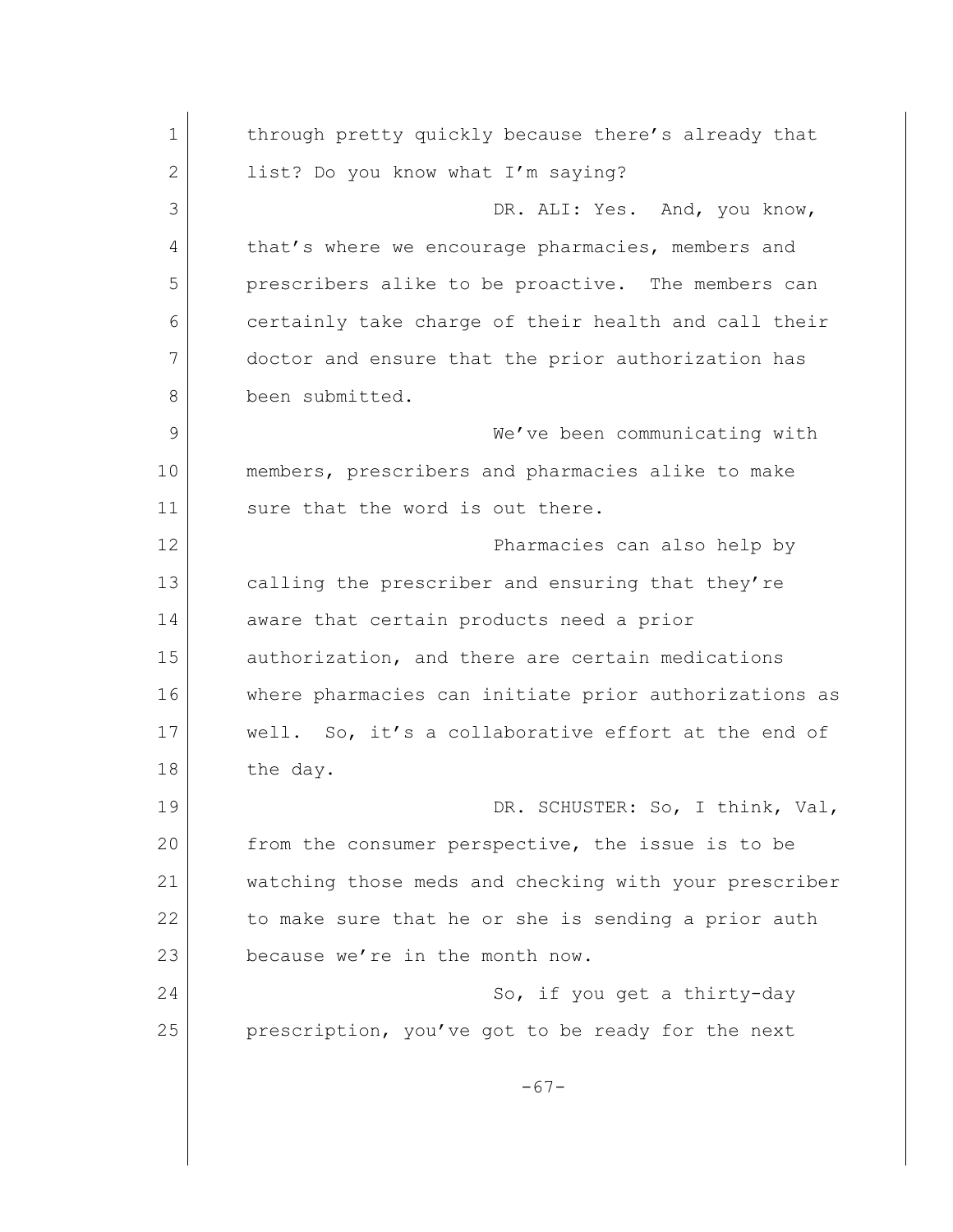| $\mathbf 1$  | month, right? Good question. Thank you very much.     |
|--------------|-------------------------------------------------------|
| $\mathbf{2}$ | Any other questions for Dr.                           |
| 3            | Ali? All right. You get off easy today, Dr. Ali.      |
| 4            | Thank you so much for being with us. We really do     |
| 5            | appreciate that.                                      |
| 6            | And, Leslie, this is our age-                         |
| 7            | old question of you - status update on the waiver for |
| 8            | SUD services for incarcerated persons.                |
| 9            | MS. HOFFMANN: Hello, Sheila.                          |
| 10           | It's me again.                                        |
| 11           | I met with CMS week before last                       |
| 12           | again. I actually talked to Felisha (sic) at CMS who  |
| 13           | is my lead person for this incarceration amendment,   |
| 14           | and she again said please reiterate to our executive  |
| 15           | staff, our leadership and our advocacy because I      |
| 16           | reiterated everything she said and I said, this is    |
| 17           | what I'm telling people.                              |
| 18           | She said do not feel bad. It's                        |
| 19           | not negative. There's no bad decisions being made.    |
| 20           | It's just being visited at a much higher level        |
| 21           | because so many states are involved now, and they     |
| 22           | want to make sure that they've got it right before    |
| 23           | they roll anything out.                               |
| 24           | So, I'm just reiterating what                         |
| 25           | she said to me the other day. It's all still          |
|              |                                                       |
|              | $-68-$                                                |
|              |                                                       |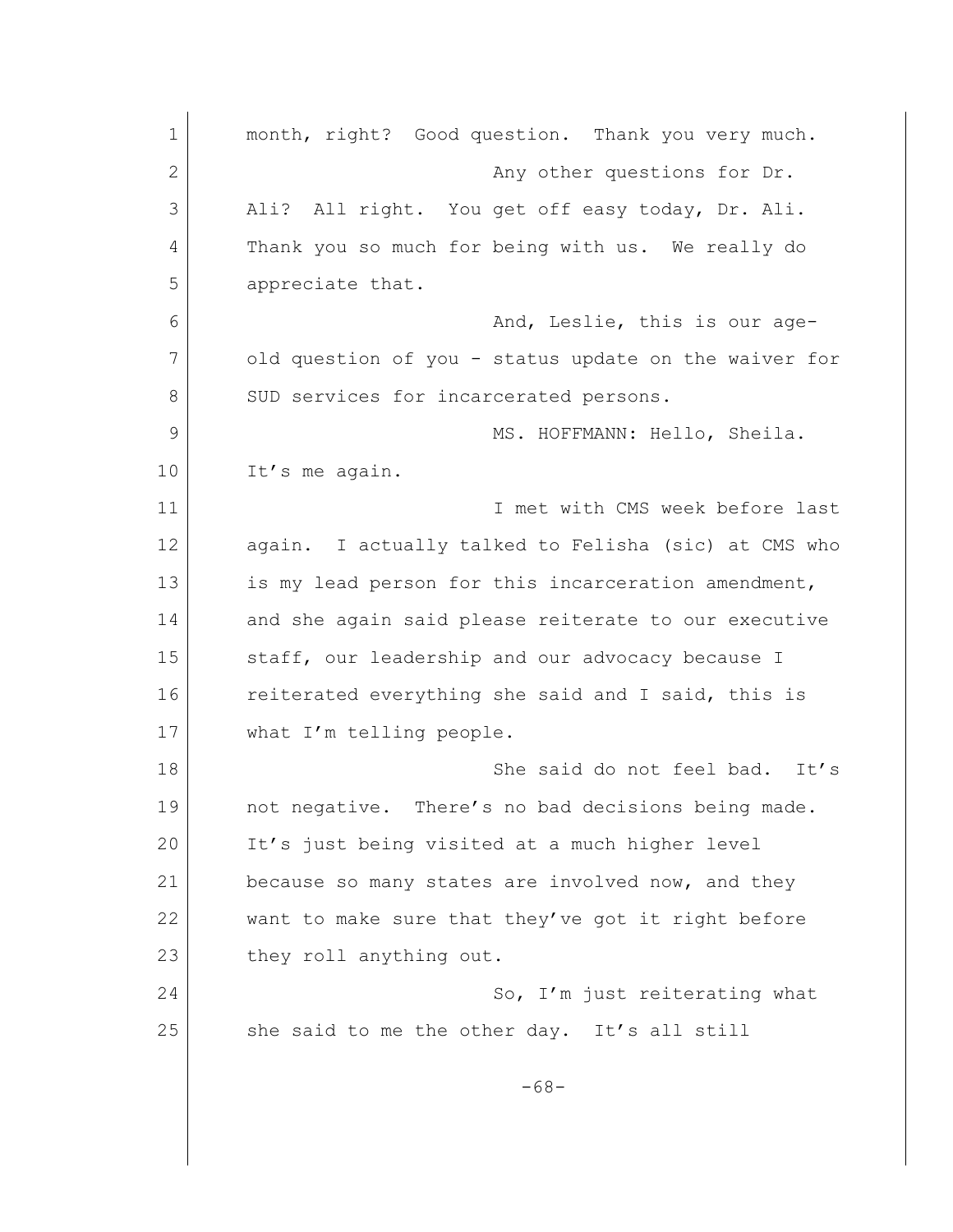1 **positive.** I meet with them on a reqular basis every 2 month and I keep it on the agenda and I'll keep you 3 guys posted. 4 DR. SCHUSTER: That's what I've 5 been telling people. It comes up at our various 6 meetings because people are really anxious, and I 7 said one of the down sides of being a trailblazer, 8 which is what Kentucky is in this regard, is that we 9 kind of caught CMS without some of the guidance that 10 they needed, as I understand it, Leslie, right? They 11 and not prepared some of the quidance documents and 12 so forth that they would need to have ready for other 13 states. 14 MS. HOFFMANN: Yes, that is 15 correct, such things as metrics, policy. There's a 16 lot of things that go into an 1115 that a state is 17 held accountable to and what that would look like, 18 especially the metrics and the monitoring piece. 19 DR. SCHUSTER: Okay. So, the 20 message is that the guts of the thing, the target 21 population and the interventions and so forth are a 22 go. We just aren't going yet. Is that accurate? 23 MS. HOFFMANN: That's accurate 24 as far as I know. They've not given me any 25 indication that they would not allow this in some -69-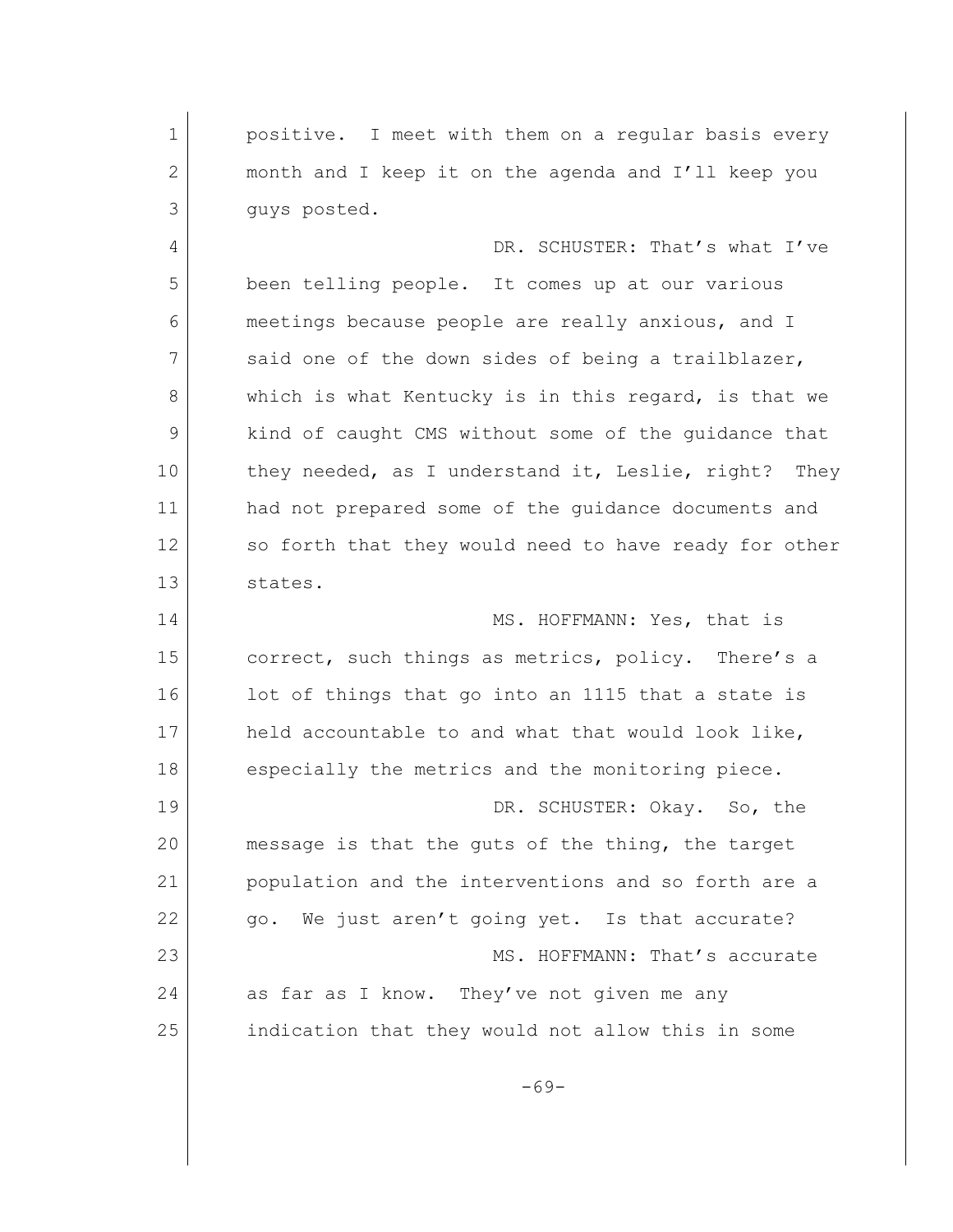1 form. Now, they might decide to have me to modify it 2 in some way, but they've not even provided quidance 3 from the federal public comment period, those 4 questions. They've not provided me anything even 5 from that yet. 6 DR. SCHUSTER: Okay. All right. 7 Well, we will, of course, keep it on our agenda. I 8 think it's permanently in my computer at that spot. 9 So, thank you for that. 10 I don't think - Sharley, can 11 vou look and see if Dr. John Sullivan is with us? 12 MS. HUGHES: Let me look here 13 real quick. 14 DR. SCHUSTER: Okay. Thank you. 15 MS. HUGHES: No, I don't see 16 him. 17 DR. SCHUSTER: So, this is his 18 issue around 99214 and 99215. So, we will try again 19 next time. 20 The 2021 General Assembly 21 Interim Session Task Forces. Leslie, the last time, 22 you gave us kind of an update. Are you doing that 23 again this time or am I? 24 MS. HOFFMANN: Sheila, I didn't 25 have any particular things to give you for an update  $-70-$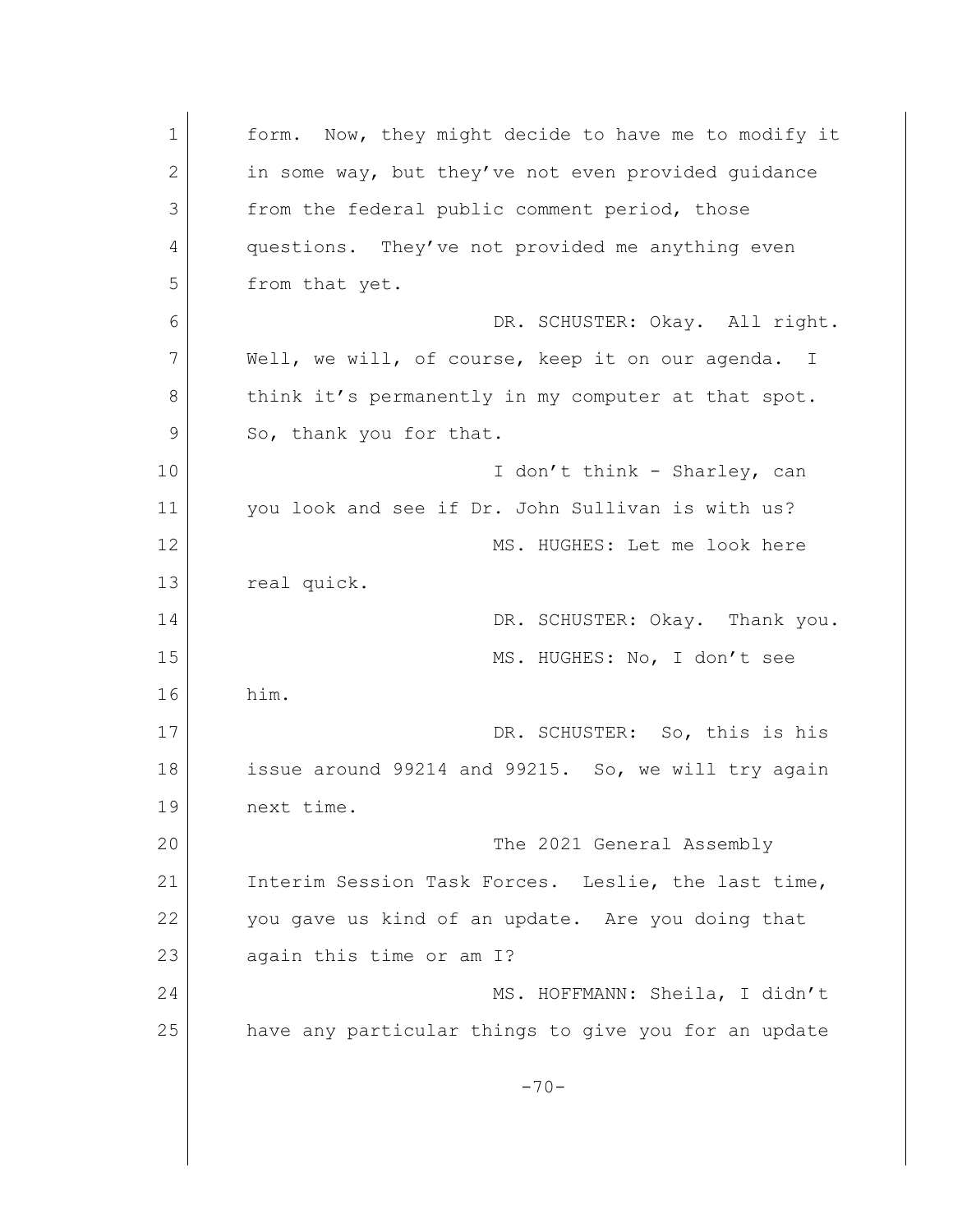1 this time. Jonathan might be on the call. I'm not 2 trying to put him on the spot; but if not, I can 3 check on those task forces and give you any updates 4 that I'm aware of or that I can find out. 5 DR. SCHUSTER: Thank you. We 6 had some excellent presentations in August really 7 around recovery services and housing. So, we had 8 Bridgehaven Mental Health Services in Louisville. We 9 had Wellspring. We had New Beqinnings in Lexington. 10 We had a program from Mountain Comp Care, and we had 11 Pathways CMHC also presenting. 12 So, we've covered a lot of 13 ground so far on that SMI Task Force. And the next 14 meeting - I meant to look it up - I'll have to look 15 and see when it is because they keep changing the 16 dates of these things but I'll post it when I see it. 17 So, they will meet in 18 September, October and probably try to wrap it up in 19 November in terms of - September  $21^{st}$ . Yeah, you're 20 right, Sarah. Thank you. September  $21^{st}$  at 3:00 21 p.m. 22 DR. BRENZEL: Commissioner 23 Morris is going to ask to speak as well as I've been 24 asked to present on state hospitals. 25 DR. SCHUSTER: Great. -71-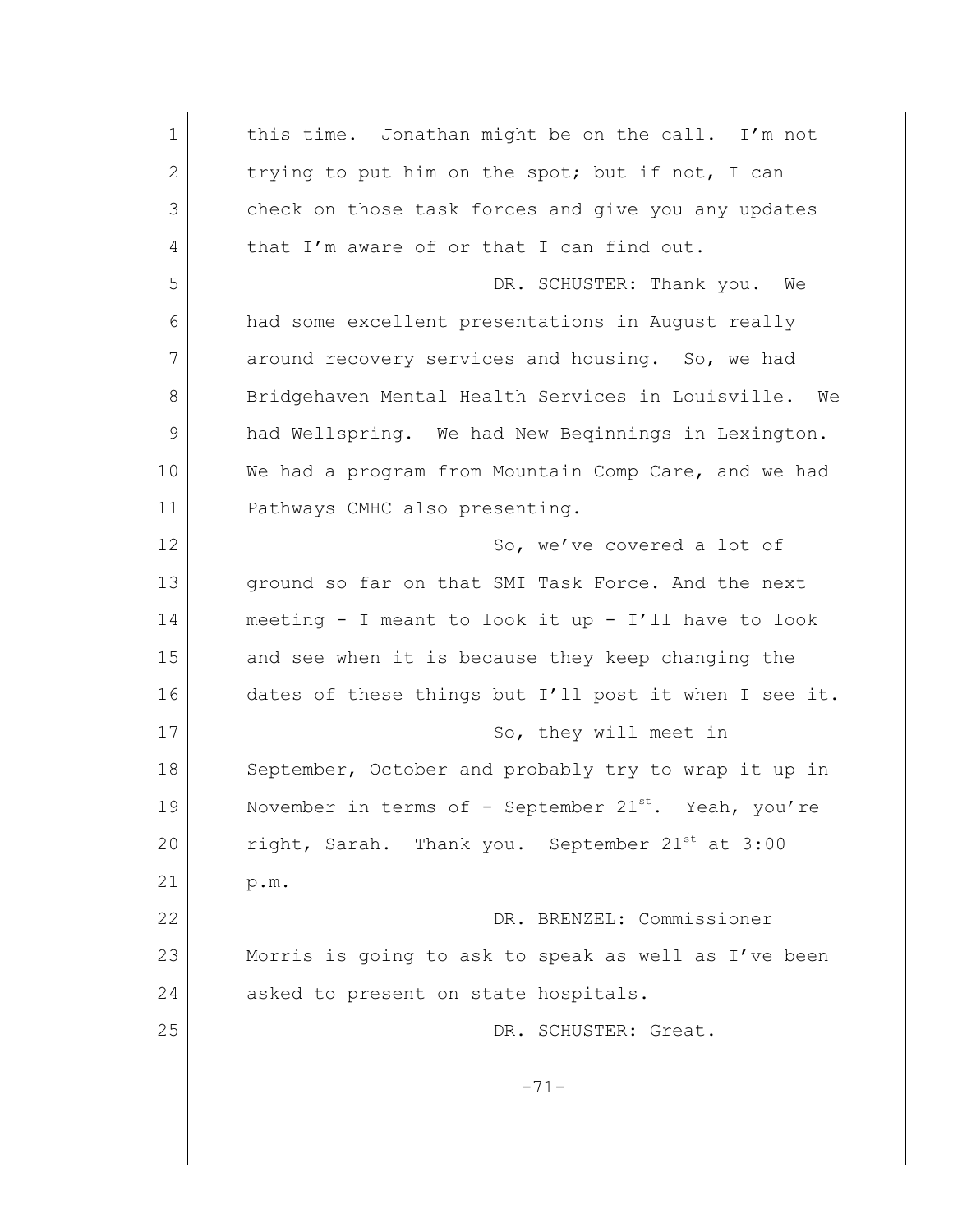| $\mathbf 1$ | DR. BRENZEL: So, we'll be on                            |
|-------------|---------------------------------------------------------|
| 2           | the agenda for that September 21 <sup>st</sup> meeting. |
| 3           | DR. SCHUSTER: Okay. What is                             |
| 4           | Commissioner Morris going to speak about, Allen?        |
| 5           | DR. BRENZEL: I'm not 100% sure                          |
| 6           | but I think there was a specific request from the       |
| 7           | committee regarding Tim's Law and the Louisville        |
| 8           | pilot.                                                  |
| 9           | MS. HOFFMANN: Sheila, this is                           |
| 10          | Leslie. I'll be presenting on our initiatives           |
| 11          | towards an SMI/SED waiver.                              |
| 12          | DR. BRENZEL: Excellent.                                 |
| 13          | DR. SCHUSTER: Great. And,                               |
| 14          | Allen, you're going to talk about the psych             |
| 15          | hospitals, the state psych hospitals and that system?   |
| 16          | DR. BRENZEL: I think so.<br>We                          |
| 17          | had some very specific questions about average          |
| 18          | lengths of stay, number of people, how we're            |
| 19          | coordinating discharge, follow-ups and things like      |
| 20          | I think a specific member had some specific<br>that.    |
| 21          | questions.                                              |
| 22          | DR. SCHUSTER: Great.<br>Thank                           |
| 23          | For those of you who are not following that,<br>you.    |
| 24          | it's available to watch live on the Legislative         |
| 25          | Research Commission's YouTube channel, and I            |
|             |                                                         |
|             | $-72-$                                                  |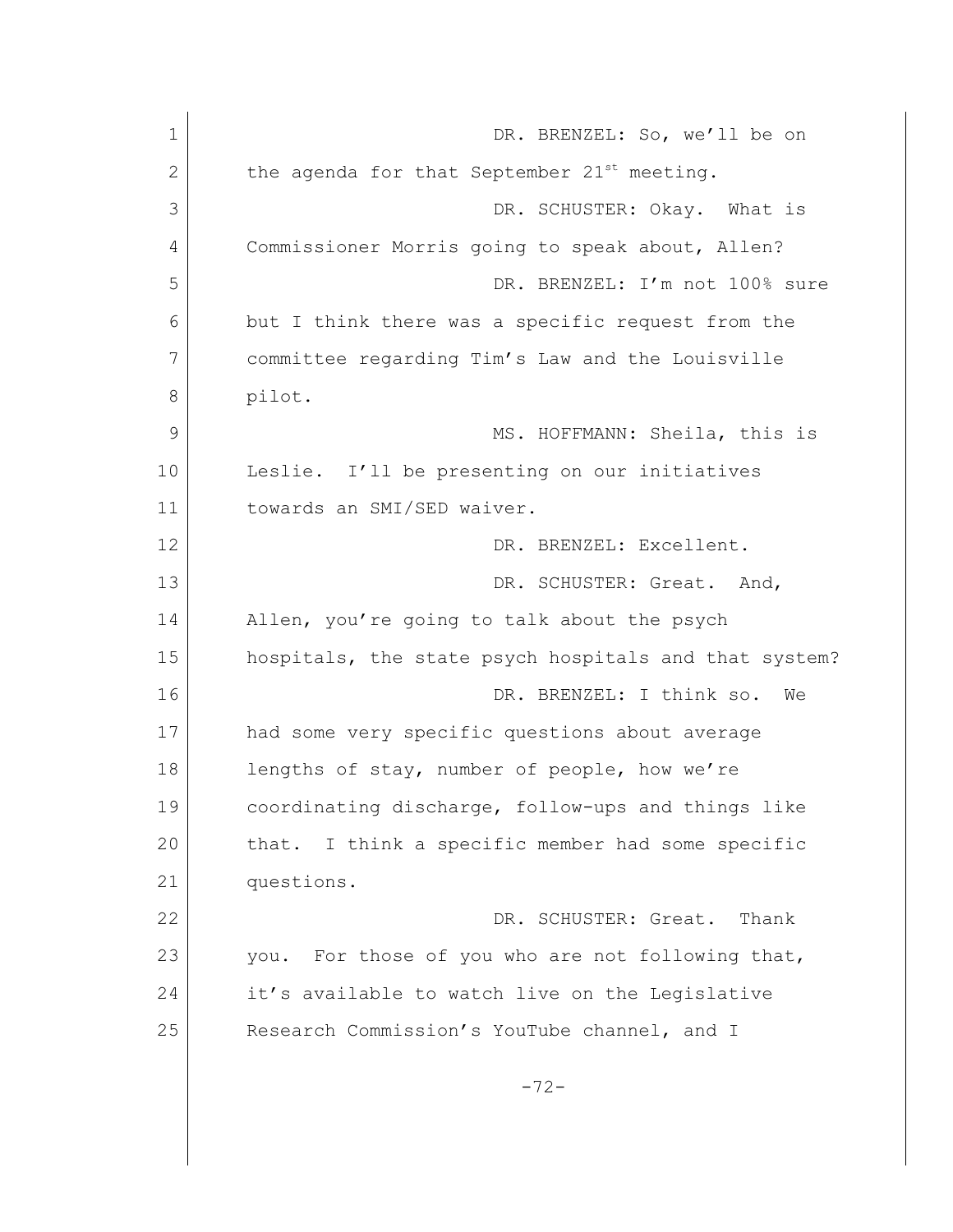1 typically have sent out that link, but if you go to 2 the LRC website which is [www.legislature.ky.gov](http://www.legislature.ky.gov) - oh, 3 Marcie put the link in there for you. Thank you, 4 Marcie. You get good coverage. 5 I mean, you can't speak, so, 6 it's not like signing up and being able to speak but 7 we've had some excellent consumer stories which is 8 always helpful and we appreciate that. 9 Is there any updated prior 10 authorization quidance? I haven't seen anything come 11 out for probably two months, I quess. Any change? 12 | MS. GUICE: Nothing has changed 13 as far as behavioral health goes. 14 DR. SCHUSTER: Okay. Thank you. 15 New recommendations to the MAC? 16 **I** would like to propose that we 17 **recommend to the MAC that prior authorizations** 18 continue to be suspended for all behavioral health 19 Services through the end of this fiscal year which is 20 June 30<sup>th</sup> of 2022. 21 So, I will make that motion. 22 Is there a second from a voting member of the TAC? 23 MR. SHANNON: Second. Steve 24 Shannon. 25 DR. SCHUSTER: Okay. My -73-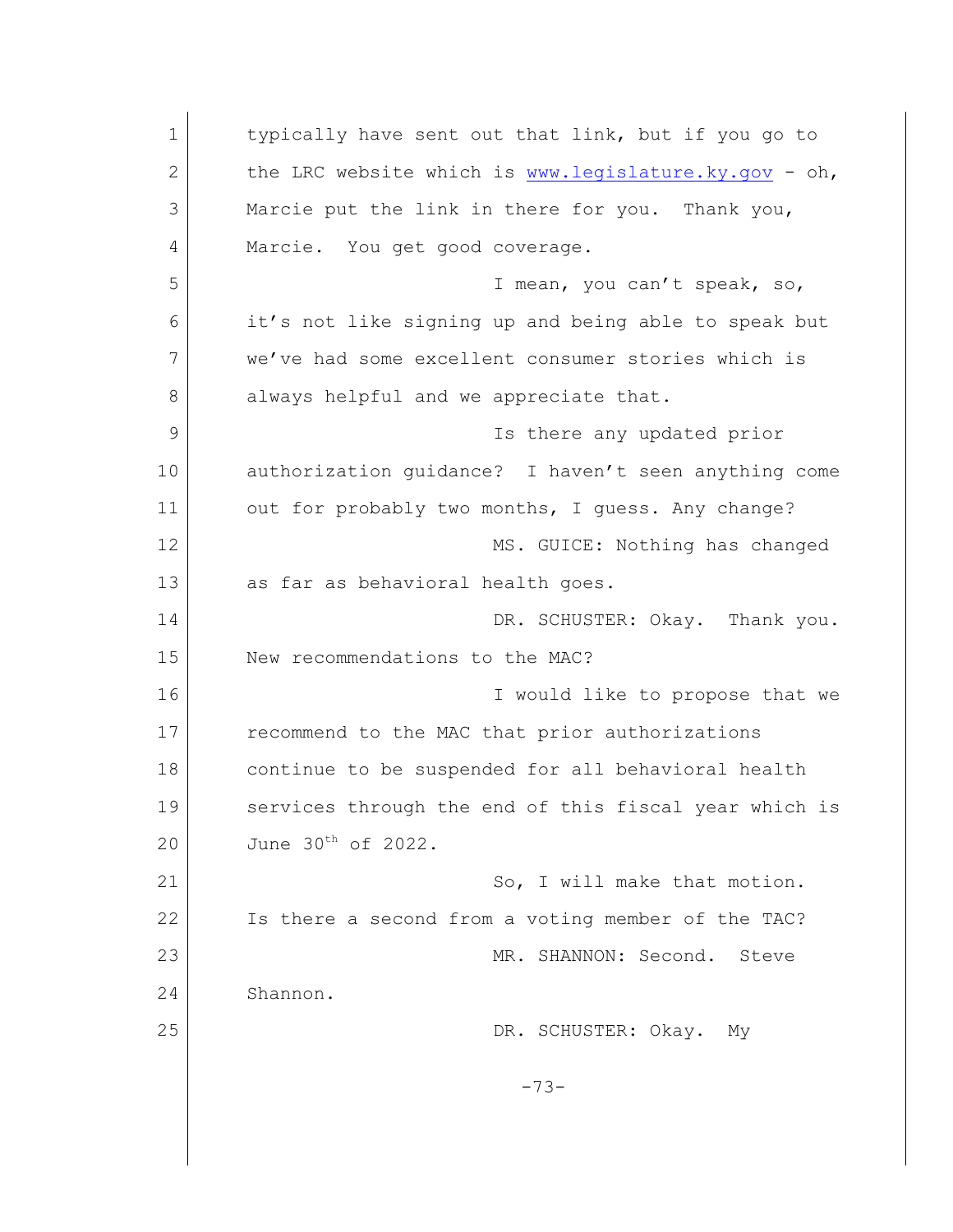1 reasoning for taking it into June 30<sup>th</sup> of 2022 is 2 that I think we're still going to be dealing with the 3 behavioral health sequelae of COVID and Delta. We 4 thought we were coming up on the other side and I'm 5 not so sure that we are. 6 So, that's my recommendation 7 and I'd like to hear any discussion from any of the 8 voting members. 9 MR. SHANNON: I agree, Sheila. 10 MS. SCHIRMER: I agree. I 11 agree. 12 MS. MUDD: Me, too. 13 MR. SHANNON: This Delta surge, 14 I think has caused a lot more anxiety for many people 15 going forward and Lambda is coming. So, I think it's 16 a concern. 17 MS. MUDD: We actually closed 18 Participation Station last Friday again going back to 19 virtual programming. 20 DR. SCHUSTER: Yeah, and we're 21 Still seeing increased calls to the suicide line and 22 the overdose rates are still up and so forth. 23 MS. MUDD: We can't keep up on 24 our warm line at all. 25 DR. SCHUSTER: Right. So, the -74-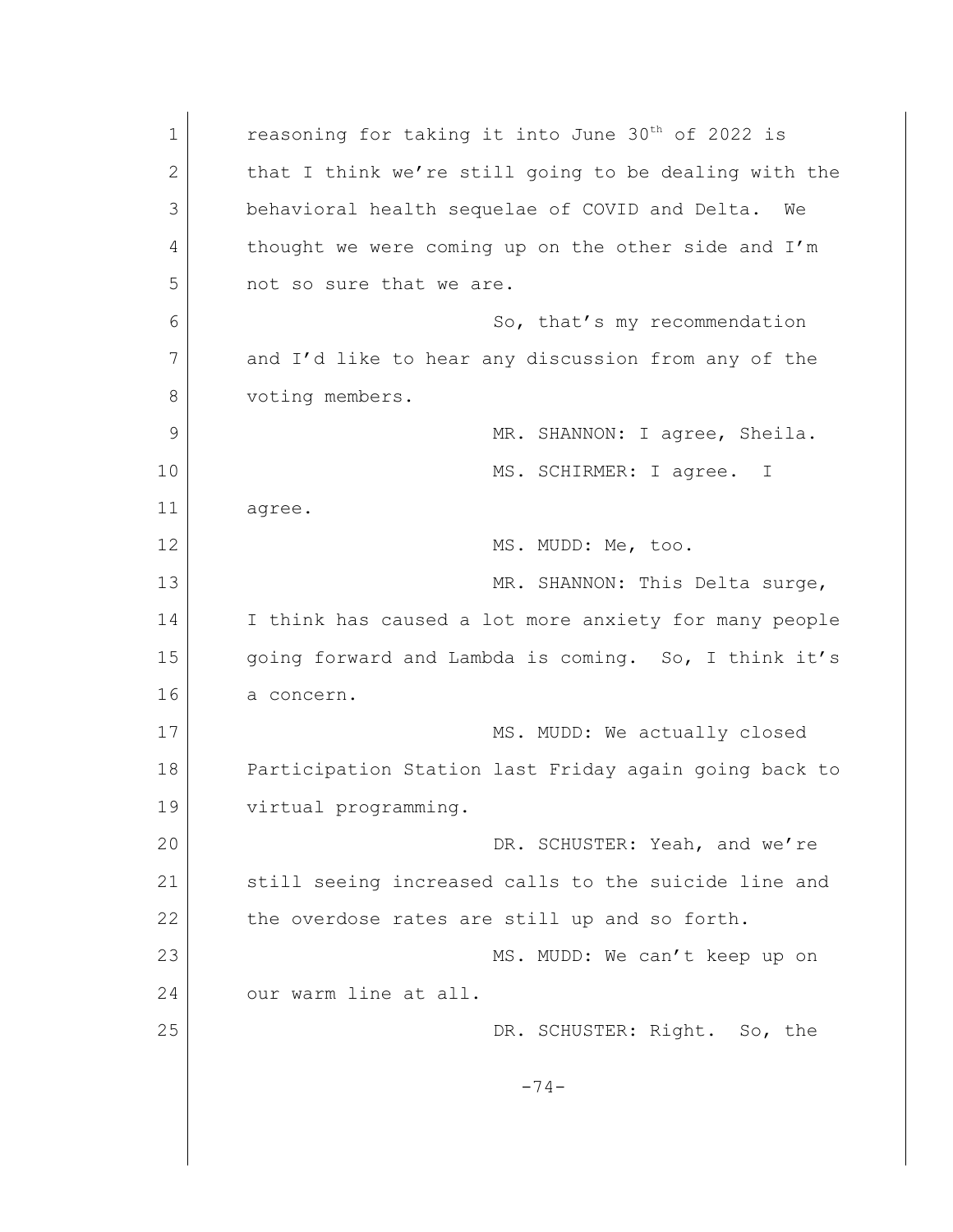| $\mathbf 1$  | motion has been made and seconded. All those in       |
|--------------|-------------------------------------------------------|
| $\mathbf{2}$ | favor of making that recommendation to the MAC,       |
| 3            | signify by saying aye. Thank you.                     |
| 4            | Any other recommendations to                          |
| 5            | take to the MAC at their September 23rd meeting?      |
| 6            | MR. SHANNON: This is Steve                            |
| 7            | Shannon. I think just let the MAC know about an SMI   |
| 8            | waiver, that we support that. We've talked about it   |
| 9            | a lot here, in a variety of settings. The SMI Task    |
| 10           | Force, the last time, there was some testimony, but   |
| 11           | P&A is supporting the SMI waiver. Other folks have.   |
| 12           | So, I just think make that recommendation so we go on |
| 13           | record as supporting an SMI waiver, SMI/SED waiver.   |
| 14           | MS. SCHIRMER: That's a great                          |
| 15           | idea.                                                 |
| 16           | DR. SCHUSTER: Is that a second,                       |
| 17           | Diane?                                                |
| 18           | MS. SCHIRMER: Yes, I'll second                        |
| 19           | it.                                                   |
| 20           | MS. BLANDFORD: The only thing I                       |
| 21           | would add to that conversation is that I'm not seeing |
| 22           | a lot of focus in any of the policy committee         |
| 23           | meetings that I've been in on pediatric mental        |
| 24           | illness and it's surging as well.                     |
| 25           | DR. SCHUSTER: Yeah.<br>Who is                         |
|              |                                                       |
|              | $-75-$                                                |
|              |                                                       |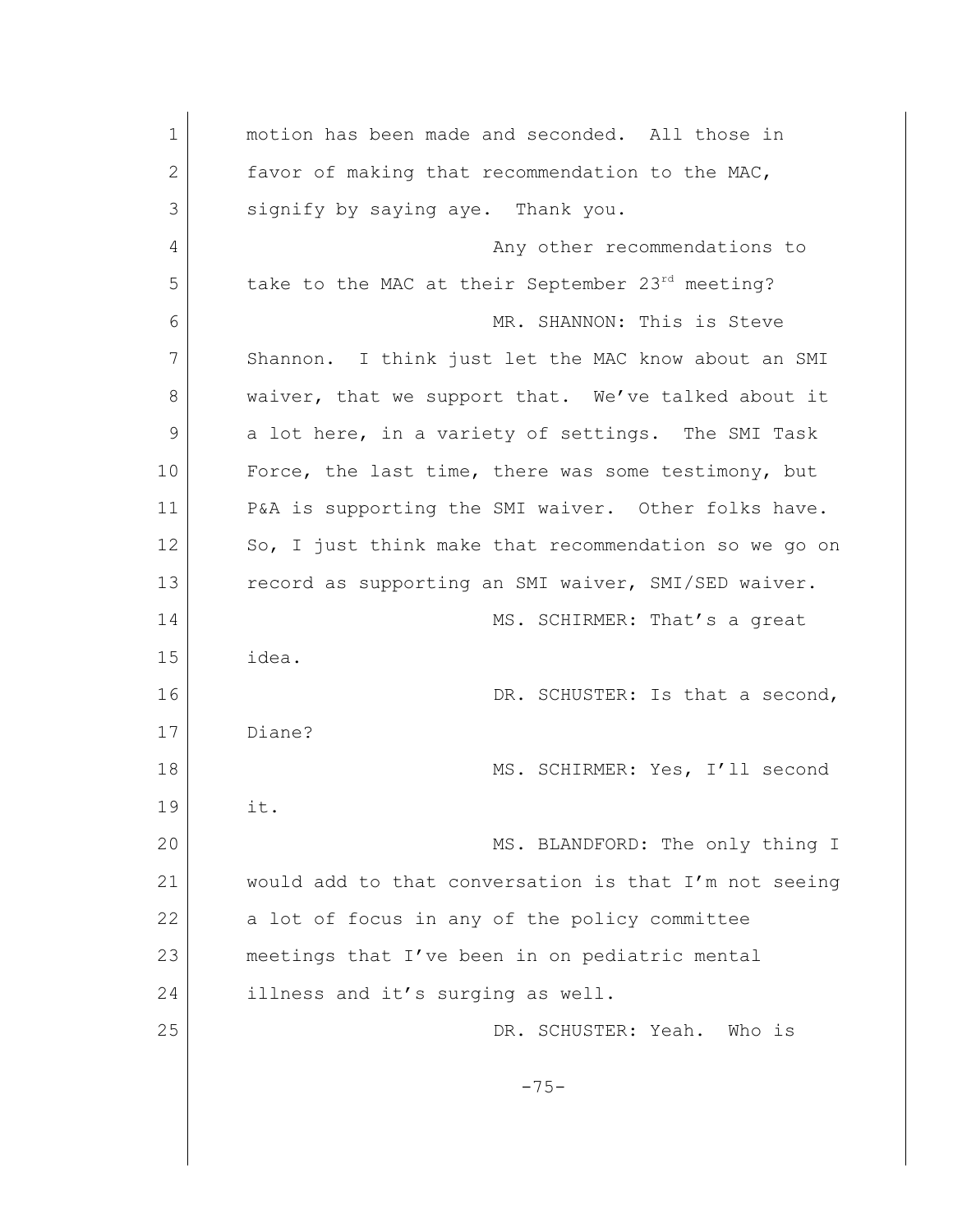1 that that just made that comment? 2 MS. BLANDFORD: Rhonda 3 Blandford, NAMI Louisville. 4 DR. SCHUSTER: Aren't you 5 talking, Steve, about SMI/SED? 6 MR. SHANNON: Yes. That's what 7 Leslie Hoffmann said. 8 DR. SCHUSTER: So, that would be 9 the severe emotional disturbance in kids, but, yes, 10 you're right, Rhonda, there is certainly much more of 11 that. 12 **Any other comments on that** 13 motion? So, we have a motion and a second to 14 recommend to the MAC that we support the development 15 of an SMI/SED waiver. All in favor, signify by 16 saying aye. And opposed and abstaining? 17 Any other recommendations for 18 the MAC? Okay. 19 We have several items that 20 we're going to carry over from this meeting. So, we 21 seem to have an ongoing thing. 22 And if we get some good data 23 back from Medicaid, we may be able to put that on the 24 November meeting date to see what the Medicaid data 25 looks like as far as the targeted case management -76-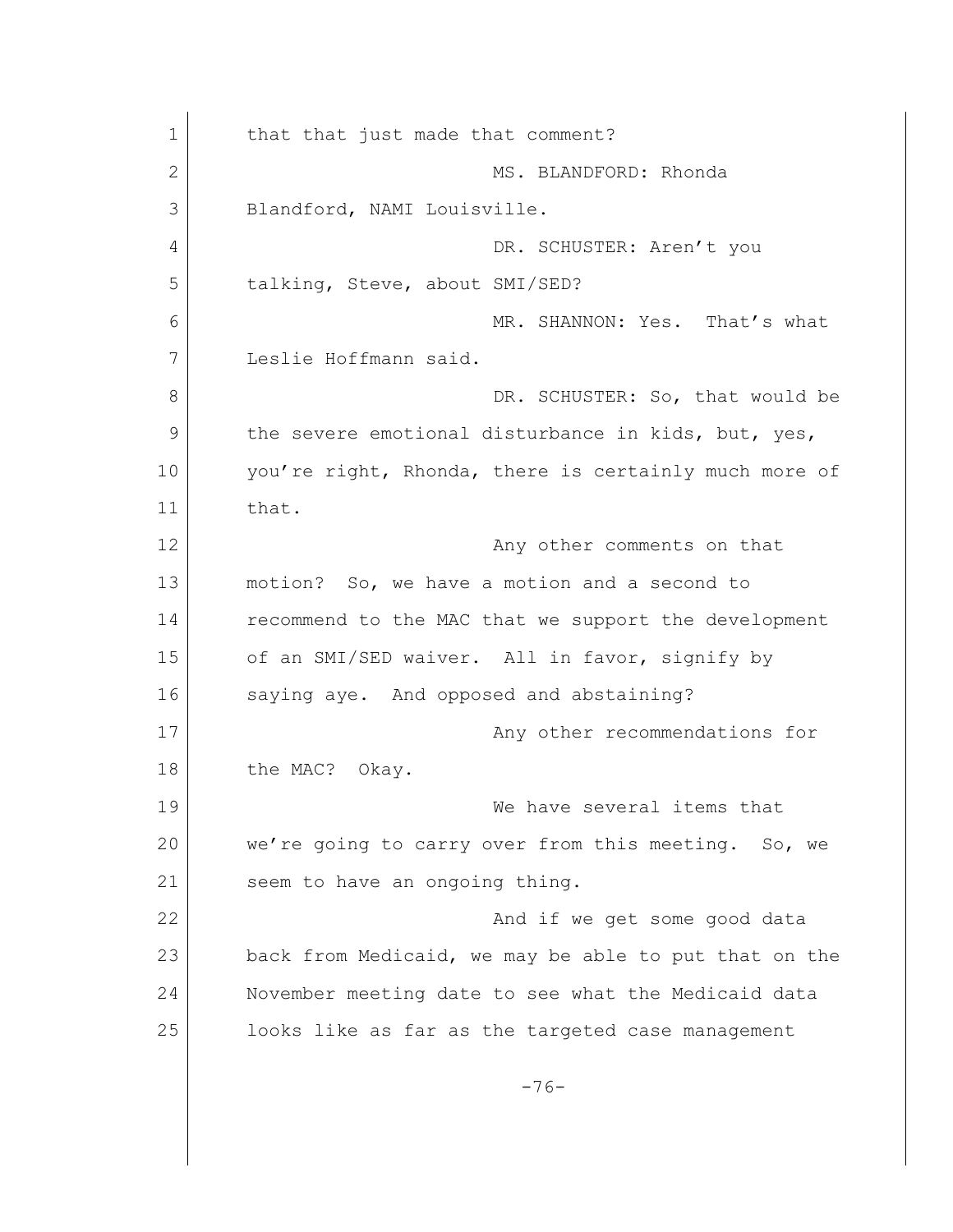1 qoes. So, that's pretty exciting to think we could 2 get our hands on some pretty targeted data. 3 The next MAC meeting will be by 4 Zoom September 23<sup>rd</sup>. It's a Thursday. It starts at 5 10:00. We've been ending early but it is scheduled 6 to go until 12:30. 7 And, then, our next BH TAC 8 meeting is November 3<sup>rd</sup> at 1:00 p.m. Eastern via 9 Zoom. 10 MS. HUGHES: Sheila, you all had 11 last time, if I recall correctly, had voted that you 12 would basically follow as far as Zoom or in person, 13 that you would follow what the MAC was doing. 14 DR. SCHUSTER: Yes. 15 MS. HUGHES: Okay, because I was 16 just going to say - and you do have the November. I 17 didn't realize that November would be your last 18 meeting until I just started talking, but I was going 19 to ask that I had hoped that maybe we would just stay 20 Zoom for the rest of the year with this Delta variant 21 and so forth. 22 DR. SCHUSTER: I'm waiting to 23 see, Sharley, what's going to happen with the Session 24 opening on January  $4^{th}$ . I think we all thought that 25 we would be back up in Frankfort like we used to be. -77-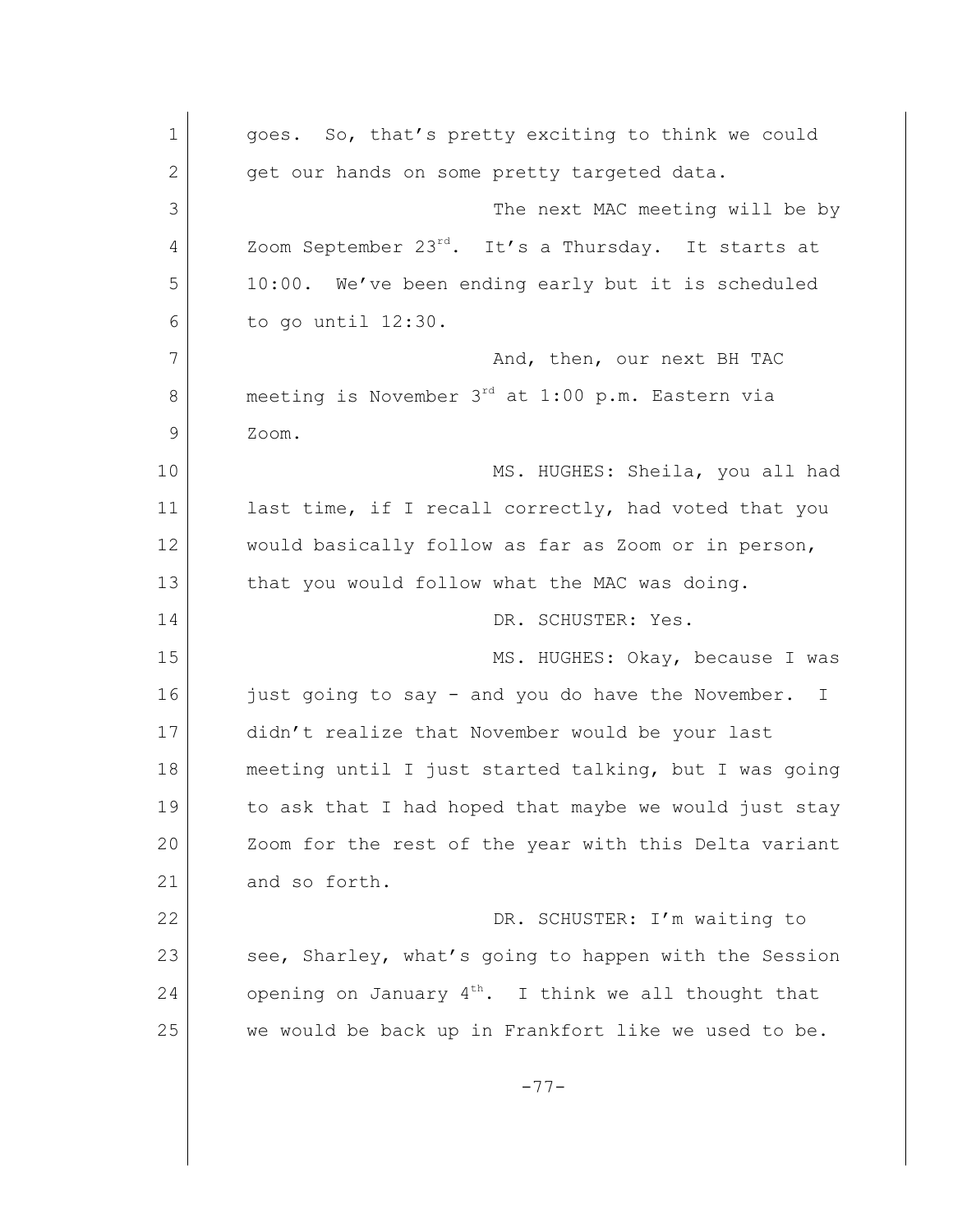1 You all remember those days, and I'm not at all sure 2 that we're going to be back up there in any kind of 3 numbers or anything else. 4 So, yes, this will take us via 5 Zoom all the way through 2021, and, then, we'll kind 6 of see at that point when we meet in November. We 7 probably will start off via Zoom. 8 We've had tremendous 9 participation. I think at one point, we had seventy-10 three people on the Zoom call and, of course, it's so 11 | much easier without having to drive and so forth. 12 It's not as much fun and not as much networking and 13 it's hard to keep track of everything, but we 14 certainly appreciate everyone participating and being 15 on it. 16 We'll be in touch with Tom 17 Walton. I think he presented some very interesting 18 and thoughtful data. We'll get that Powerpoint out 19 to you and let's see what we can do. 20 I think folding it in in some 21 way in an SMI/SED waiver around housing would really 22 make some sense. Good stuff. 23 **Any other questions or anything** 24 else that anybody wants to bring? I'm letting you 25 all go early. -78-